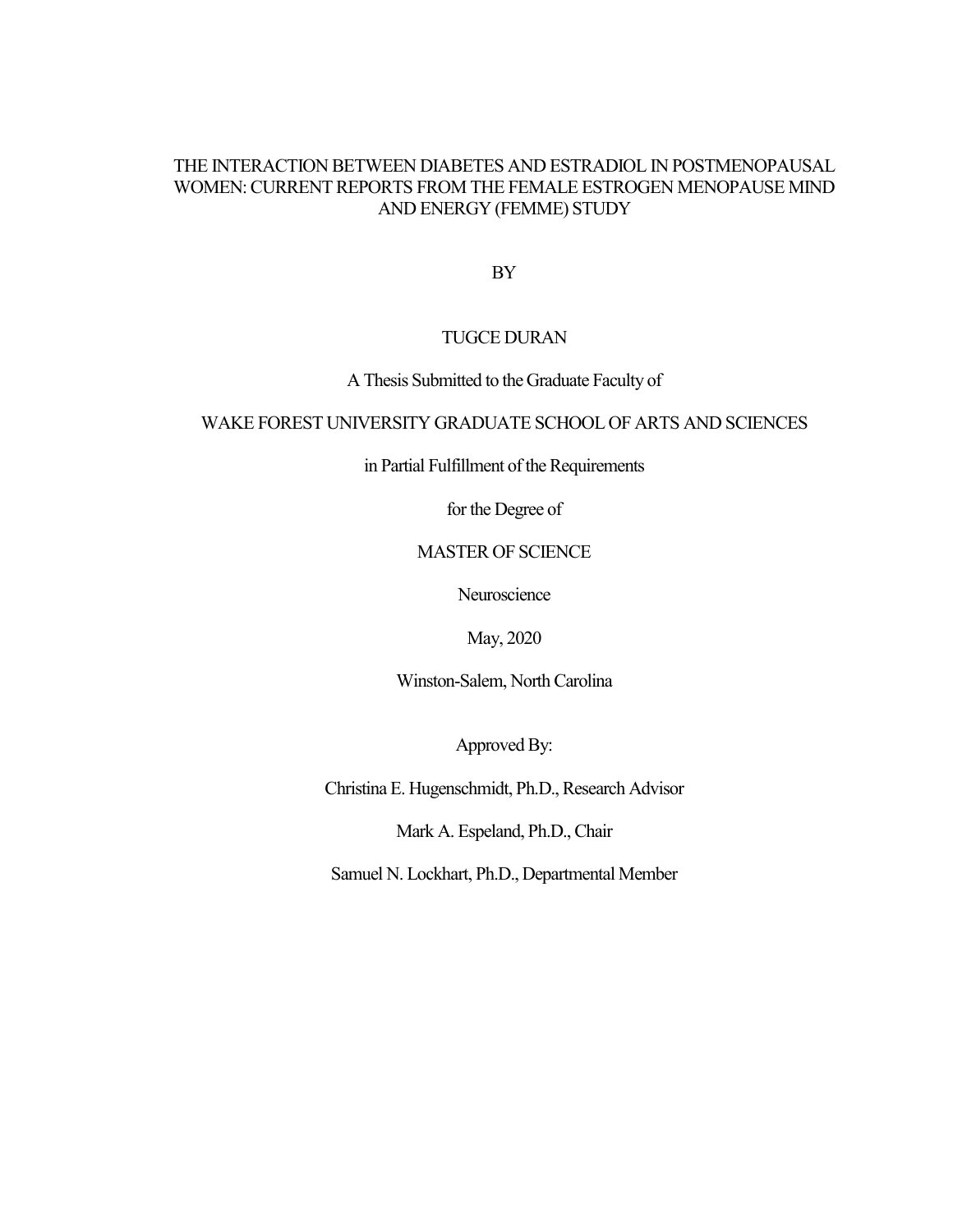#### ACKNOWLEDGEMENTS

I would like to pay my special regards to the members of the Hugenschmidt Lab and my thesis committee, over the past two years: my advisor, Christina Hugenschmidt (Ph.D.); the chair of my committee, Mark Espeland (Ph.D.); Samuel Lockhart (Ph.D.); Katie Smith; Benita Bowman; Stacy Woodliff; Blake Neyland; Ashley Morgan; Natasha Collier; and Phyllis Babcock. Their advice, guidance, and assistance was pivotal for this project.

I would like to recognize the invaluable support and unending love from my parents: Firdes and Osman Duran. Without them, my education would be unimaginable.

Additional thanks to my classmates: Mariah Alexis, Saahj Gosrani, and Hannah Jester for their friendship and support during my study. I will always remember our special study sessions and activities outside the program.

Finally, special thanks to my life-long partner, Marcus Schafer, for his endless support and great love on this journey. He kept me going on and this work would have been impossible without his input.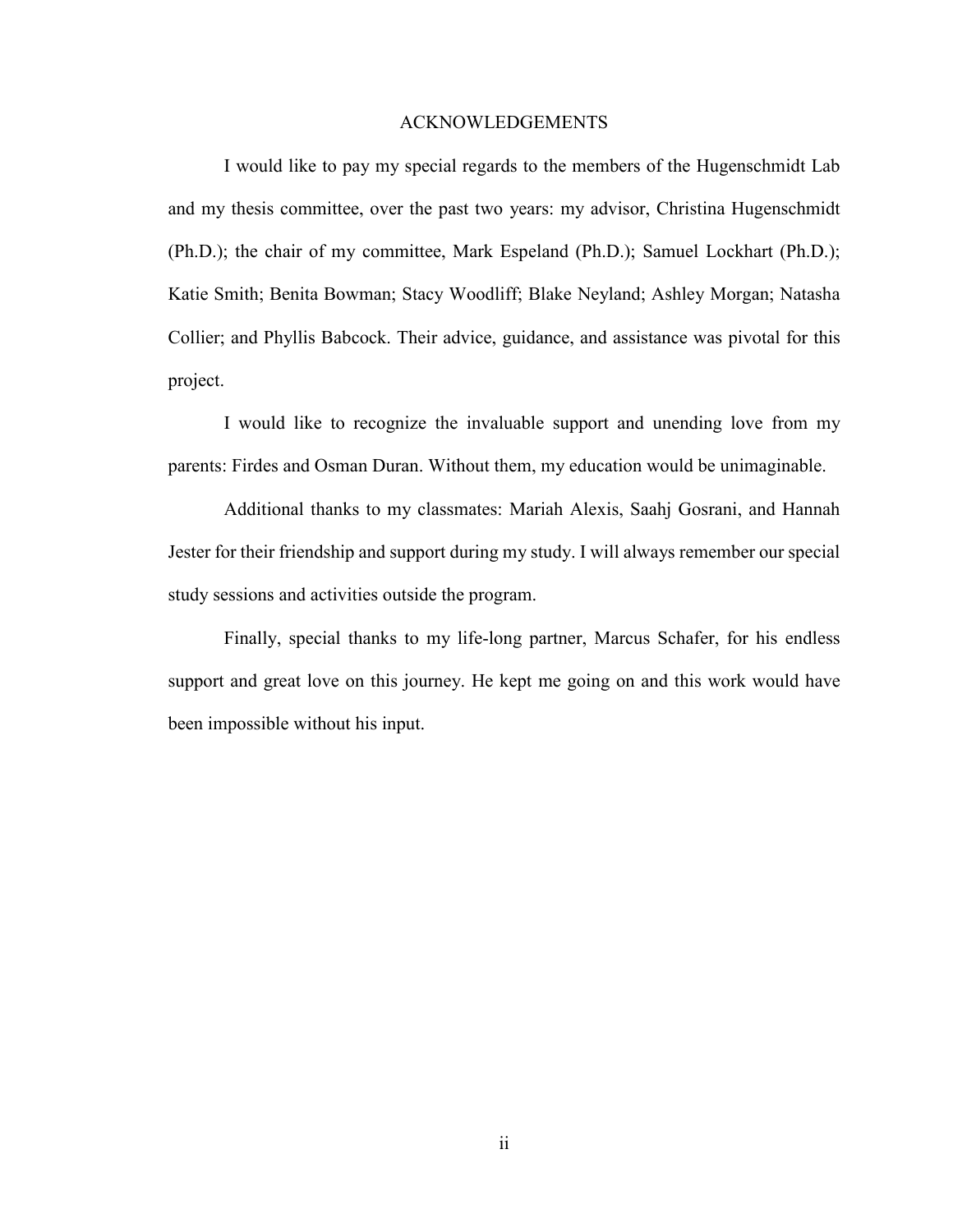| Postmenopausal Hormone Therapy on Cognition and ADRD Risk in Women 10 |  |
|-----------------------------------------------------------------------|--|
| The Effects of Postmenopausal Hormone Therapy on Brain Structure and  |  |
| The Interaction between Estradiol and Type 2 Diabetes on ADRD Risk18  |  |
|                                                                       |  |
|                                                                       |  |
|                                                                       |  |
|                                                                       |  |
|                                                                       |  |
|                                                                       |  |
|                                                                       |  |
|                                                                       |  |
|                                                                       |  |
| Proposed Analyses of Brain Networks and Cognitive Performance28       |  |
|                                                                       |  |
|                                                                       |  |
|                                                                       |  |
|                                                                       |  |

# TABLE OF CONTENTS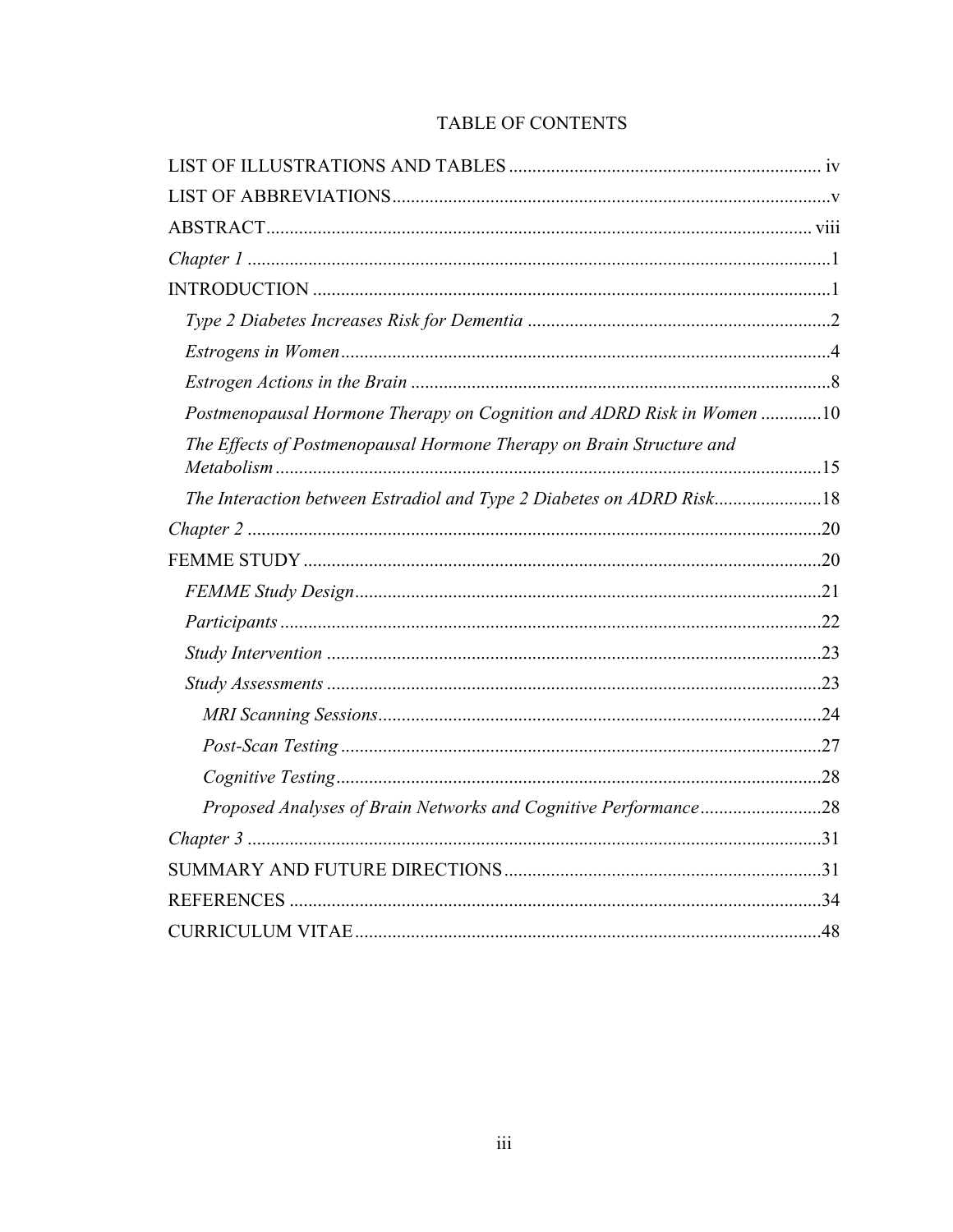# LIST OF ILLUSTRATIONS AND TABLES

| <b>FIGURE 3.</b> A conceptual model for aging, diabetes, and hormone therapy. 30 |  |
|----------------------------------------------------------------------------------|--|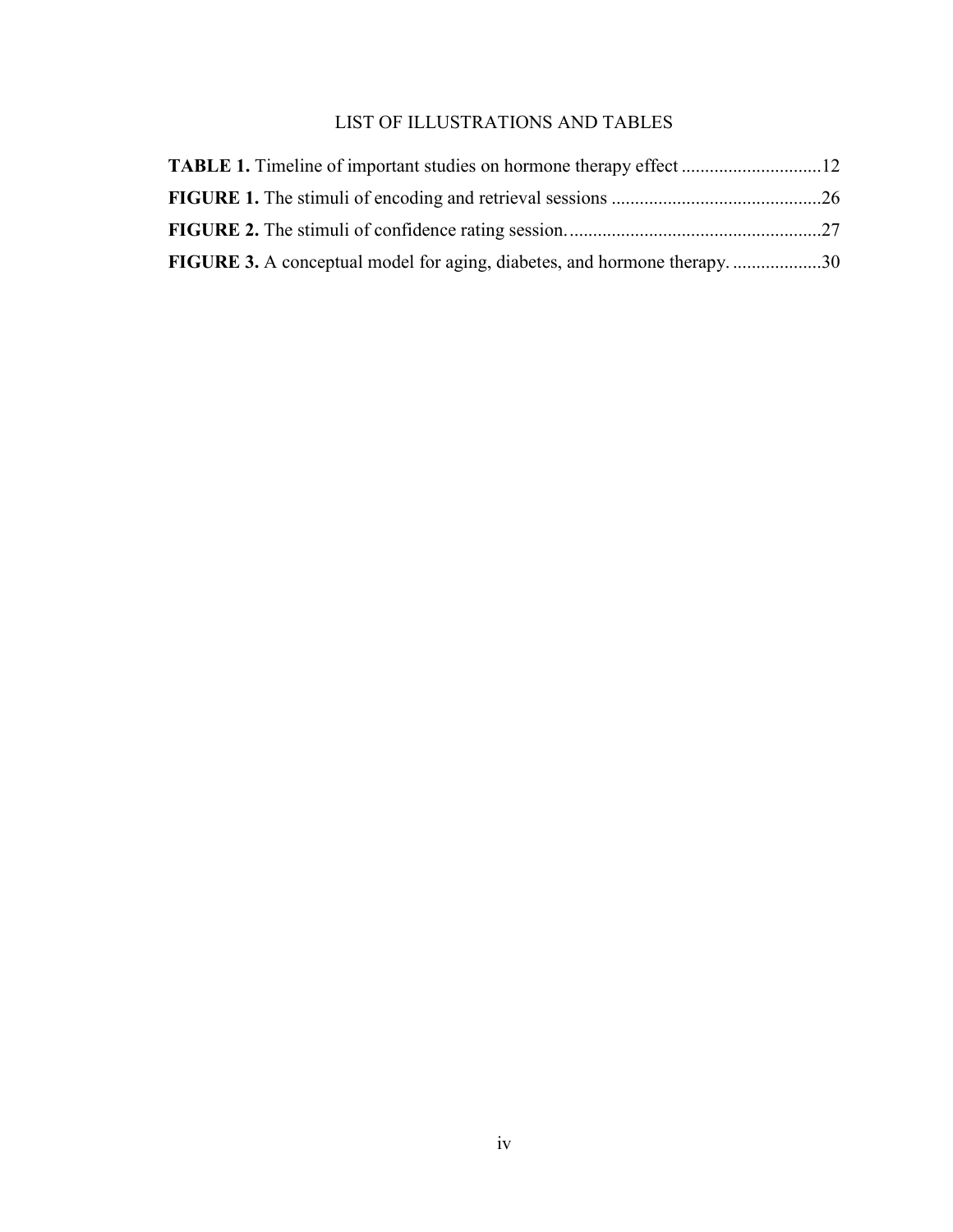# LIST OF ABBREVIATIONS

- AcAc/FDG: 11C-Acetoacetate/18F-Fluorodeoxyglucose
- AD: Alzheimer's Disease
- ADRD: Alzheimer's Disease and Related Dementias
- AGE: Advanced Glycation End-Products
- APOE: Apolipoprotein E
- Aβ: Amyloid Beta
- BBB: Blood-Brain Barrier
- BMI: Body Mass Index
- BVRT: Benton Visual Retention Test
- CA1: Cornu Ammonis 1
- CEE: Conjugated Equine Estrogen
- CHD: Coronary Heart Disease
- COVID-19: Coronavirus Disease 2019
- COX: Cytochrime c Oxidase
- CVLT: California Verbal Learning Test
- DHEA: Dehydroepiandrosterone
- E1: Estrone
- E2: Estradiol
- E3: Estriol
- ELITE: Early versus Late Intervention Trial of Estradiol
- EMS: Estrogen Memory Study
- ER: Estrogen Receptor
- FDG: 18F-Fluoro-Deoxyglucose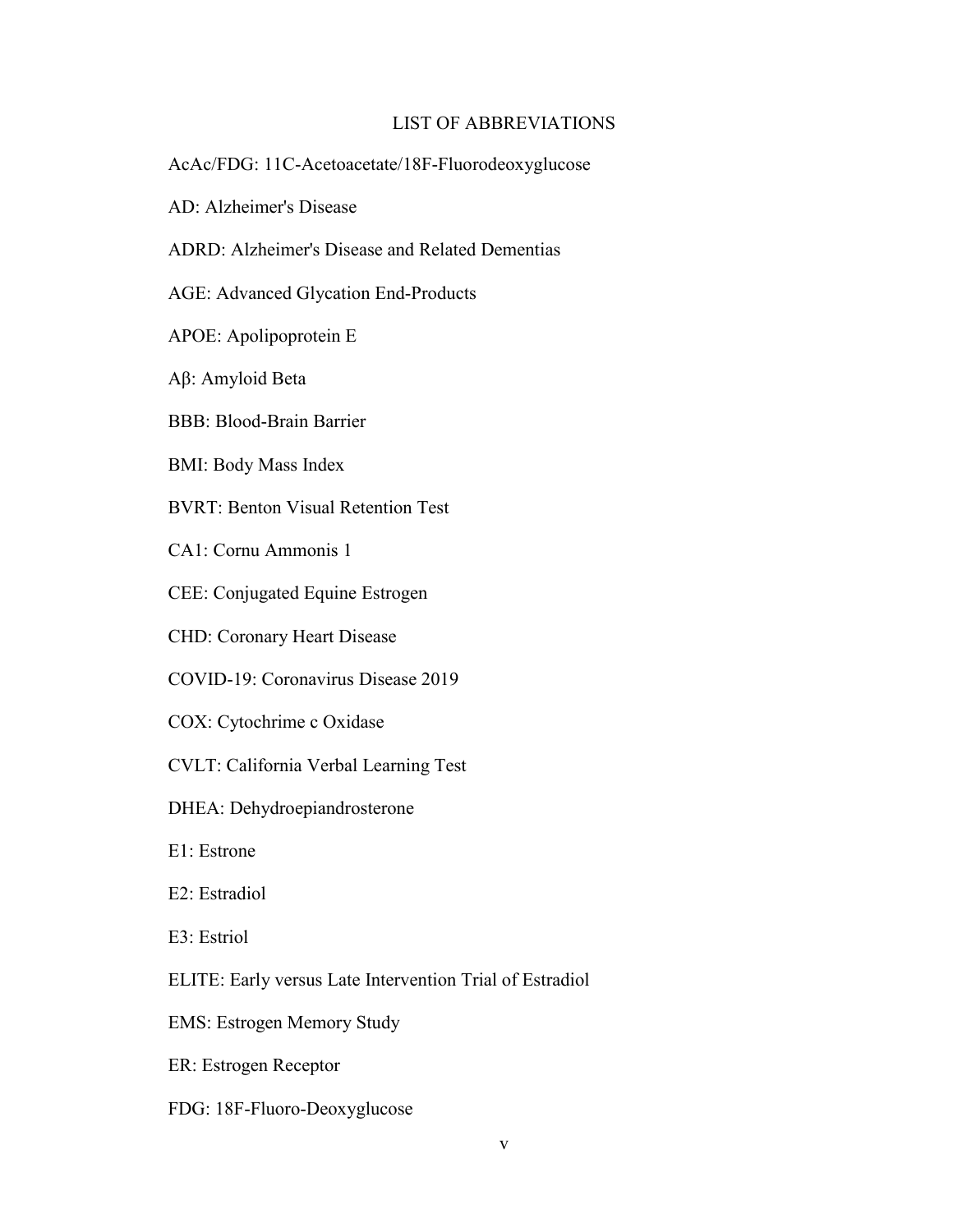FEMME: Female Estrogen Menopause Mind and Energy Study

FMP: Final Menstrual Period

fMRI: Functional Magnetic Resonance Imaging

FNAME: Face-Name Associative Memory Exam

FSH: Follicle-Stimulating Hormone

HbA1c: Glycated Hemoglobin

HCB: Healthy Cell Bias

HDL: High Density Lipoprotein

HERS: Heart and Estrogen/Progestin Replacement Study

HT: Hormone Therapy

IR: Insulin Resistance

KEEPS: Kronos Early Estrogen Prevention Study

KEEPS-COG: Kronos Early Estrogen Prevention Study of Cognitive and Affective Trial

LDL: Low Density Lipoprotein

LH: Luteinizing Hormone

MCI: Mild Cognitive Impairment

MoCA: Montreal Cognitive Assessment

MPA: Medroxyprogesterone Acetate

MRI: Magnetic Resonance Imaging

NODDI-DTI: Neurite Orientation Dispersion and Density Imaging-Diffusion Tensor

Imaging

OVX: Ovariectomized

P: Progesterone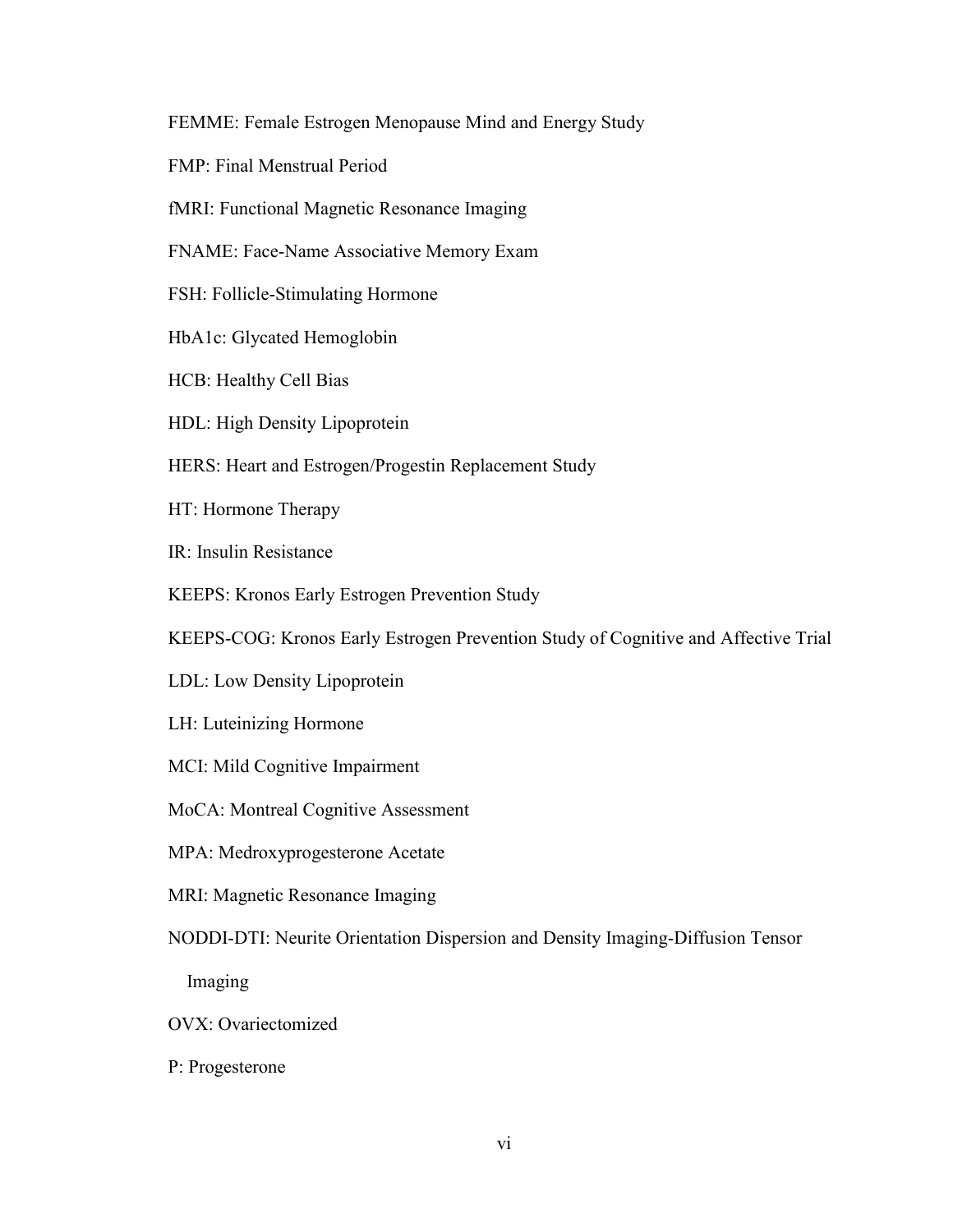PET: Positron Emission Tomography

- PFC: Prefrontal Cortex
- RAGE: Receptor of Advanced Glycation End-Products

RCT: Randomized Clinical Trial

- SWAN: Study of Women's Health Across the Nation
- T2D: Type 2 Diabetes
- TCA: Tricarboxylic Acid Cycle
- WHI-HT: Women's Health Initiative Hormone Therapy
- WHIMS: Women's Health Initiative Memory Study
- WHIMSY: Women's Health Initiative Memory Study in Younger Women
- WHISCA: Women's Health Initiative Study of Cognitive Aging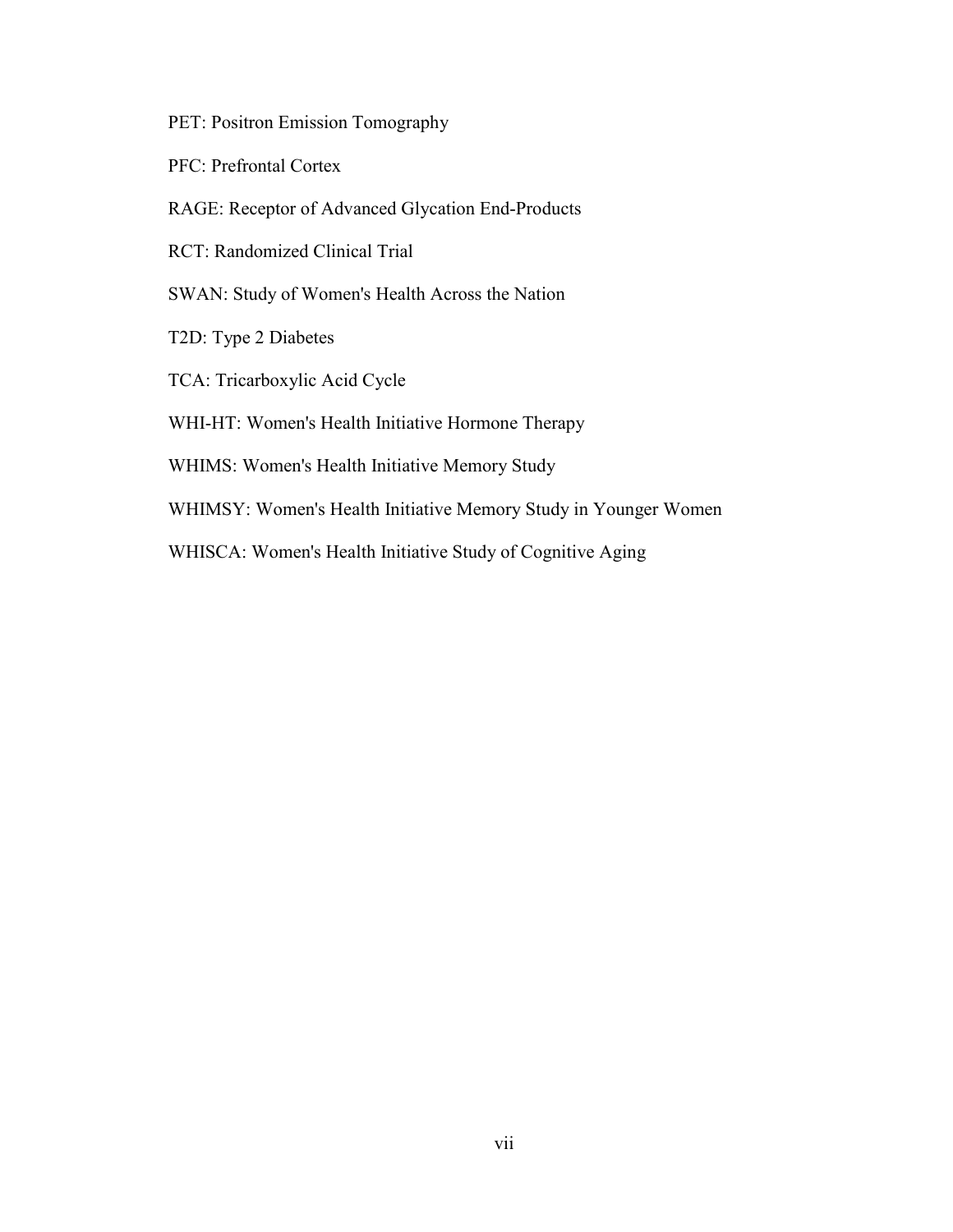#### ABSTRACT

Aging and diabetes are both significant risk factors for Alzheimer's disease (AD) dementia that independently affect brain function and cognition. However, among older women, the interaction between hormone therapy (HT) and these known risk factors is not yet fully understood.

Basic neuroscience studies and observational data support evidence of the protective role of HT, especially estradiol (E2), against cognitive decline and AD dementia. Yet, the large, well-designed Women's Health Initiative Memory Study (WHIMS) suggests that first-time initiation or re-initiation of postmenopausal HT increases the risk for probable dementia in women age 65 years and older. Mechanisms underlying these potential harmful effects of HT on the brain are unknown. Accumulating research reveals that estrogens exert their neuroprotective effect against dementia in people with diabetes differently than those without diabetes. Understanding the effect of E2 on cognitive functioning may help elucidate pathways to dementia in people with diabetes.

 This thesis project specifically focuses on an E2-sensitive associative memoryrelated paradigm using functional magnetic resonance imaging (fMRI) techniques in older women with and without diabetes. As a result, this work explores existing literature from randomized trials, epidemiology, and animal model systems to provide a fundamental understanding into estrogens actions on cognitive and functional changes in aging.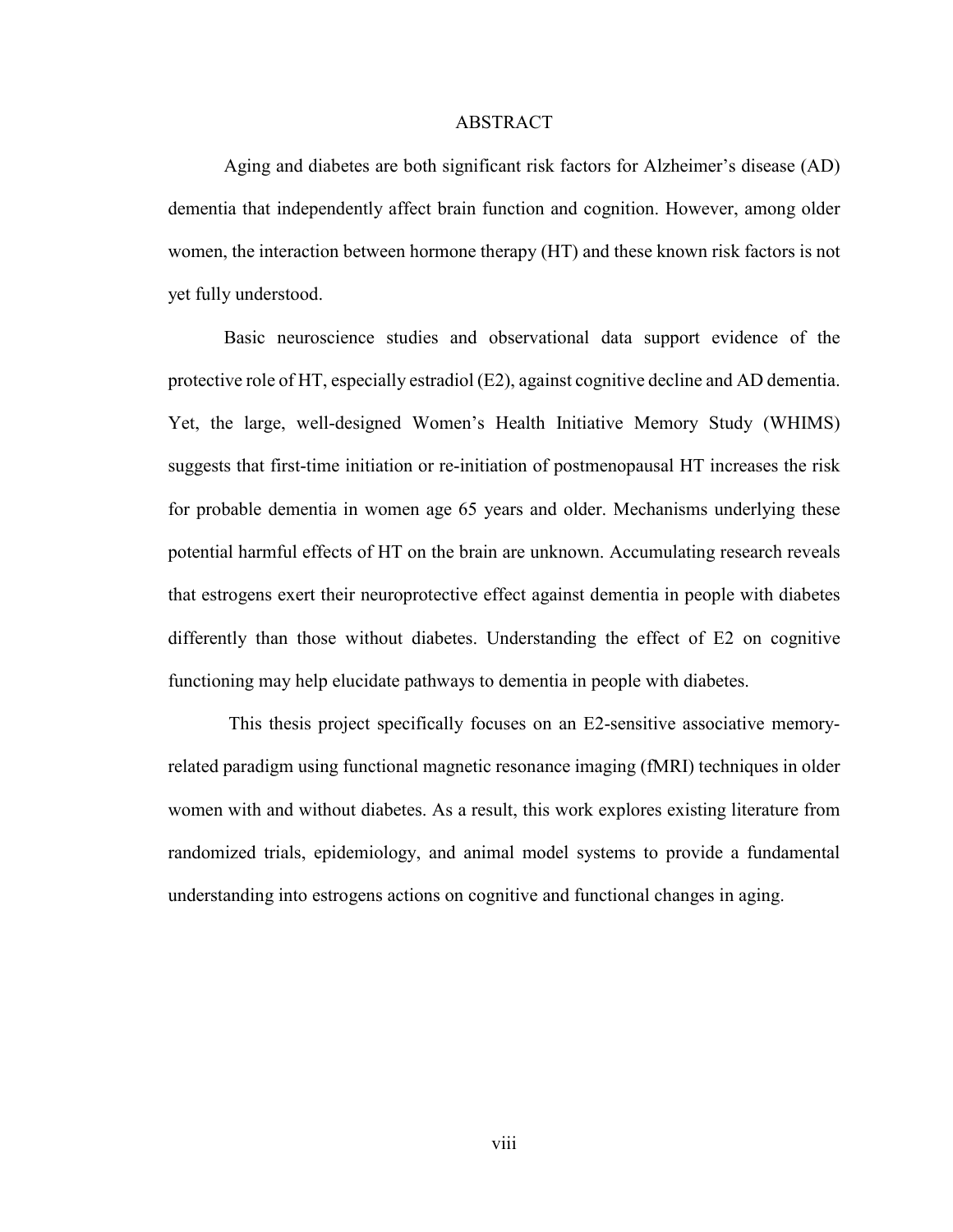## *Chapter 1*

# INTRODUCTION

Emerging evidence suggests that initiating or re-initiating postmenopausal hormone therapy (HT) to women with type 2 diabetes (T2D) may markedly increase their risk for dementia and cognitive impairment in old age<sup> $1,2,3$ </sup>. Diabetes and aging are both significant risk factors for dementia that independently affect brain function and cognition. However, how HT, more specifically estradiol (E2), may interact with these known risk factors remains unclear.

Previous studies on the use of estrogen therapy on cognition provided some insights for E2's actions, being protective/beneficial. Results from the earlier randomized clinical trials (RCT) and observational studies have been both influential and controversial on postmenopausal HT and the benefit of estrogens. Some evidence demonstrated promising benefits for E2 on the expression of the apolipoprotein E (APOE) gene to protect the brain from Alzheimer's disease  $(AD)^{4,5}$ . However, initial findings from the Women's Health Initiative Memory Study (WHIMS) indicated an increased risk for probable dementia and mild cognitive impairment (MCI) in postmenopausal women (aged  $\geq 65$ ) who initiated or re-initiated conjugated equine estrogen (CEE) HT with or without medroxyprogesterone acetate  $(MPA)^{6,7,8,9,10,11}$ . WHIMS data raised important questions on the relationship between estrogens and brain aging in older women $<sup>11</sup>$ .</sup>

The Three-City Study, a population-based prospective study, investigated the association between endogenous E2 and incidence of all-cause dementia in postmenopausal women aged 65 years or older<sup>3</sup>. Among older women who were not currently using HT, those with relatively high E2 levels who had T2D had a 14-fold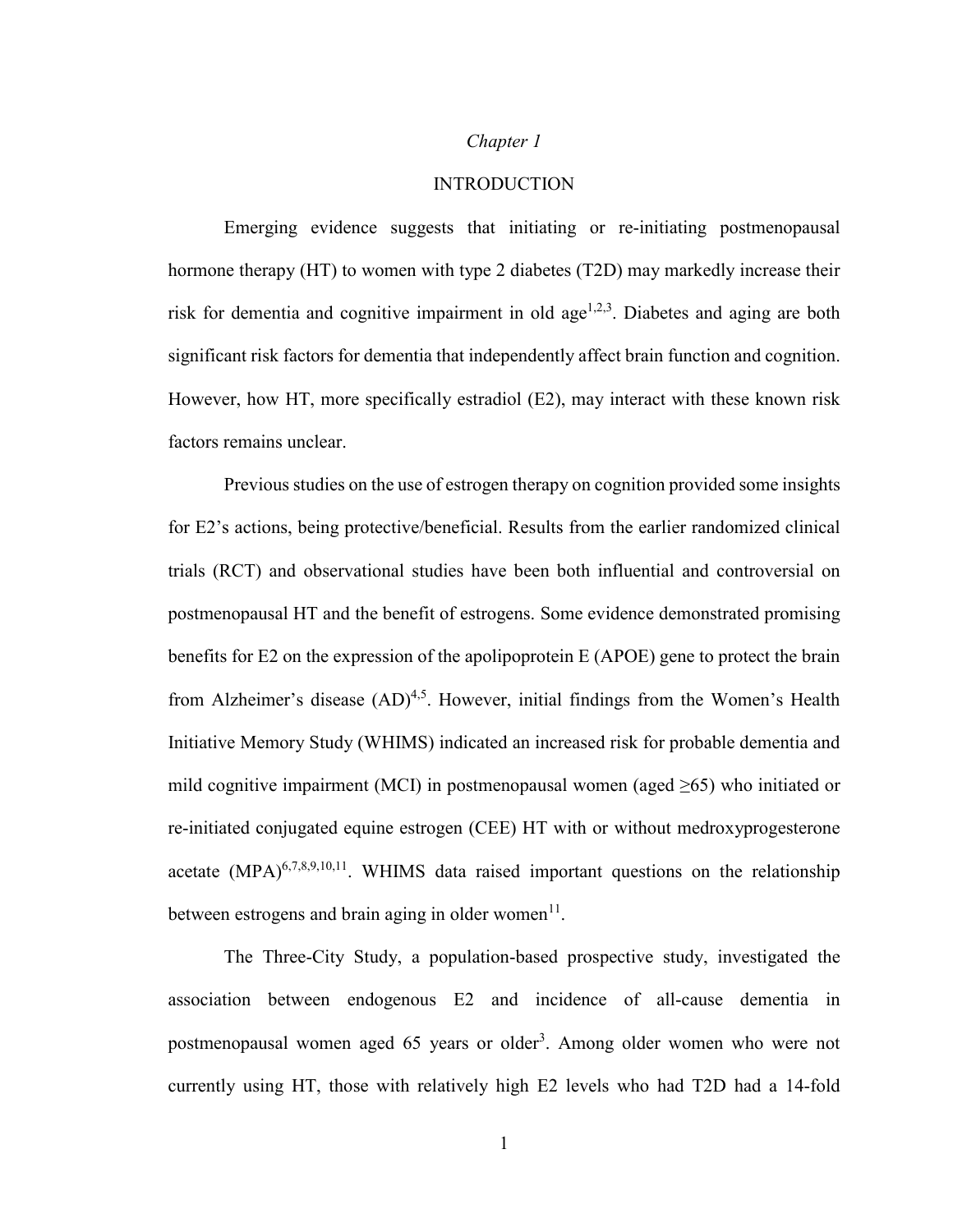increased risk for dementia compared to those with low levels of  $E2<sup>3</sup>$ . Interestingly, this observation was strengthened by follow-up analyses of the WHIMS data<sup>1,2</sup>. Post hoc analyses of WHIMS data by Espeland et al. (2015) demonstrated that harmful effects of HT on the brain were driven primarily by women with diabetes. Altogether, these findings indicate that metabolic diseases such as T2D may be a key modifier influencing the effects of HT/E2 in older women.

The aim of this first chapter is to provide a literature review of mechanisms by which E2 and T2D interactively affect brain metabolism and cognitive functioning that may explain higher AD risk in women.

# *Type 2 Diabetes Increases Risk for Dementia*

Type 2 diabetes (T2D) is a metabolic disorder that elevates the risk for dementia by 50-60% and may also influence more women than men<sup>12</sup>. Over 38 million Americans aged 65 years and older are living with prediabetes or  $T2D^{13}$ . Those with prediabetes are susceptible to develop T2D as they age. Among 5.6 million older adults with Alzheimer's disease and related dementias (ADRD), 37% of them have T2D as a coexisting condition, and two-thirds are postmenopausal women $14$ .

ADRD and T2D are associated comorbidities that may impact progression and severity of cognitive decline and neurodegeneration in older women. Research supports the associations between T2D and high incidence of neurodegeneration and cognitive impairment seen in  $AD^{15}$ . T2D is characterized by elevated blood glucose levels, and impaired insulin production and release. Risk factors such as obesity, hyperglycemia and brain insulin resistance (IR) associated with T2D contribute to neuronal death by enabling oxidative stress in neurons<sup>16</sup>. In obesity, adipocytes found in visceral fat, and macrophages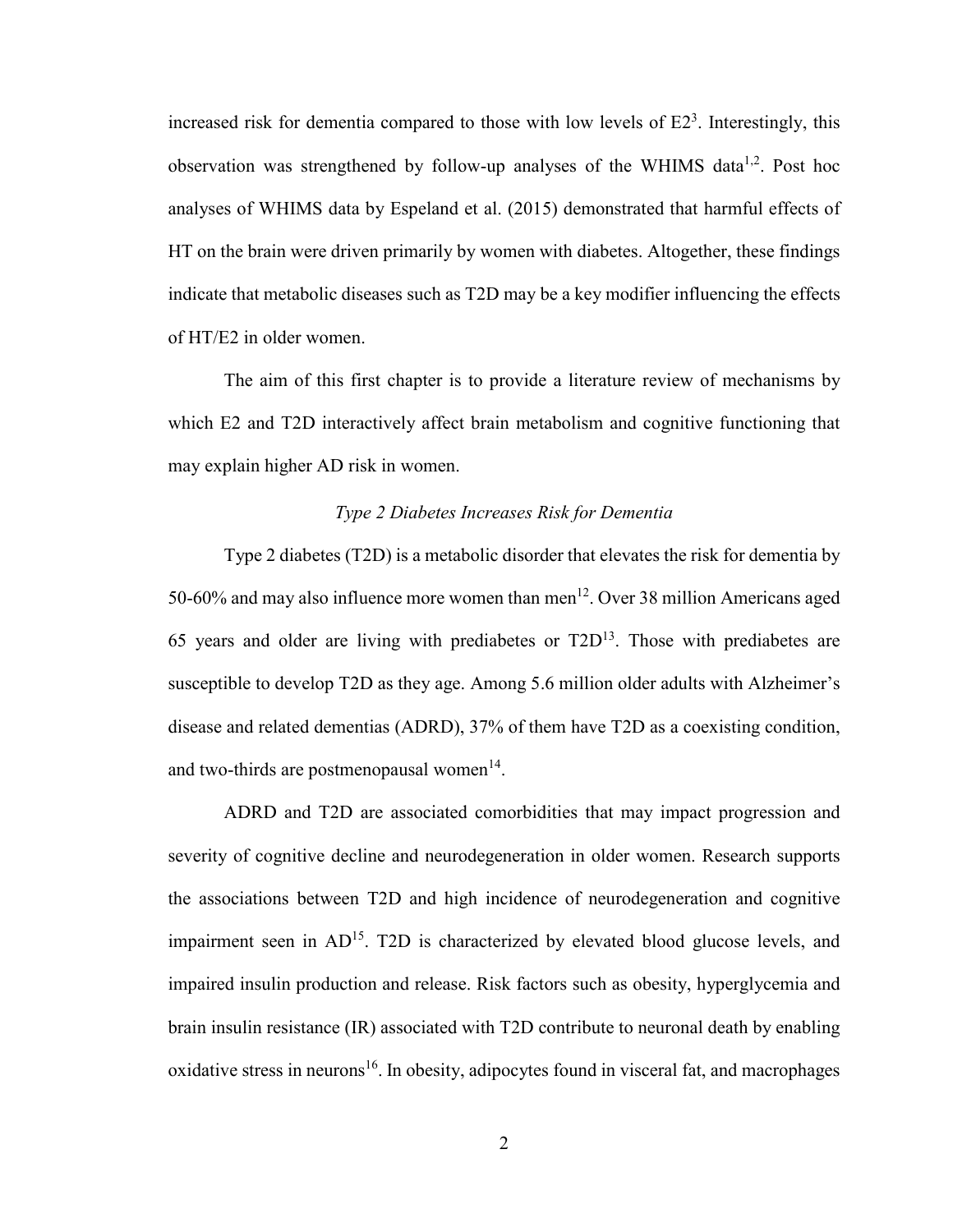secrete proinflammatory cytokines (IL-1β: interleukin 1 beta; IL-6: interleukin 6; TNF- α: tumor necrosis factor alpha) across the blood-brain barrier (BBB). These inflammatory mediators can induce the activation of stress kinases in neurons, thus leading to insulin signaling impairment, which contributes to neuronal death<sup>16</sup>. In addition, amyloid beta (Aβ) oligomers stimulate the stress kinases and induce microglia activation, which produces more proinflammatory cytokines. As a result, Aβ oligomers trigger oxidative stress, thus aggravating brain IR which contributes to neurodegenerative processes<sup>16</sup>. Impaired insulin signaling may result in tau hyper-phosphorylation implicated in cognitive impairment<sup>15</sup>. In addition to impaired insulin activity, chronic hyperglycemia increases the accumulation of advanced glycation end-products (AGE), which mediate the intraneuronal transport of circulating Aβ proteins (hallmark of AD) into the brain through the BBB. AGEs also cause mitochondrial dysfunction and oxidative stress. Oxidative stress pathways lead to defects in brain vasculature and metabolism, which promote AD neuropathology<sup>16</sup>.

In contrast to hyperglycemia, hypoglycemia and significant reduction in HbA1c (glycated hemoglobin) independent of hypoglycemia may play an important factor in higher dementia incidence due to the adverse effects of low blood sugar levels in older adults with diabetes<sup>16,17</sup>. These should be considered as risk factors for cognitive impairment and dementia in T2D, affecting the progression of cognitive decline. Altogether, functional and neural outcomes of T2D manifest changes in brain vasculature, inflammation and metabolism that are involved in ADRD pathologies. These are implicated in metabolic syndrome, a cluster of risk factors for cardiovascular diseases and diabetes, that may impact the risk of ADRD.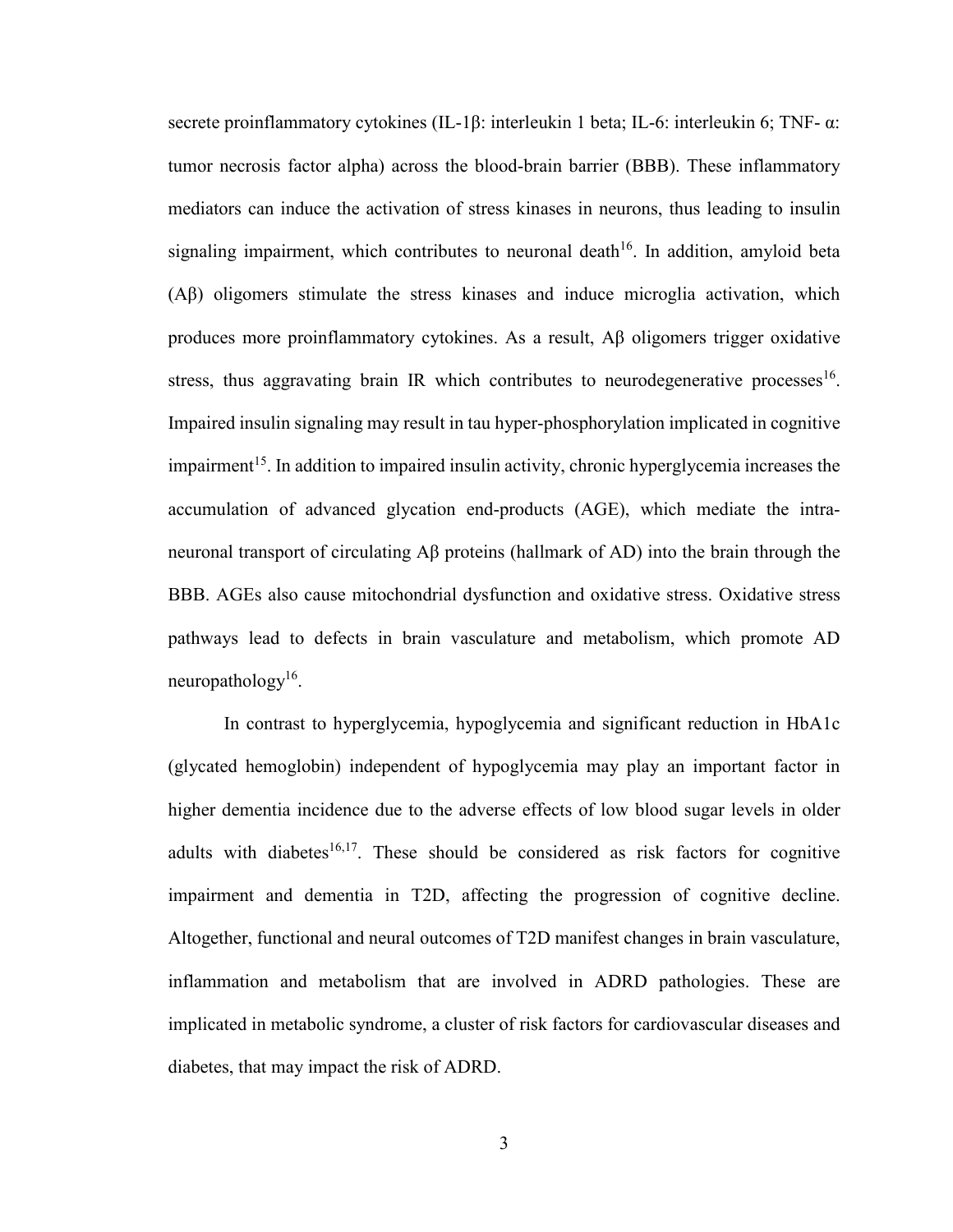As a result, T2D alters functional connectivity (FC), which may contribute to cognitive deficits seen in  $AD^{18,19}$ . The impairment of insulin signaling associated with hyperglycemia and brain IR is linked to altered functional connectivity and plays a consequent role in T2D-mediated cognitive impairment and energy metabolism networks. In AD, changes in FC patterns are mostly pronounced in hippocampus, prefrontal cortex, precuneus, and cingulate cortex<sup>20,21,22</sup>. These changes in AD-like regions may be associated with neurodegeneration and cognitive impairment.

Nevertheless, these prior studies did not focus on the sex-specific mechanisms of T2D that may increase ADRD risk in women, leaving much unknown. In T2D, sex-related factors such as prior or current HT and reproductive history may elucidate potential mechanisms that drive a higher risk for ADRD. Recently, investigations into the metabolic effects of HT with diabetes generated in-depth questions toward the increased ADRD risk in aging women<sup>23</sup>. For example, a recent study examined the influence of IR on hippocampal volume and cognitive performance in non-diabetic postmenopausal women (mean age 57.4 years) using  $HT^{24}$ . This study suggests that IR is associated with decreased hippocampal volumes and worse cognitive performance in middle-aged, postmenopausal HT-user women. Follow-up evidence is needed to evaluate the effect of IR on brain structure and cognitive performance in non-HT user women and also in older women (age >65) with HT and T2D. HT may or may not exacerbate T2D's metabolic effects on neurodegenerative pathologies.

#### *Estrogens in Women*

Estrogens are one of the steroids known as "sex hormones" for their roles in reproductive physiology and behavior. Compared to men, women have naturally higher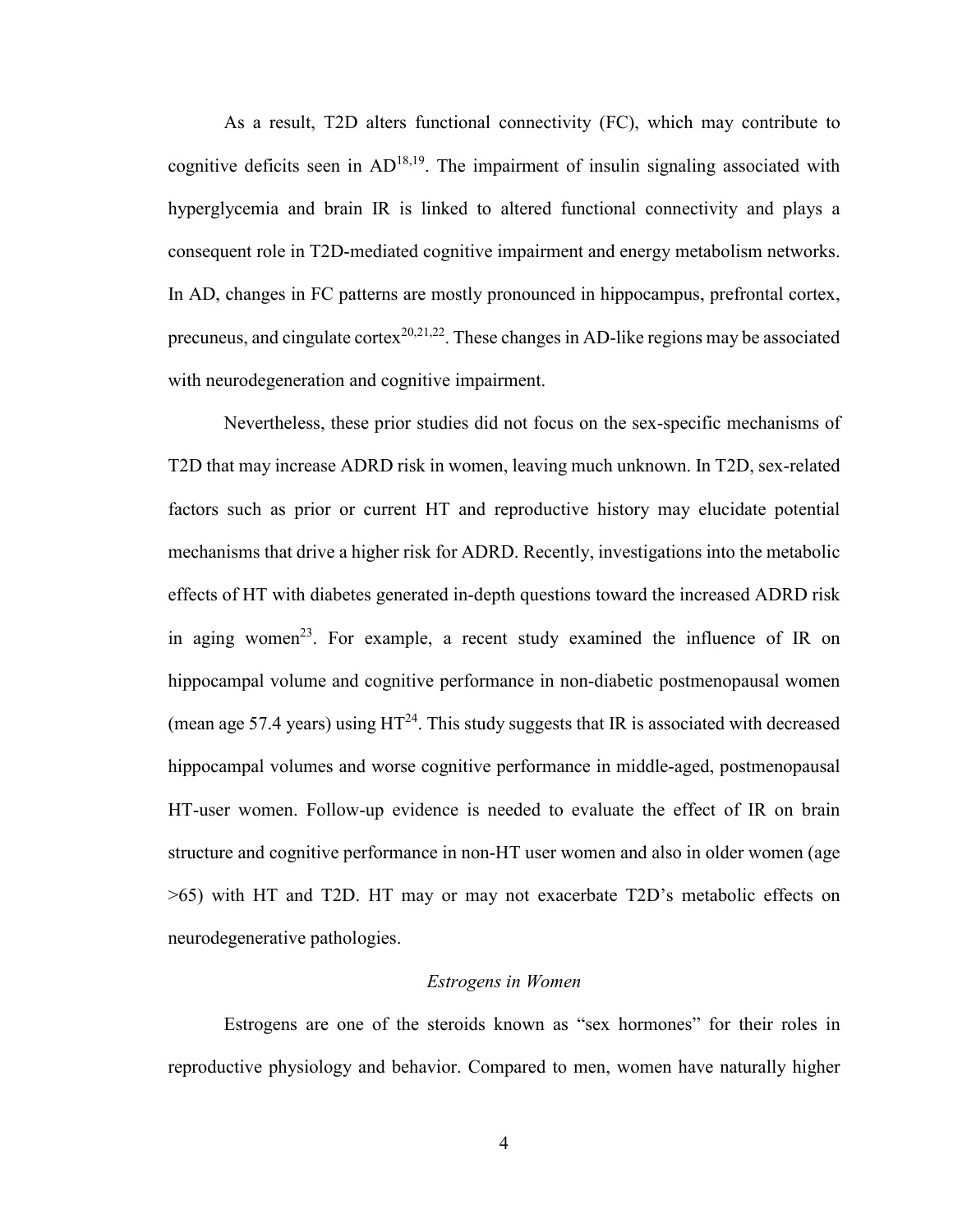levels of estrogens<sup>25</sup>. Cumulative exposure to estrogenic stimulation throughout women's reproductive life exerts long-lasting effects in the brain<sup>26</sup>. A recent study using aged, ovariectomized (OVX), E2-treated, female rhesus monkeys observed beneficial effects of E2 on cognition that persisted longer than 2 years after discontinuation of E2-treatment<sup>27</sup>. This suggests that long-lasting effects of estrogens on cognitive performance after cessation of ovarian function can inform about the timing of HT in postmenopausal women. Yet, more evidence is needed to understand the role of HT on the brain in women after the reproductive stage ends<sup>27</sup>.

Menopause is simply described as a transition into a non-reproductive stage resulting from loss of ovarian estrogens, mainly 17β-estradiol (E2). There are three menopausal stages before and after the final menstrual period (FMP): pre- (regular menstrual cycles), peri- (menopausal transition with at least one menstrual cycle prior to FMP) and post-menopause (no menstrual cycles after FMP). In pre-menopause and early peri-menopause, the mean integrated E2 level is around 80 pg/ml in a normal 28-day cycle<sup>28,29</sup>. As women transition from pre-menopause to post-menopause, their mean serum E2 levels fluctuate and eventually decrease. To this date, there are no validated E2 cutpoints that predict the length of peri-menopause or FMP into post-menopause. In a population-based study, serum E2 levels declined from 64.5 pg/ml (SE=3.6) two years before FMP (peri-menopause) to 21 pg/ml (SE=1.2) two years after FMP (postmenopause)<sup>30</sup>.

For decades, research regarding the role of E2 has focused on women's reproductive system and physiology only. Recent evidence indicates that estrogens also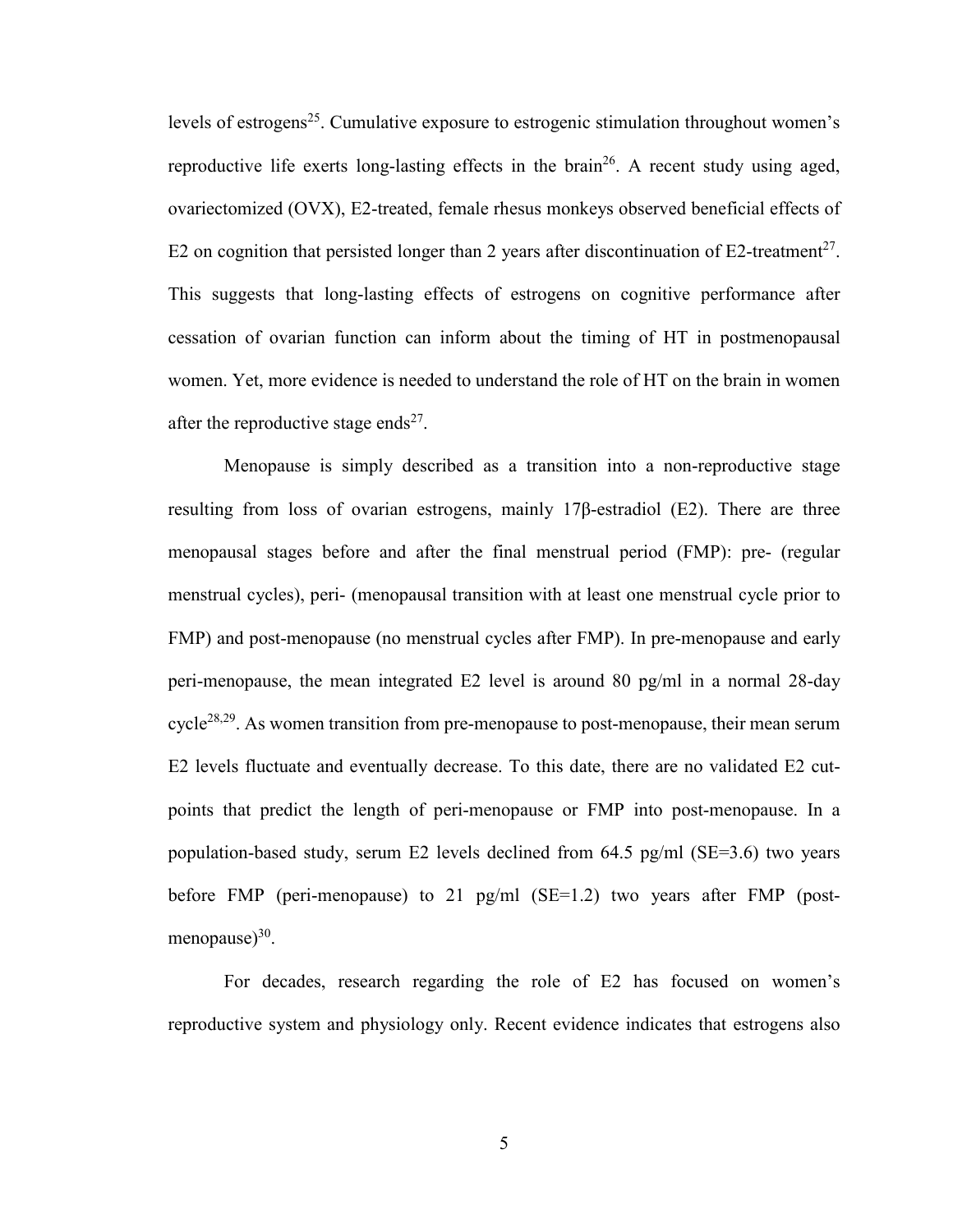influence non-reproductive behavior including brain, locomotor, cardiovascular and metabolic health<sup>31</sup>.

Estrogens and progesterone are the main ovarian hormones and are produced primarily in women's ovaries  $32,33$ . During the pre-menopausal period, the main circulating form of estrogens is E2. Other types of estrogens include estrone (E1) and estriol (E3). E1 and E2 are the two major biologically active estrogens in non-pregnant women. E3 is the main pregnancy estrogen with no roles in non-pregnant premenopausal women and men. E2 can be oxidized reversibly to E1, and both E2 and E1 can be converted to E3. E3, from the conversion of  $E1$ , plays a large role in pregnancy when it is produced in large quantities by the placenta<sup>34</sup>. In post-menopausal stages, E1 is the main estrogen synthesized in adipose tissue from adrenal dehydroepiandrosterone (DHEA).

The ovary requires both luteinizing hormone (LH) and follicle-stimulating hormone (FSH) released from hypothalamus-pituitary gland of the brain to produce estrogens (E1, E2 and E3). LH stimulates the cells surrounding the follicle to produce progesterone and androgens. Production of progesterone (P) is in the corpus luteum of the ovary and regulates the condition of the inner lining (endometrium) of the uterus. P is also produced by placenta and adrenal glands. In the ovaries, estrogen synthesis begins in theca cells (endocrine cells) with androgen synthesis and ends with conversion of androgens to estrogens in granulosa cells by aromatase, a key enzyme for E2 synthesis. E2 conversion and secretion amounts vary during menstrual cycle, pregnancy and menopause.

In addition to the primary production in the ovary, E2 can be synthesized in nonreproductive (extra-gonadal) tissue and organs such as adipose tissue, liver, kidney, bone, muscles, heart and brain<sup>35</sup>. Moreover, the chemical structure and biological properties of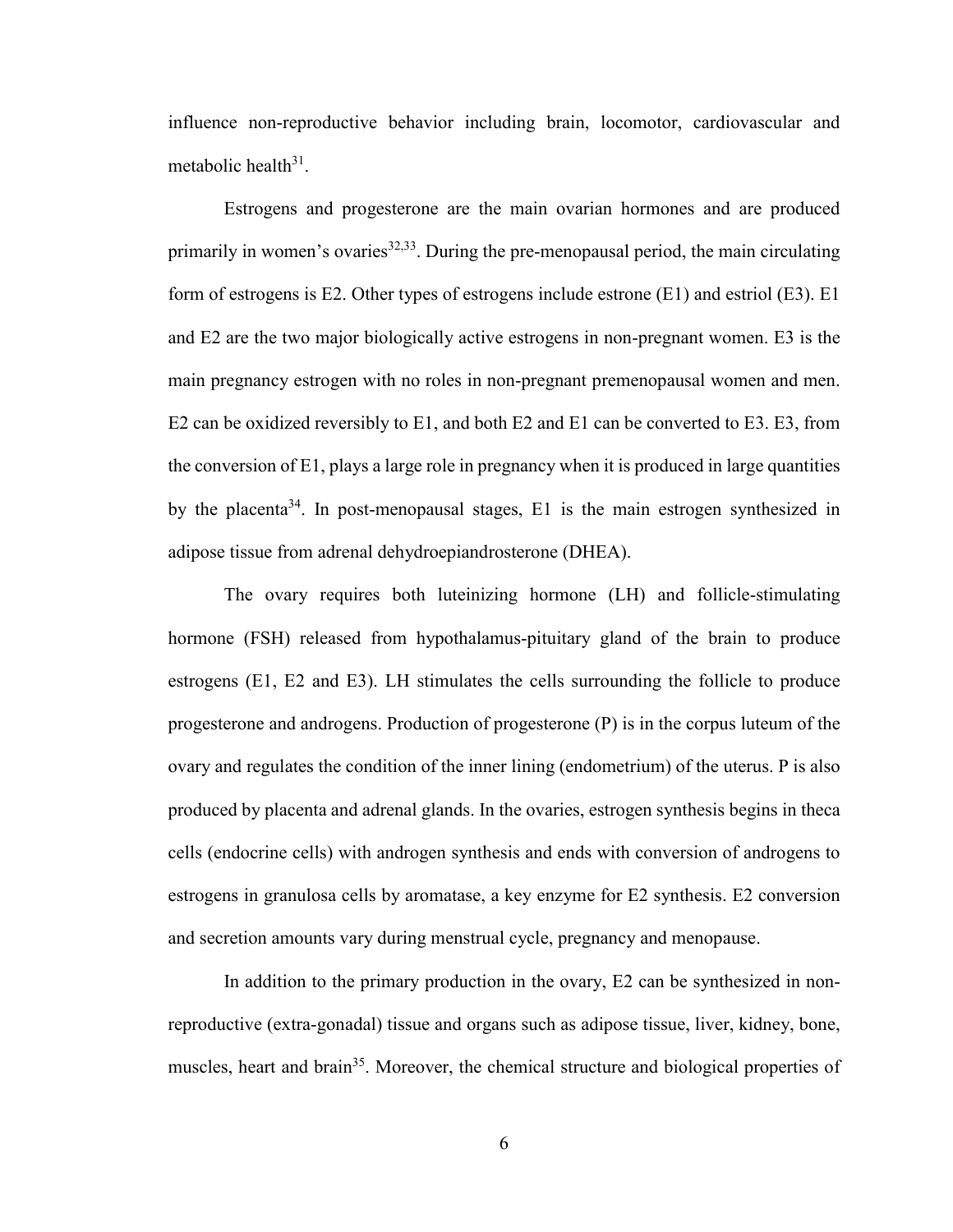gonadal and extra-gonadal estrogens are the same, except for the effects and actions of extra-gonadal estrogens, which are more localized. They act and metabolize locally, limiting their systemic effects. This may explain the role of brain-derived E2 in memory and synaptic plasticity.

Adipose tissues are the second major source of circulating estrogens after the gonads. Contribution to estrogens in adipose tissues increases during pre-menopause. E2 synthesis in adipose tissues stimulates the production of high density lipoprotein (HDL) cholesterol and triglycerides. It also controls the levels of production of low density lipoprotein (LDL) and fat deposition. Research shows evidence on E2's beneficial contribution to lipogenesis<sup>35</sup>. Decreases in E2 synthesis in the adipose tissues due to age and menopause may lead to obesity<sup>36</sup>. This explains the weight gain and the increased risk for metabolic syndrome seen in T2D in postmenopausal women<sup>37,38</sup>. Metabolic syndrome contributes to IR and impaired brain vasculature over time to reduce brain health.

Emerging evidence indicates that the human brain can synthesize E2 and P locally<sup>39,40,41,42,43</sup>. However, the brain is mainly affected by ovarian E2. E2 modulates memory-related synaptic plasticity in the hippocampus and could potentially improve memory circuitry. It also regulates gene expression, neuronal survival, neuronal and glial differentiation and synaptic transmission acting on estrogen receptors  $(ER)^{42,43}$ . The main sites of E2 actions in the brain are prefrontal cortex (PFC) and hippocampus, which are involved in learning (encoding) and memory (storage) processes. Additionally, ovarian hormones play regulatory roles in thalamus, hypothalamus, pituitary gland, cerebellum and brain stem<sup>40</sup>. Both ER-α and ER-β are abundant in the hippocampus and PFC and are involved in neuronal migration, axonal guidance, neurogenesis, synaptogenesis and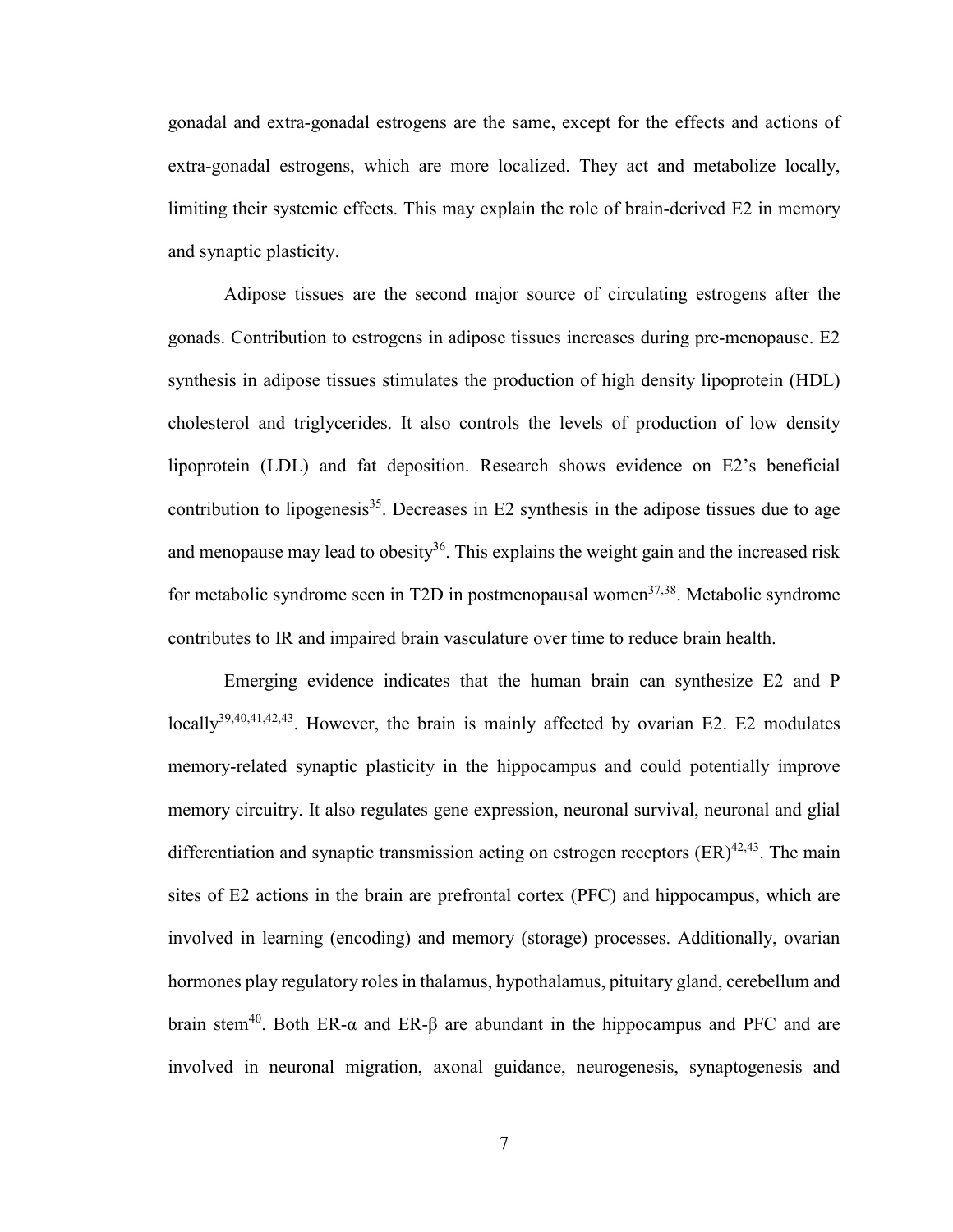apoptosis $35$ . E2's action through these ERs mediates hippocampal memory processes, cell signaling and synaptic density  $44,45$ . Therefore, these estrogenic actions via the ER system are crucial for women's brain health, as women may experience accelerated changes in memory and executive functioning following natural (transitional) or surgical (induced) menopause<sup>36</sup>.

Evidence in mouse models demonstrate E2's neuroprotective action through the ER system in the brain for anti-apoptotic effects, protection from free radicals, antiinflammatory effects, regulation of calcium channels and protection via increasing cerebral blood flow<sup>46</sup>. However, menopause and age-related shift in  $ER\alpha/ER\beta$  expression may reduce neuroprotection, transcription factors, and cell signaling and metabolism in the brain44,47. Basic studies and observational research provided support for E2 replacement/HT to mitigate and delay cognitive decline and improve memory performance<sup>47</sup>. E2 reduction in peri-menopause is commonly associated with obesity, sleep disturbance, depression, metabolic syndrome and changes in cognitive function in women<sup>38,48</sup>. Both aging and menopause may impact varying expression of  $ER-\alpha/ER-\beta$ , especially in the hippocampus, to negatively affect attention and cognition<sup>49,50</sup>. This indicates the importance of E2 effects on the brain in women.

# *Estrogen Actions in the Brain*

Estrogen actions via the ER system mediate cognitive processing and function throughout the brain. E2's neurotrophic effects lead to changes in the morphology and electrophysiology of neurons. In animal models using mice and rats, the hippocampus has been shown to play a key role for improvements of learning and memory in response to E2 treatment<sup>51,52,53</sup>. E2's memory-enhancing actions influence hippocampus through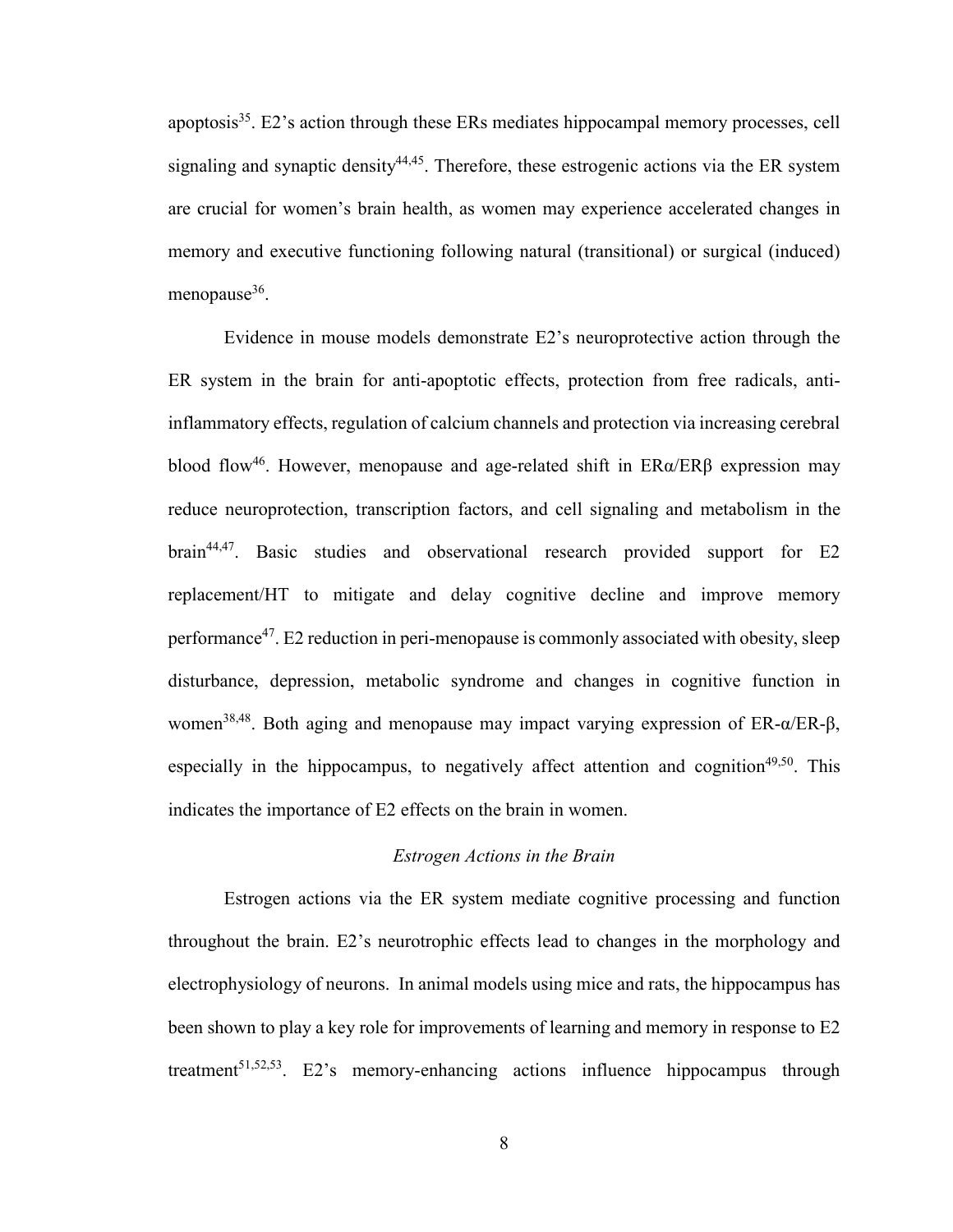substantial changes in neuron morphology and neurotransmission, including increases in dendritic spines<sup>54</sup>. E2 regulates synapse formation in the cornu ammonis subregion 1 (CA1) of the hippocampus which indicates new connections or strengthening of existing  $connections<sup>51</sup>$ .

Growing evidence from imaging studies has identified brain activation/deactivation patterns that are sensitive to E2 levels and menopausal stages<sup>55,56,57,58,59</sup>. Changes in E2 levels with age lead to decreases in brain glucose metabolism in frontal, temporal and parietal regions. This indicates that E2 has clear metabolic effects especially in the hippocampus and PFC. These areas are involved in learning and memory circuitry.

Research shows that verbal memory and attention/working memory are the cognitive domains that are most-affected by changes in estrogen levels in women. Some evidence suggests that estrogen therapy may protect against age-related cognitive decline and lower the risk for dementia by exerting its protective effects in estrogen-sensitive brain regions<sup>4,60</sup>. However, growing literature on potential benefits of HT in women shows contradictory results.

To date, how estrogens exert beneficial effects on brain structure, function and metabolism in postmenopausal women remains unclear. While basic and observational studies and smaller RCTs continue to show some cognitive benefits for HT, large, welldesigned clinical trials consistently fail to demonstrate such cognitive benefit. Behavioral studies in rats confirm that changes in E2 levels lead to altered performance on memory tasks resulting in bidirectional effects (enhancement vs. impairment) through the ER system in the brain<sup>47,61</sup>. These results suggest that the response to  $E2$  therapy may reflect the cognitive health in postmenopausal stage<sup>62</sup>. In addition, E2 actions may depend on the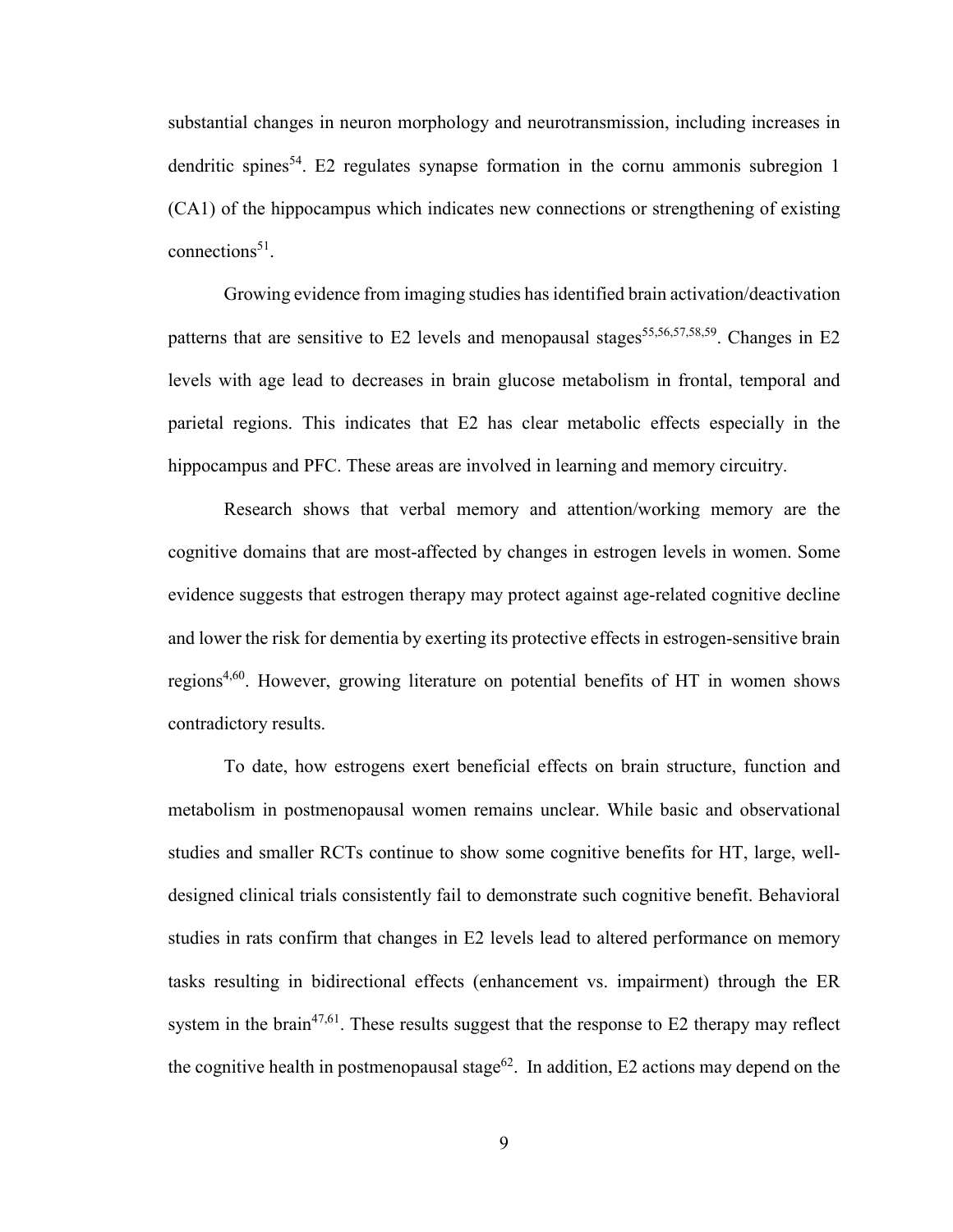cell condition and disease status<sup>63</sup>. The harmful effects of  $E2$  regarding brain structure and function may be due to cells progressing from a healthy stage to unhealthy or being compromised by disease such as T2D. Mounting evidence on HT on the brain, and ADRD risk in women informs researchers on the fundamental roles of E2.

# *Postmenopausal Hormone Therapy on Cognition and ADRD Risk in Women*

Estrogens influence women's reproductive behavior and physiology and also regulate non-reproductive systems including brain and metabolic health. In the early 1990s, conjugated estrogen use for aiding common menopausal symptoms (hot flashes, night sweats and weight gain) significantly increased. Some of these increases in estrogen use occurred among older postmenopausal women, not for treating menopausal symptoms, but based on expectations that it may promote bone, cardiovascular, and brain health. Premarin (conjugated estrogen tablets) was the most-prescribed drug for women, with sales reaching \$1 billion in 1992<sup>64</sup>.

Early preclinical and clinical research suggested that E2-deficiency in postmenopausal women was associated with changes in learning and memory and the risk of developing dementia47,65,66,67 . Evidence showed that replacement of E2 was a feasible option to mitigate or prevent age-related diseases in menopausal stages (peri and post)<sup>68,69,70</sup>. This led to large RCTs to study the effects of postmenopausal HT in the 1990s<sup>4</sup>. **Table 1** summarizes the timeline of postmenopausal HT and important studies on HT effect.

The Heart and Estrogen/Progestin Replacement Study I and II (HERS I and II) was a randomized, double-blinded, placebo-controlled clinical trial designed in 1993 to test the efficacy and safety of oral estrogen plus progestin (CEE and MPA) therapy for prevention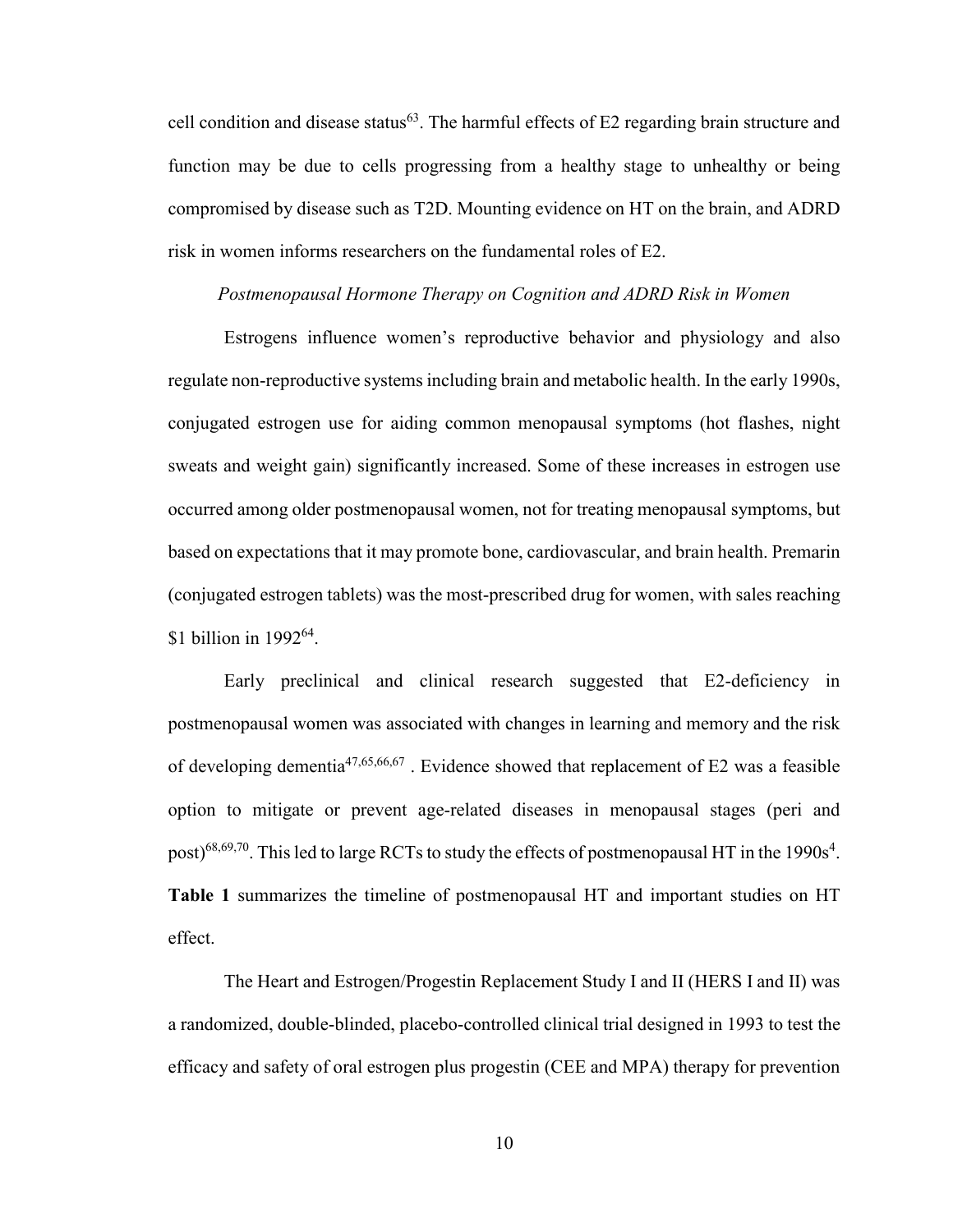of recurrent coronary heart disease (CHD) in postmenopausal women<sup>71</sup>. Follow-up results from this trial suggest that postmenopausal HT does not protect older women with heart disease against further progression of CHD<sup>72</sup>.

The Women's Health Initiative Hormone Therapy (WHI-HT) trials, also initiated in 1993, were designed to investigate strategies for the prevention and control of the most common causes of morbidity and mortality in postmenopausal women<sup>73</sup>. One of its primary objectives was to examine the role of HT in CHD in women without CHD. The WHI-HT trials stopped earlier than expected (planned date of completion in 2007) due to the greater incidence of CHD, breast cancer, stroke and blood clots in HT groups versus placebo<sup>74</sup>. Results from WHI-HT trials on increased risks for these incidents have led to lower use of HT among postmenopausal women<sup>75</sup>. Implications for the epidemiology of dementia, and for the occurrence of cardiovascular diseases and stroke in women led to investigations on the aspects of cognitive function<sup>76</sup>.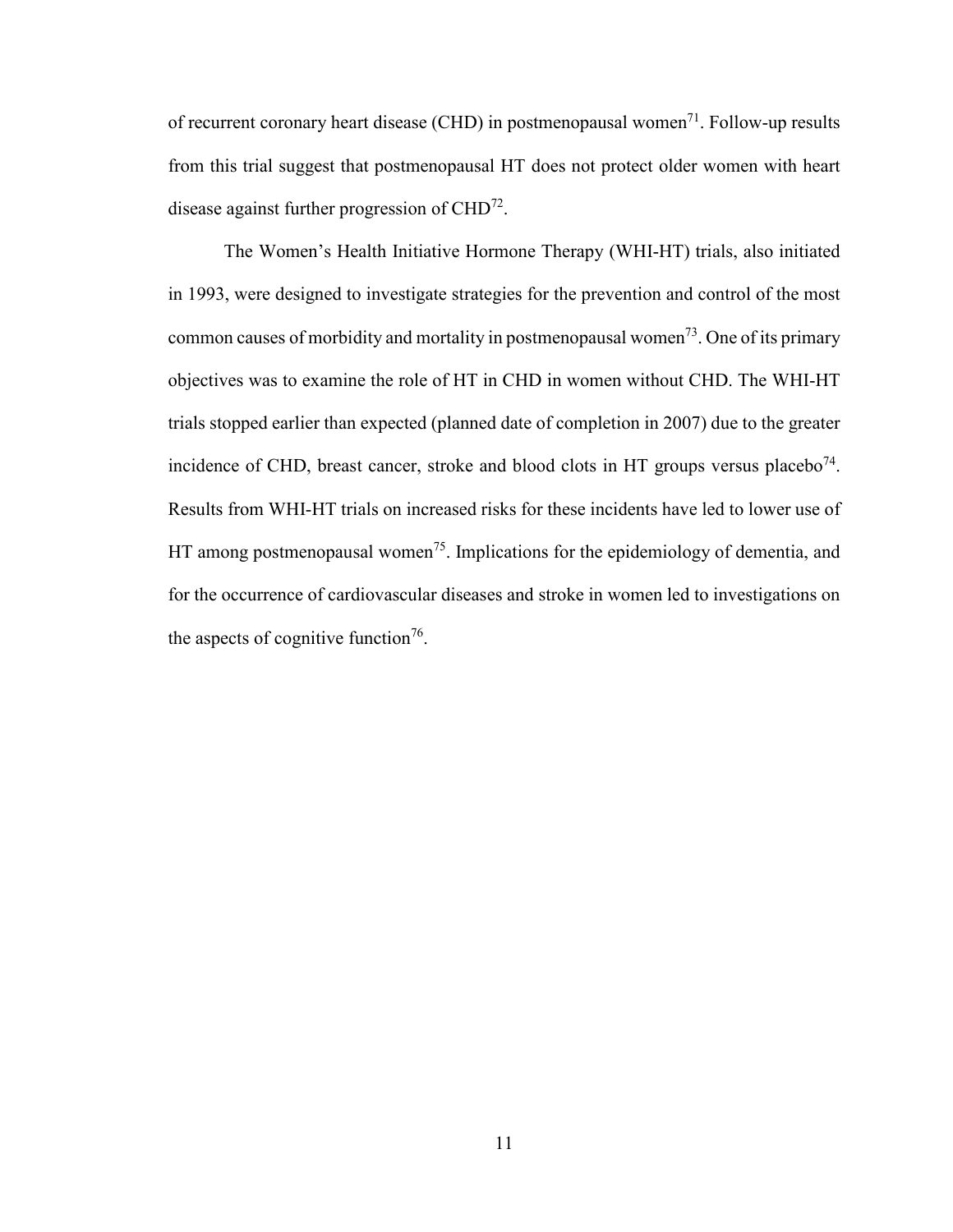**Table I**. Timeline of important studies on hormone therapy effect

| <b>Hormone Therapy Timeline</b> |                                                                                                                                                                      |  |  |
|---------------------------------|----------------------------------------------------------------------------------------------------------------------------------------------------------------------|--|--|
| 1941                            | <b>Premarin</b> , conjugated equine estrogen (CEE) tablets, for treatment of<br>menopausal symptoms becomes available for clinical use and was widely                |  |  |
| 1942                            | exported from Canada.<br>FDA approves Premarin, made from pregnant horse urine.                                                                                      |  |  |
| 1992                            | Premarin marks number 1 prescribed drug in the U.S.                                                                                                                  |  |  |
| 1993                            | HERS and WHI-HT trials launch to test potential benefits of<br>postmenopausal hormone therapy (HT) for prevention of coronary heart<br>disease (CHD) in women.       |  |  |
| 1995                            | WHIMS starts as an ancillary study to the WHI-HT trials to test the effects<br>of postmenopausal HT on brain cognition.                                              |  |  |
| 1996                            | SWAN observes endogenous E2 levels and menopausal transition in<br>middle-aged women with no link to cognitive deficits.                                             |  |  |
| 1997                            | <b>Premarin</b> sales reach \$1 billion.                                                                                                                             |  |  |
| 1998                            | Both HERS and WHI-HT studies find no benefits of postmenopausal HT<br>on heart disease prevention.                                                                   |  |  |
| 2000                            | EMS finds positive effects of E2 on short-delay verbal recall in<br>postmenopausal women with intact and better cognitive performance.                               |  |  |
| 2002                            | WHI-HT stops its estrogen+progestin trial due to adverse effects of heart<br>disease, breast cancer, stroke and blood clots in treatment group vs.<br>placebo.       |  |  |
| 2003                            | FDA recommends short-term postmenopausal HT with low doses for<br>needed treatment goals in menopausal women.                                                        |  |  |
| 2004                            | WHI-HT estrogen-alone trial terminates earlier than expected due to no<br>reduction of the risk of heart disease.                                                    |  |  |
| 2004                            | WHIMS finds a harmful effect for HT regimens on the brain.                                                                                                           |  |  |
| 2004                            | ELITE finds neutral effects of the initiation of HT in early versus late<br>menopause; critical window (timing) hypothesis did not inform about AD<br>risk in women. |  |  |
| 2005                            | KEEPS-COG finds no cognitive effects of HT routes (oral CEE vs.<br>transdermal E2) in recently postmenopausal women.                                                 |  |  |

The WHIMS launched in 1995 was an ancillary study to the WHI-HT trials<sup>7</sup>. The goal of the WHIMS was to investigate the effects of HT on the risk of probable dementia and cognitive impairment and on changes in global cognition over time in older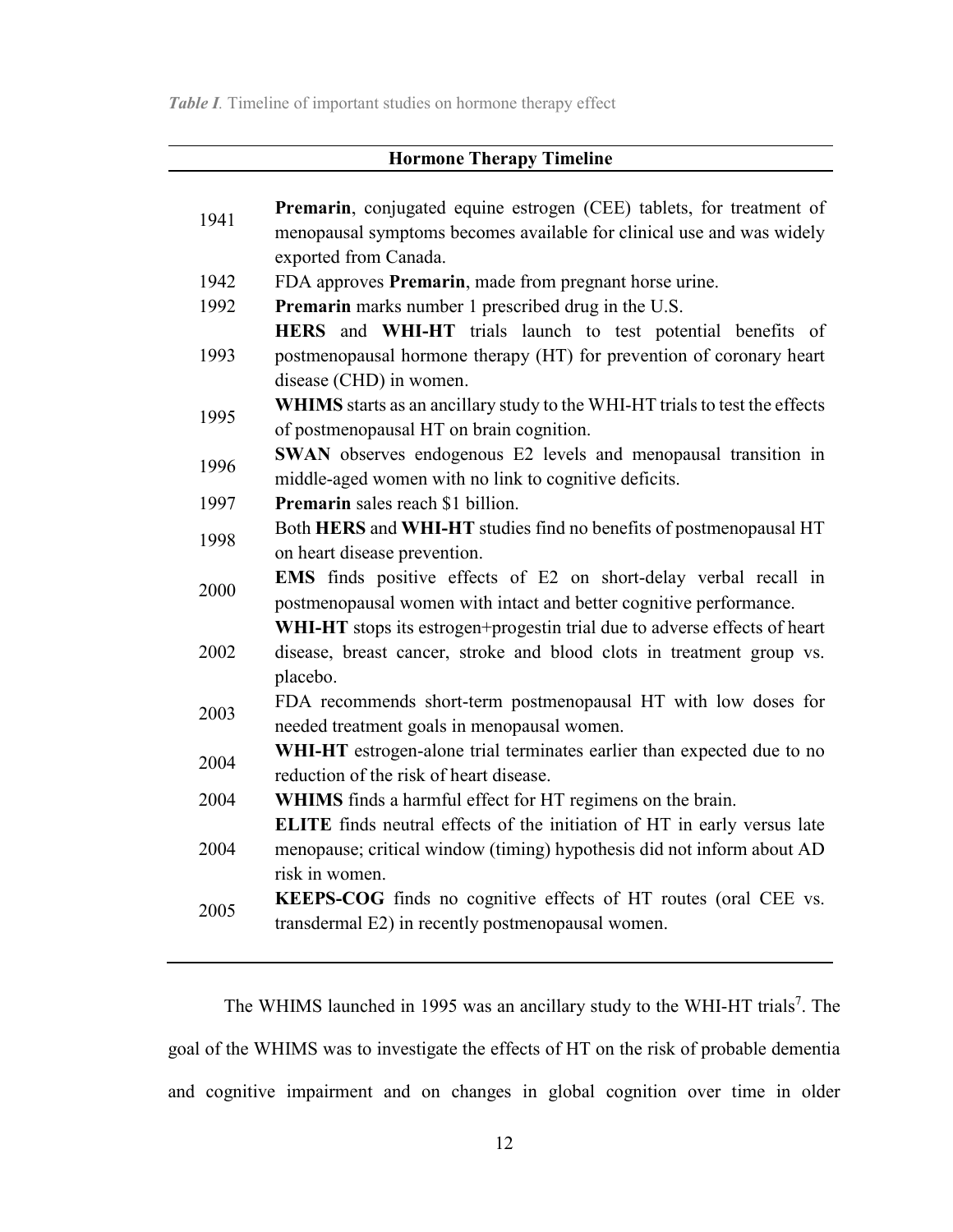postmenopausal women. Primary analysis of the WHIMS included a total of 7,479 women, aged 65-80 years, who were randomly assigned to hormone regimens of oral CEE-alone and CEE+MPA (for women with uterus) or matching placebo followed by annual assessments of global cognitive function and adjudicated cognitive status (no cognitive impairment, mild cognitive impairment, or probable dementia)<sup>6,8</sup>. If a woman was currently on HT during recruitment, she was required to cease use for at least 3 months prior to enrollment. Thus, the WHIMS tested the effect of either first-time initiation or re-initiation of HT on cognitive outcomes. The primary aim of the WHIMS was to test whether the incidence of dementia would differ between women randomly assigned to HT regimens or matching placebo. The initial results from the WHIMS showed that the incidence of dementia was markedly higher among women who had been assigned to active HT (hazard ratio=1.76; p=0.005), with no significant differences between CEE-alone and CEE+MPA<sup>6,8</sup>. Mean global cognitive function scores were found to be significantly lower among women assigned to active HT, with no significant differences between hormone regimens. Although WHI-HT trials were stopped earlier (CEE+MPA in 2002; CEE-Alone in 2004) than planned, follow-up studies continued.

 Subsequent follow-up of the cohort demonstrated that these differences on cognitive function between intervention groups were sustained for years after study medications were terminated<sup>10</sup>. An open question remained on whether the administration of HT at the time of menopause, as for the treatment of menopausal symptoms, would have adversely affected women's brains.

The WHIMS in younger women (WHIMSY) studied the effect of HT on cognitive functioning when women were aged 50-55. Results subsequently showed that random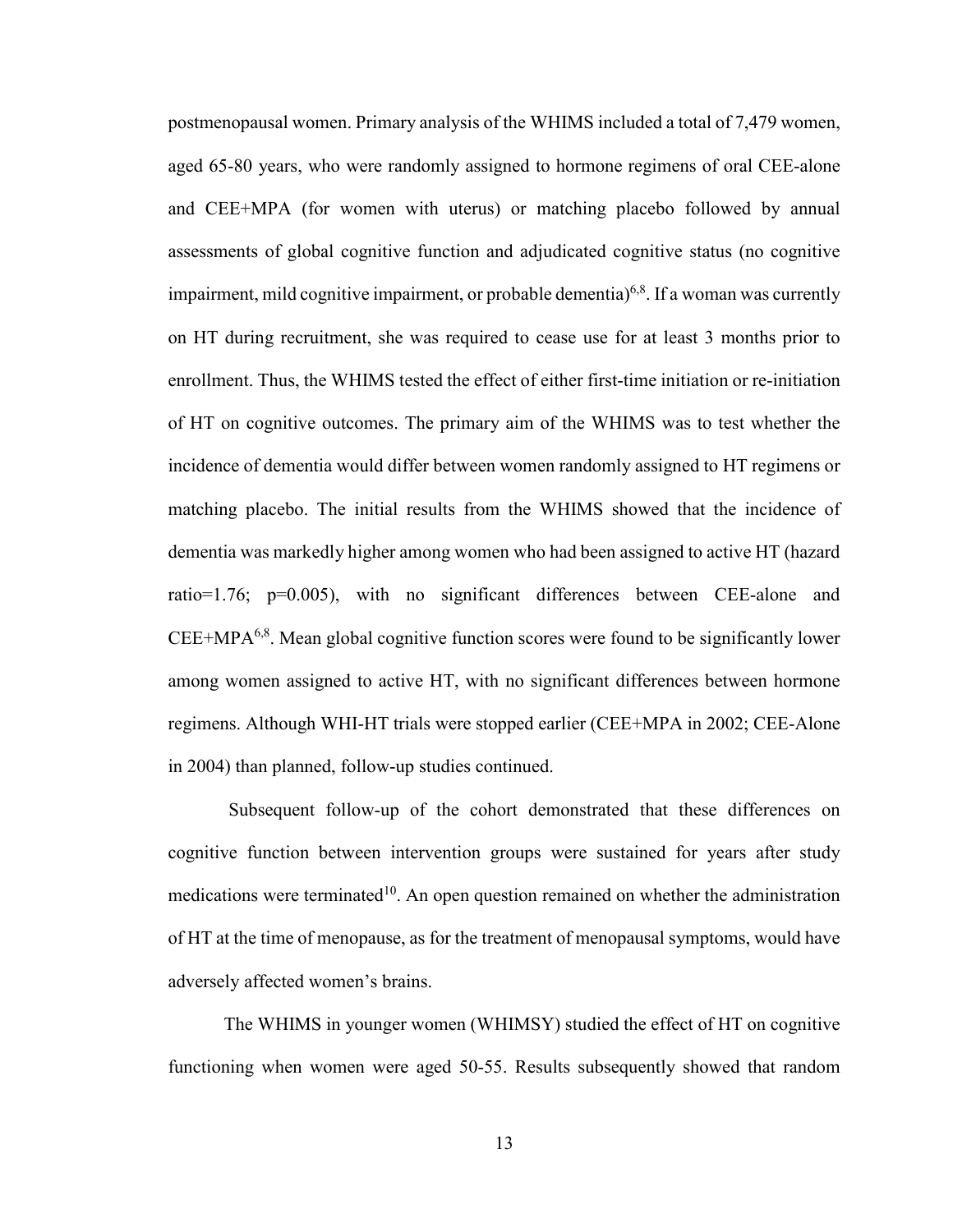assignments to HT, compared with matching placebo, in recently menopausal women did not produce long-term alterations in cognitive functioning, as assessed an average of 7 years after cessation of treatments<sup>10</sup>.

The Study of Women's Health Across the Nation (SWAN) initiated in 1996 was an observational study investigating the menopausal transition and its effects on vasomotor symptoms, sleep, psychological symptoms, cognitive performance, urogenital and sexual health, cardiovascular and cardiometabolic health, bone health, and physical function in middle-aged women<sup>77</sup>. The SWAN study found that changes in cognition were related to normal aging rather than differing levels of E2. This suggests that loss of E2 in the early stages of menopause may not be linked to cognitive decline.

Previous studies support estrogen effects on cognitive performance including verbal learning and memory, working memory/attention, spatial abilities, and visual memory<sup>78,56</sup>. The Estrogen Memory Study (EMS), a randomized double-blind trial, primarily focused on the effects of HT on verbal memory in older women (age  $>60$ )<sup>79</sup>. The EMS data suggested that older women with intact or better cognitive performance on the California Verbal Learning Test (CVLT) benefited more from E2 over 2 years than women with poor cognitive performance. This indicates that E2 may exert its neuroprotective effects on women without cognitive decline, but not in women with existing reduced cognitive performance. These findings suggest that the positive effects of E2 are seen in healthy conditions. In this trial, the HT regimen was cyclical E2+Norethindrone (a form of progesterone) and E2-alone. The EMS supported evidence on the beneficial type (E2 over CEE) and the timing of HT initiation. Together with the EMS and earlier findings suggested a "window of opportunity" for  $HT^{80}$ .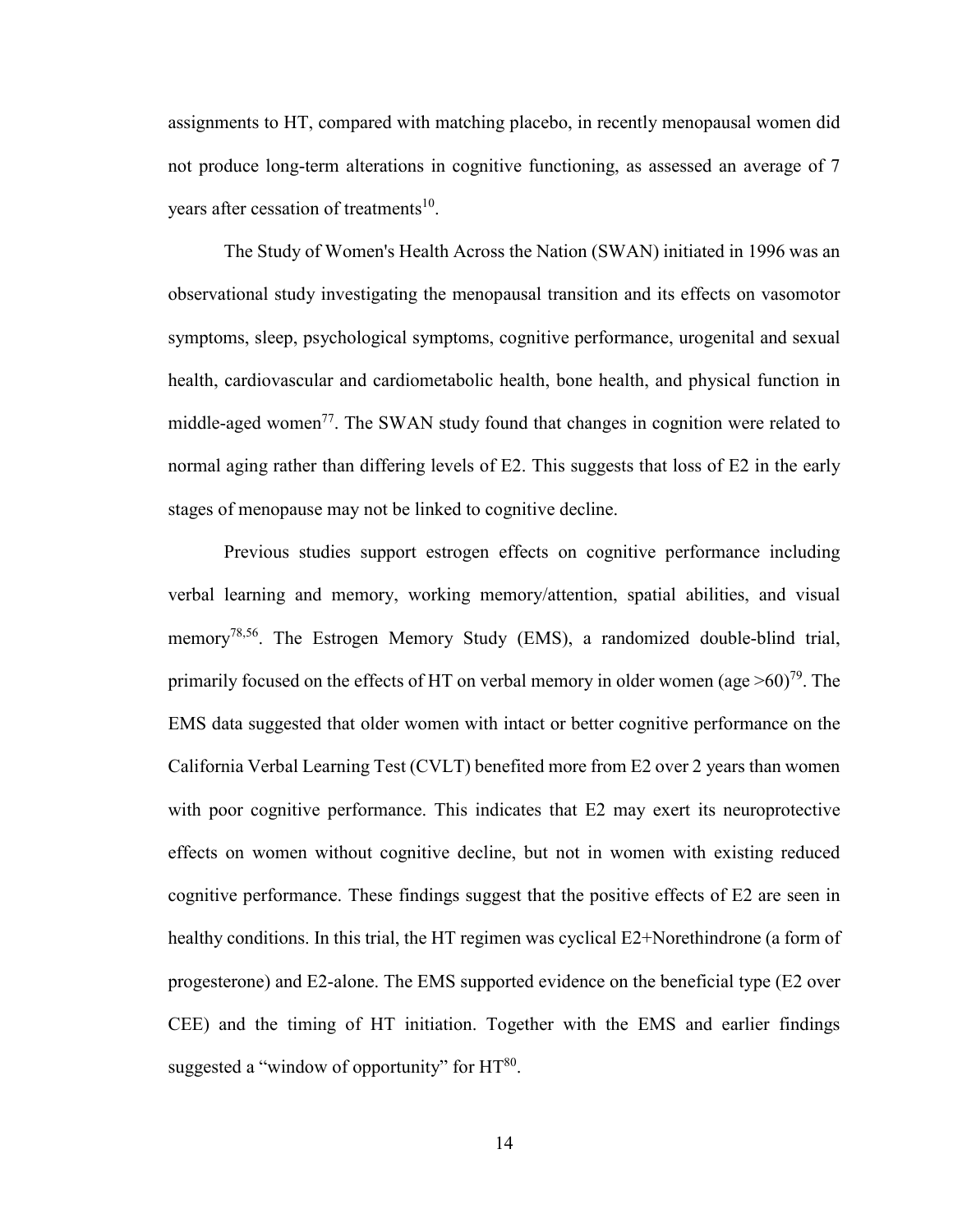The Early versus Late Intervention Trial of Estradiol (ELITE) study was designed to test the critical timing hypothesis for cognitive aging in early (within 6 years) and late  $(\geq 10$  years) groups of menopausal women<sup>81,82</sup>. The main cognitive outcomes included verbal memory, global cognition, executive functioning and visual memory. The results from ELITE showed neutral (neither improvement nor harms) effects for E2 on cognitive performance in both early and late menopausal groups, regardless of time since menopause, with no significant change.

The Kronos Early Estrogen Prevention Study (KEEPS) was a 4-year randomized, placebo-controlled to investigate the initiation of HT on cardiovascular disease in early postmenopausal women aged 42-58 years old<sup>83</sup>. The KEEPS-Cognitive and Affective Study (KEEPS-COG) was an ancillary study to KEEPS to test the initiation routes of HT (oral CEE or transdermal E2) in recently postmenopausal women (age  $\leq 60$ ) on global cognition<sup>84</sup>. Findings from this study suggested that HT was neither beneficial nor harmful on global cognition, but raised gaps in understanding the effects of women's metabolic health and  $HT^{83}$ .

## *The Effects of Postmenopausal Hormone Therapy on Brain Structure and Metabolism*

In addition to HT effects on cognition, multiple studies, including some of the large trials already described, investigated changes in brain structure and function in response to HT. Brain magnetic resonance imaging (MRI) was conducted in over 1,400 women from the WHIMS several years following termination of WHI-HT medication to explore potential mechanisms underlying the adverse effects of therapy<sup>9</sup>. This research found that women assigned to HT compared with placebo had significantly smaller brain volumes even after the termination of HT regimens<sup>9</sup>. The associations between decreased brain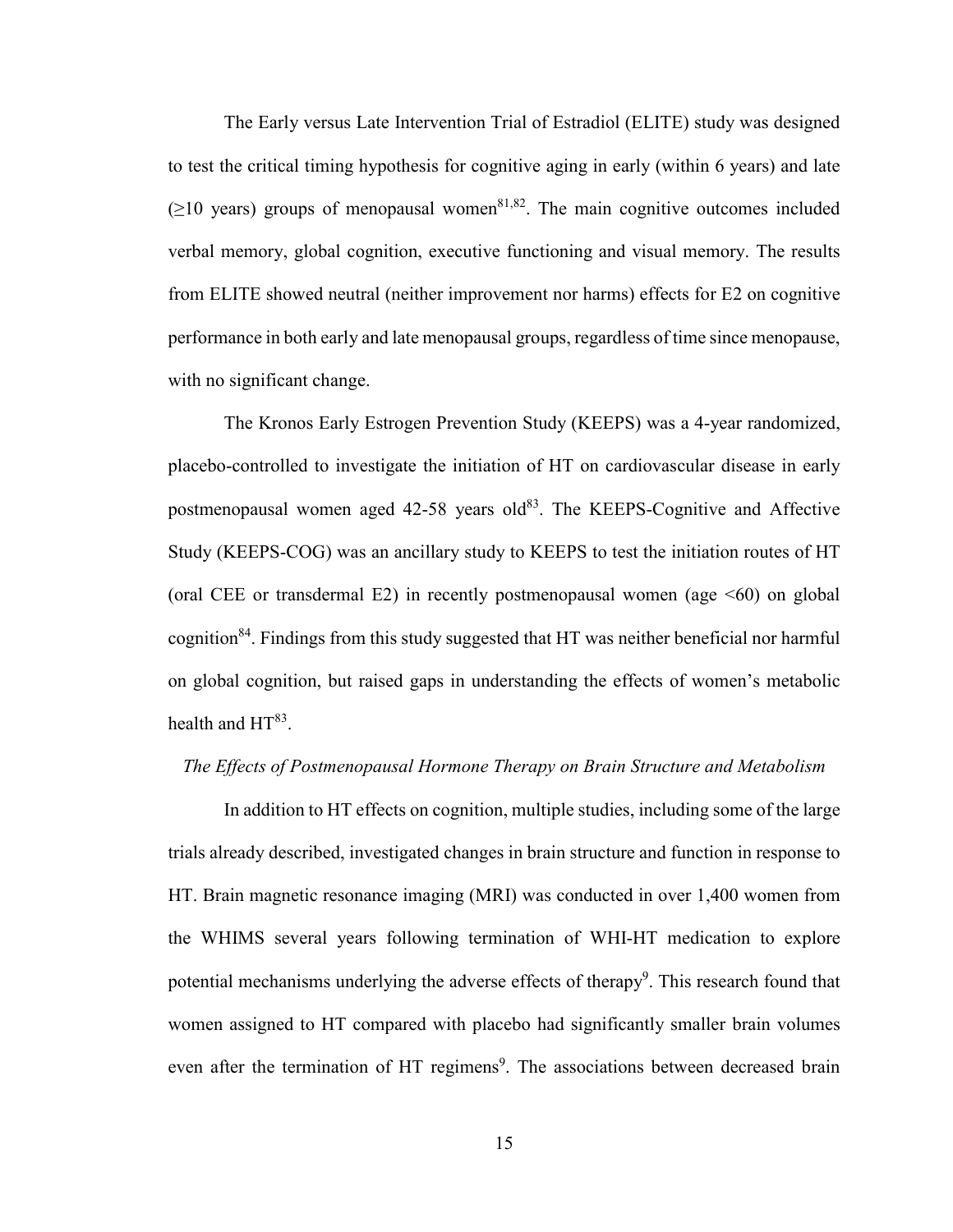volumes and the earlier results from WHI-HT suggested potential detrimental effects of HT on brain structure among these women. Important clues to why HT may be associated with smaller brain volumes have emerged with the discovery that its adverse effects were greatest among women who had T2D at baseline or who developed the disease during follow-up<sup> $1,2$ </sup>.

Moreover, recently reported results from the KEEPS study highlight the potential importance of timing, duration, and route of delivery for HT, and also show that the effects of HT on different brain volumes  $83,85$ . This study suggests that the methods of estrogen delivery (oral CEE versus transdermal E2) may alter the effects of HT on changes in brain structure. The short-term effects of HT may differ from long-term effects and influence on different brain structures. Kantarci et al. (2018) observed greater changes in ventricular volumes in menopausal women who received oral CEE compared to placebo after 4 years<sup>85</sup>. However, HT with transdermal E2 showed preserved prefrontal cortex volumes more than placebo over 7 years. Additionally, women who received transdermal E2 had lower levels of Aβ on PET imaging after 7 years, particularly in APOE ε4 carriers compared to placebo.

Further evidence on functional neuroimaging and metabolic health adds more information about the effects of HT on the brain. Recent studies showed that peri- and postmenopausal women (aged 40-60 years old) exhibit reduced brain glucose metabolism on 18F-fluoro-deoxyglucose (FDG)-Positron Emission Tomography (PET) and mitochondrial function measured by cytochrome c oxidase  $(COX)$  activity<sup>86,87</sup>. This suggests that shifts in E2 levels and actions through midlife menopausal transition may inform late-life response to E2 on brain metabolism and neurodegenerative processes (e.g.,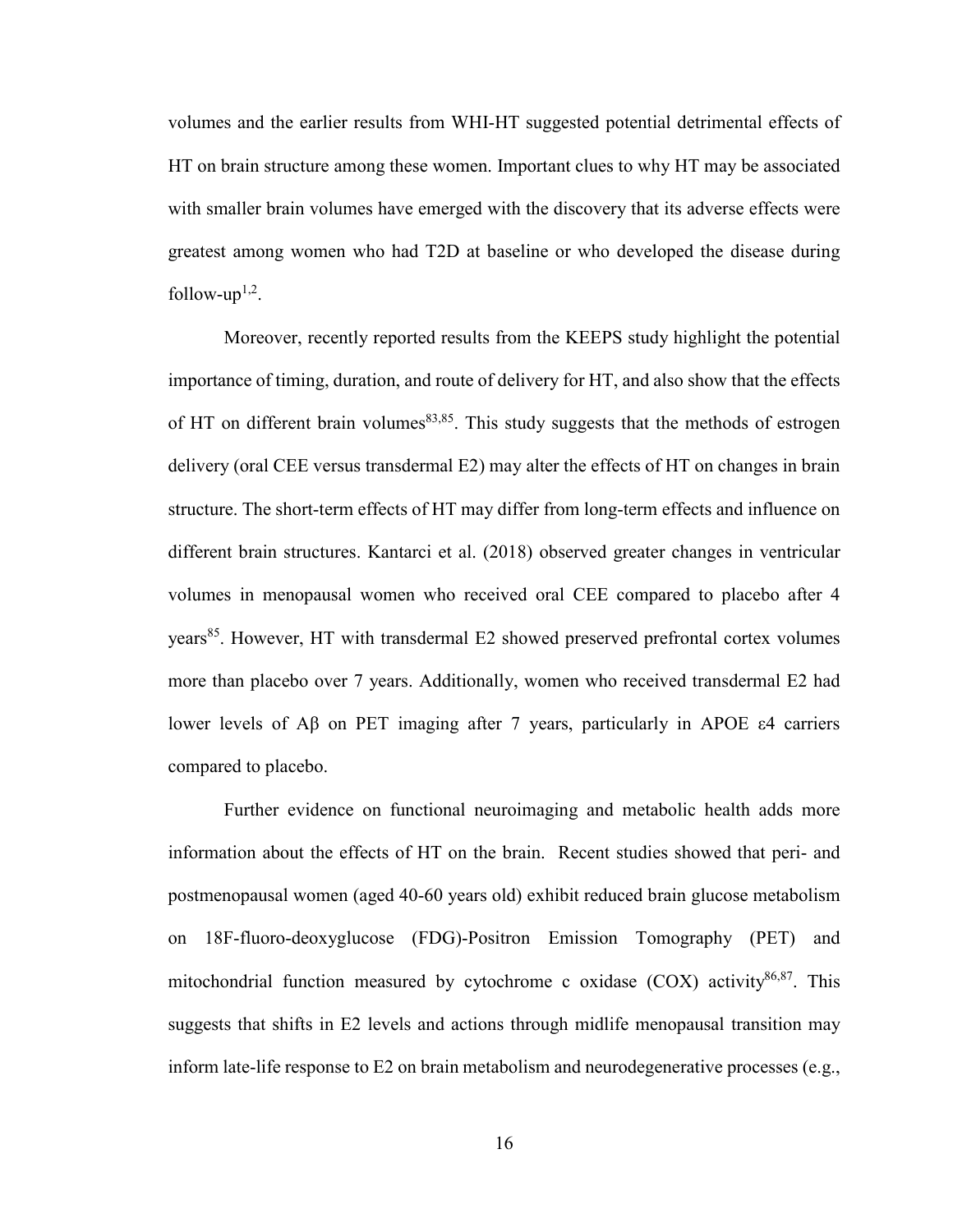oxidative stress). For example, preclinical research showed that age-related decline in ovarian E2 was associated with a shift from an aerobic glycolytic to a ketogenic phenotype in the female mouse brain<sup>88</sup>. Human brain glucose hypometabolism and mitochondrial dysfunction may be due to this energy source shift in the brain. It is crucial to understand age-related effects of E2 via bioenergetics system in humans.

Recent investigations into sex-specific pathophysiological mechanisms behind ADRD risk have implicated reproductive history, metabolic health and HT use in late-life incidence of neurodegenerative diseases such as AD<sup>89,90</sup>. HT used in previous studies had various forms, doses and regimens (with or without progestin), making it difficult to interpret the consequences of estrogen treatments. However, further evidence on HT suggests that T2D, a metabolic disorder, may play a key role on detrimental effects of postmenopausal HT in older women<sup>1</sup>. It is possible that T2D and E2 may interact through the bioenergetics system to lead to a harmful effect on the brain. In addition to these studies, healthy cell bias (HCB) theory of estrogen actions supports the beneficial effects of HT on glucose metabolism and mitochondrial function in the brain when neurons are diseasefree $91$ . The effects of T2D on brain metabolism may explain the harmful relationship between T2D and HT in older women.

The adverse effects of HT on neurodegenerative and cognitive processes in older women may be related to alterations of energy metabolism in the brain. The HCB theory hypothesizes that estrogen effects depend on the metabolic health of the E2-targeted cells<sup>91,92</sup>. In healthy hippocampal and cortical neurons, glucose is the main substrate for energy and estrogen actions on glucose-enhancing properties in these neurons are regulatory and protective<sup>93</sup>. E2 activates cell signaling via ERs on the neurons and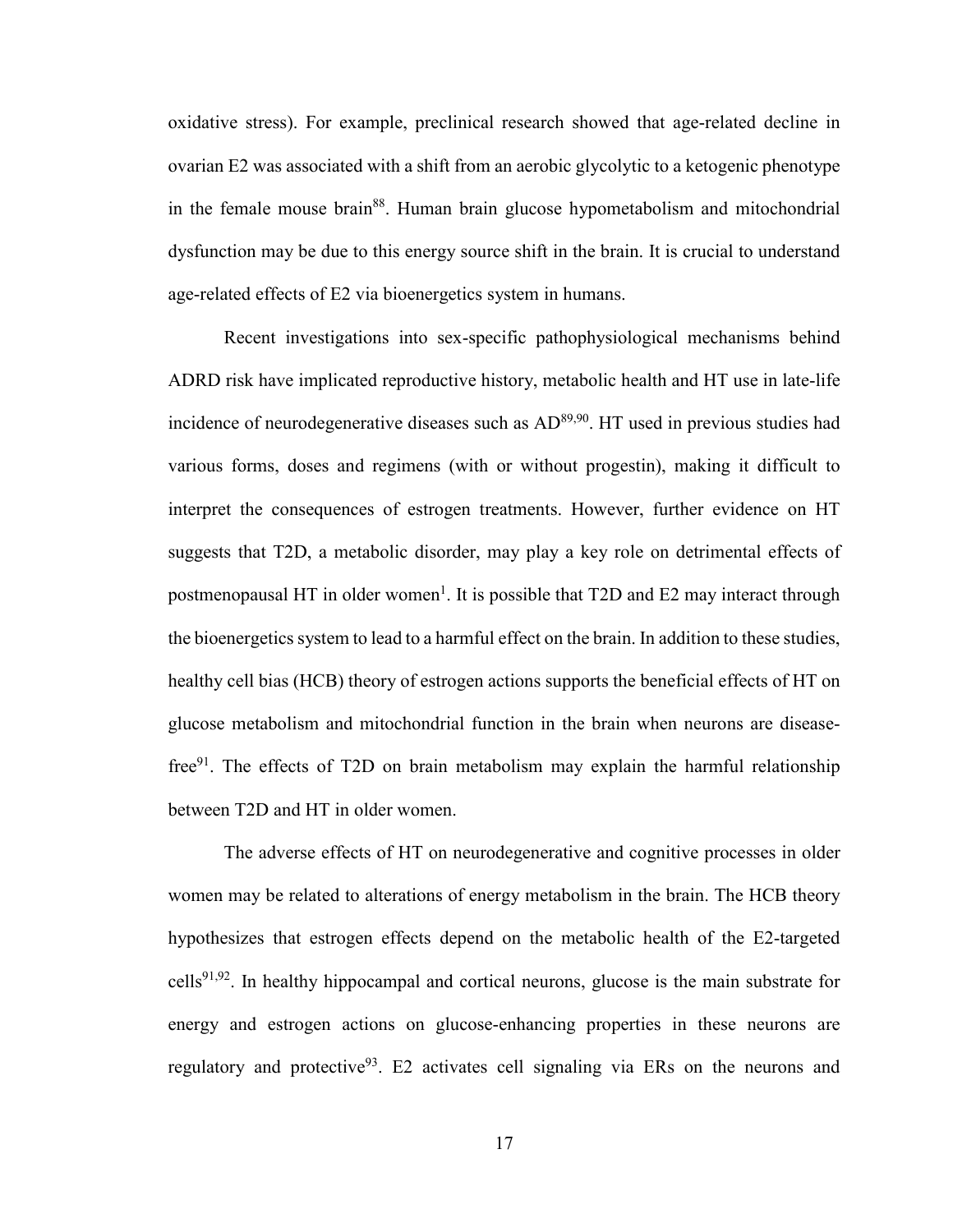enhances glucose uptake, aerobic glycolysis, tricarboxylic acid cycle (TCA)-coupled oxidative phosphorylation and ATP generation in mitochondria. In parallel, E2 increases antioxidant defense and antiapoptotic mechanisms. However, when cells are challenged by free radicals, stress, aging or disease, the brain may shift to an alternative energy use such as ketone bodies to meet its heavy metabolic demands<sup>94</sup>. This proposed model of the bioenergetics alterations in energy metabolism over time (age) and disease progression (ADRD) suggest that relative contribution of glucose declines, while ketone bodies and other fuels increase. Ketone bodies are produced from fatty acids in the liver and can be used as a secondary energy substrate by cells under stressed conditions such as ADRD burden<sup>94,95</sup>. Insulin resistance in T2D may promote the development of ADRD through a variety of mechanisms, including a shift in energy metabolism. HT may negatively affect this bioenergetic shift in postmenopausal women. In this energy source switch, estrogen's glucose-enhancing effect may lose its activity. Estrogens are known to have suppression effects on ketone bodies. The suppressive role of estrogens on ketone body metabolism may deprive cells from this alternate energy substrate on the brain. This scenario poses a risk to brain health and can help answer questions toward the interaction between E2 and T2D, which may link to ADRD pathologies.

#### *The Interaction between Estradiol and Type 2 Diabetes on ADRD Risk*

 Recent clinical evidence implicated the interaction of T2D and relatively high endogenous E2 levels in postmenopausal women not taking HT with a 14-fold increased risk for dementia, compared with women with low levels of  $E2<sup>3</sup>$ . Additionally, re-evaluated WHIMS data showed that the harmful effects of postmenopausal HT on the brain were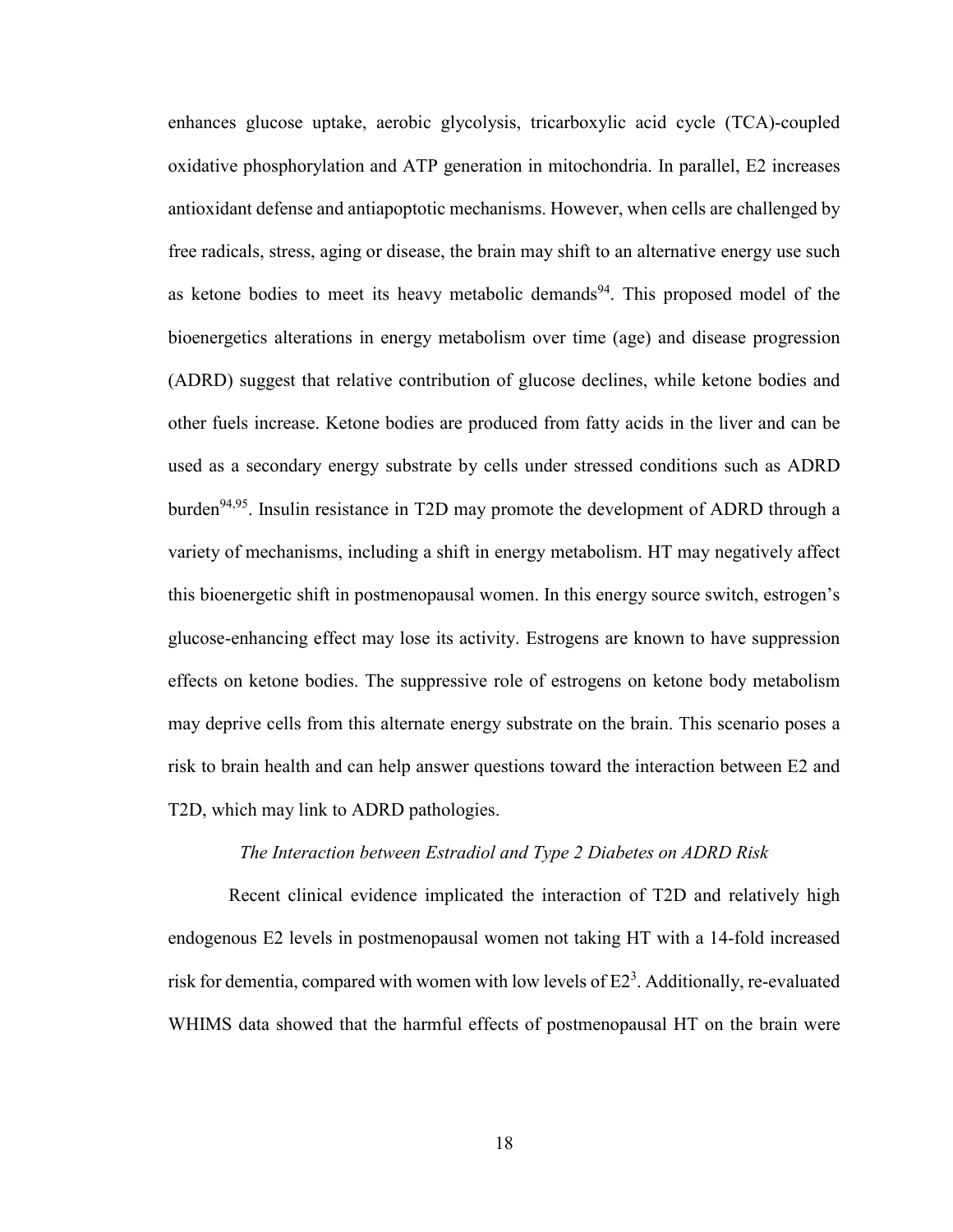driven primarily by women with  $T2D<sup>1</sup>$ . These findings suggest that old age and  $T2D$ contribute to loss of E2 benefits.

In addition, a study using diabetic, OVX female rats found that E2 replacement in rats exposed to transient forebrain ischemia was associated with a much more severe ischemic brain damage, widespread cell loss and greater neurologic impairment compared to non-E2 treated OVX and intact female rats<sup>96</sup>. The study suggests that benefits of E2 may be diminished by T2D. However, E2 interacting with diabetes caused more damage on the brain than E2-deficiency in this study. It may be still possible that diabetes prevents protective E2's actions toward neurodegeneration. However, mechanisms of metabolic and neuronal activity in the female rat brain such as glucose metabolism are undetermined in this study.

While accumulating evidence suggests that E2 in the presence of T2D may elevate risk to the brain in the postmenopausal phase, some evidence suggests that HT improves impaired glucose metabolism and poor cognitive performance seen in midlife women with  $T2D^{97}$ . This evidence provides support for the timing hypothesis of HT which suggests early initiation of HT being beneficial versus late-life initiation of HT being harmful on the brain as seen in most RCTs<sup>98,99</sup>. Therefore, both T2D and E2 may contribute to a harmful metabolic effect only in older women.

The mechanisms underlying beneficial versus harmful effects of E2 in T2D remain controversial. More evidence is needed to identify metabolic and functional pathways of E2 actions in regards to T2D in women with old age.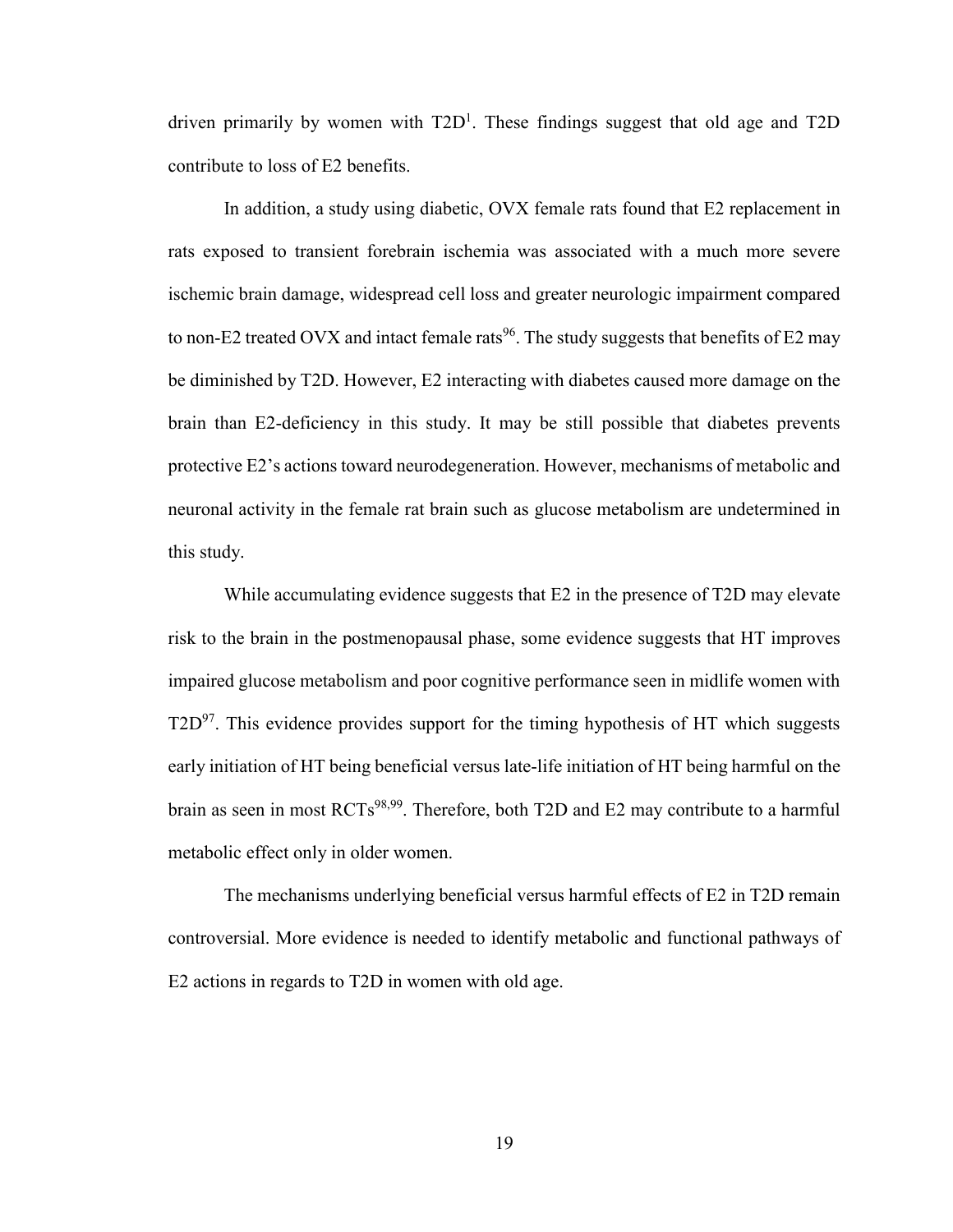# *Chapter 2*

# FEMME STUDY

Results from the earlier RCTs and observational studies have been both influential and controversial on HT and the benefits of E2. However, the controversy for E2's effects on the brain may be resolved by an understanding of the HCB of E2 actions supported in animal models<sup>91</sup>, and by the current Female Estrogen Menopause Mind and Energy (FEMME) study testing this theory in humans.

The primary aim of the FEMME study is to test the premise of the HCB theory of estrogen actions *in vivo* in humans. The FEMME study proposes to test the role of estrogenic exposure in postmenopausal women with T2D by using 11C-Acetoacetate/18F-Fluorodeoxyglucose (AcAc/FDG) dual-tracer positron emission tomography (PET) to assess whether short-term (8 weeks) transdermal E2 therapy affects the brain uptake of glucose (on FGD) and ketone bodies (on AcAc) differently in women with and without T2D. The dual-tracer PET imaging technique has been successfully used to assess difference in ketone body and glucose uptake in healthy adults and older adults with cognitive impairment<sup>100,101</sup>. The primary hypothesis of the FEMME study is that estrogens (mainly, E2) affect brain metabolism of glucose and ketone bodies differently in women with and without T2D, in accordance with the HCB theory of estrogen action.

The secondary aim of this study is to assess cognitive effects of short-term transdermal E2 treatment between the comparison groups. The secondary hypothesis is that increased levels of E2 after study treatment alter cognitive performance differently in women with T2D than those without T2D.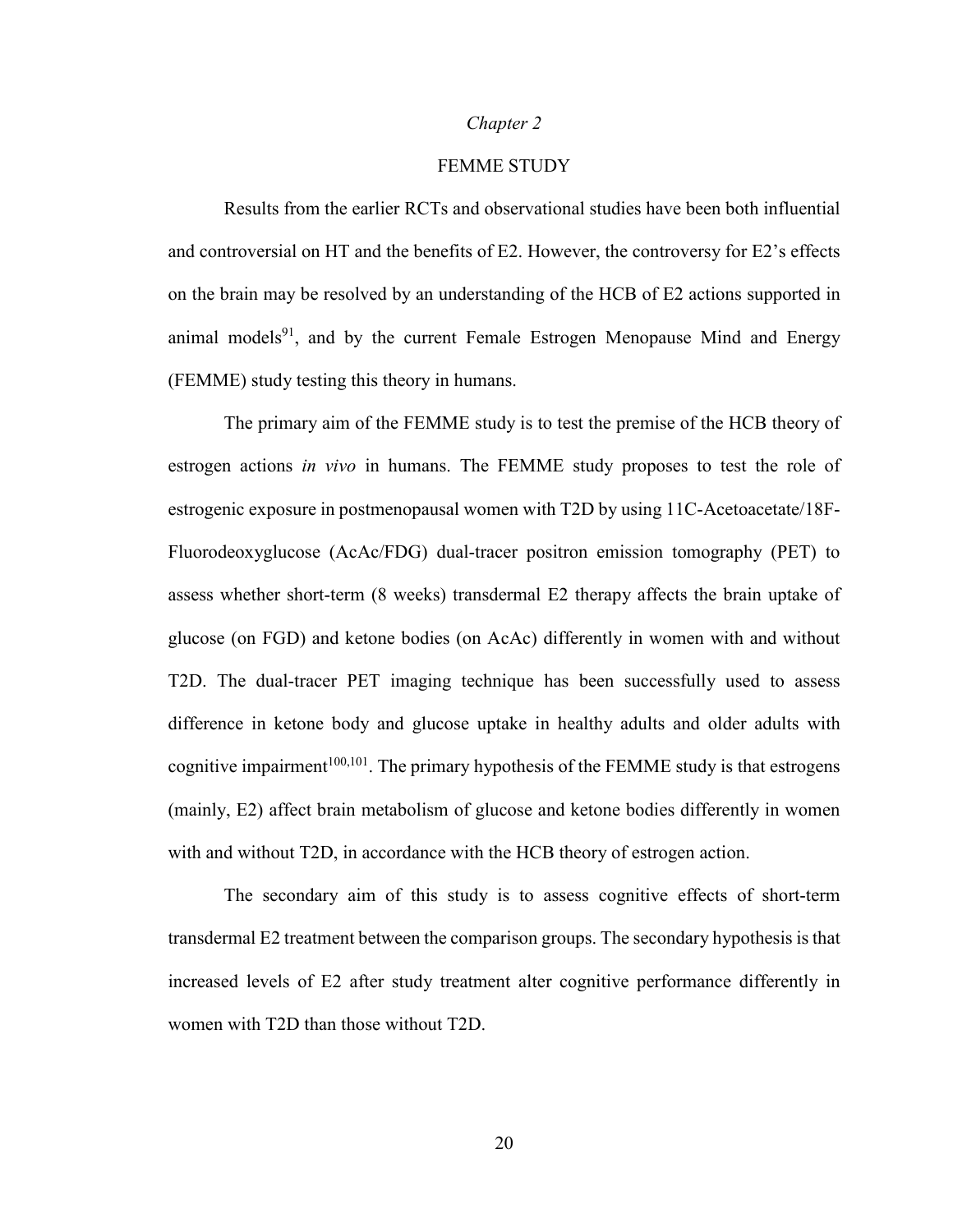This thesis focuses on the addition of a Face-Name Associative Memory Exam (FNAME) fMRI paradigm to investigate associative memory-related brain connectivity patterns in this cohort. The hypothesis is that increased levels of E2 (by the 8-week HT) may alter connectivity in associative memory-related brain networks differently in women with and without T2D, and may improve FNAME performance in women without T2D.

#### *FEMME Study Design*

This is a single-site study of Wake Forest University School of Medicine, with two comparison groups: women with prediabetes/T2D (n=10) and women without  $T2D$  (n=10) between the ages of 60 and 80.

The criteria for eligibility to the FEMME study for all women are: 1) willing to provide written informed consent; 2) stated willingness to comply with all study procedures and availability for the duration of the study; 3) normal results on recommended healthcare screenings (e.g., mammogram, pap smear, colonoscopy); 4) BMI 20-35 kg/m<sup>2</sup>; and 5) no evidence of dementia or mild cognitive impairment (MoCA: Montreal Cognitive Assessment score >25). Women with diabetes must have either physician diagnosis of T2D, or, per American Diabetes Association criteria that show two markers of dysregulated blood glucose levels at one time (e.g., fasting plasma glucose  $\geq 126$  mg/dL, 2-hr glucose  $\geq$ 200mg/dL, or elevated HbA1c  $\geq$ 6.5%) or show elevated blood glucose using any of these measures at more than one time. Eligible women with prediabetes must have a current HbA1c value in the prediabetic range of 5.7-6.4 or higher.

Women are excluded from participation in this study if they have: 1) use of hormone replacement therapy within the past 3 months; 2) history of renal, heart, liver, or neurological disease; 3) head injury with loss of consciousness in the past 5 years; 4)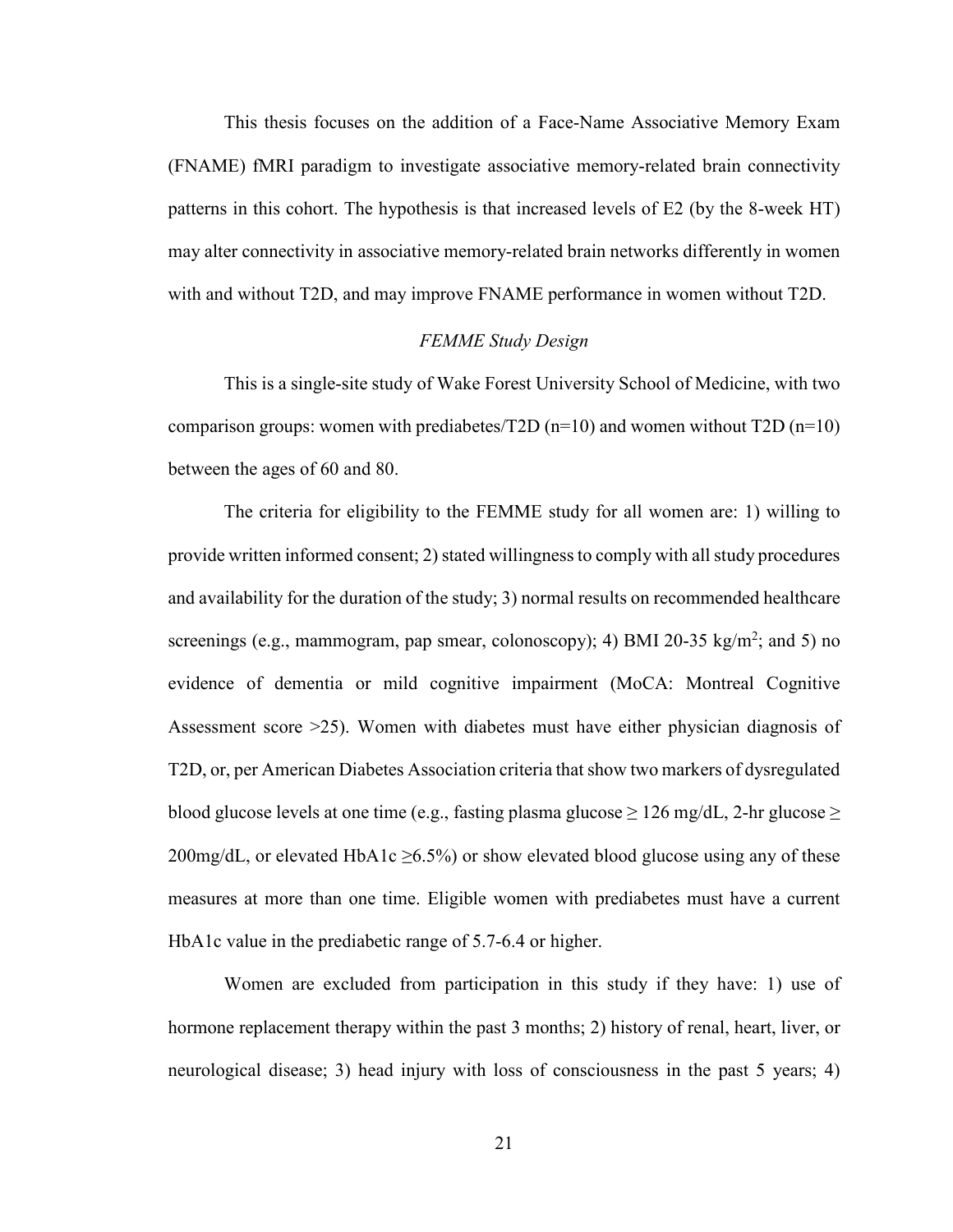chronic pain, anxiety or depression; 5) presence of medical conditions that might contraindicate estrogen use (e.g., unexplained vaginal bleeding, history of reproductive tissue cancer, thrombosis); 6) current use of insulin, metformin, dantrolene (Dantrium, Ryanodex, Revonto), Viekira Pak (ombitasvir-paritaprevir-Ritonavir-dasabuvir), carfilzomib (Kyprolis), tranexamic acid (Cyklokapron, Lysteda), hemin (Panhematin), lenalidomide (Revlimid), pomalidomide (Pomalyst), or thalidomide (Thalomid) or any other drug or medication judged by the study physician to affect safety or research outcomes of interest; 7) involved in another research study; 8) contraindications for MRI or PET scanning; 9) current smoker; or 10) reporting a level of radiation exposure in the past year that would cause radiation levels to exceed recommended limits if the person participated in this study. As the FEMME study targets the effects of estrogen on the brain in postmenopausal stage, men are excluded.

# *Participants*

The FEMME study was temporarily suspended on March 18, 2020 due to Coronavirus Disease 2019 (COVID-19) pandemic and restrictions on human research. The target sample size of 20 postmenopausal women  $(n=10 \text{ with } T2D/p_1$  rediabetes,  $n=10$ without T2D/prediabetes) aged 60-80 years old will be recruited from the region of Forsyth County, North Carolina. Six participants have been enrolled and completed baseline visits (n=2 with prediabetes, n=4 non-T2D) before study suspension date. One participant was withdrawn after the baseline AcAc/FDG PET visit due to blood clotting issues. The remaining five women in the study completed neuroimaging, cognitive and metabolic testing at baseline (before E2 treatment). One non-T2D completed baseline and post-E2 treatment visits. Follow-up data for four participants were lost due to temporary study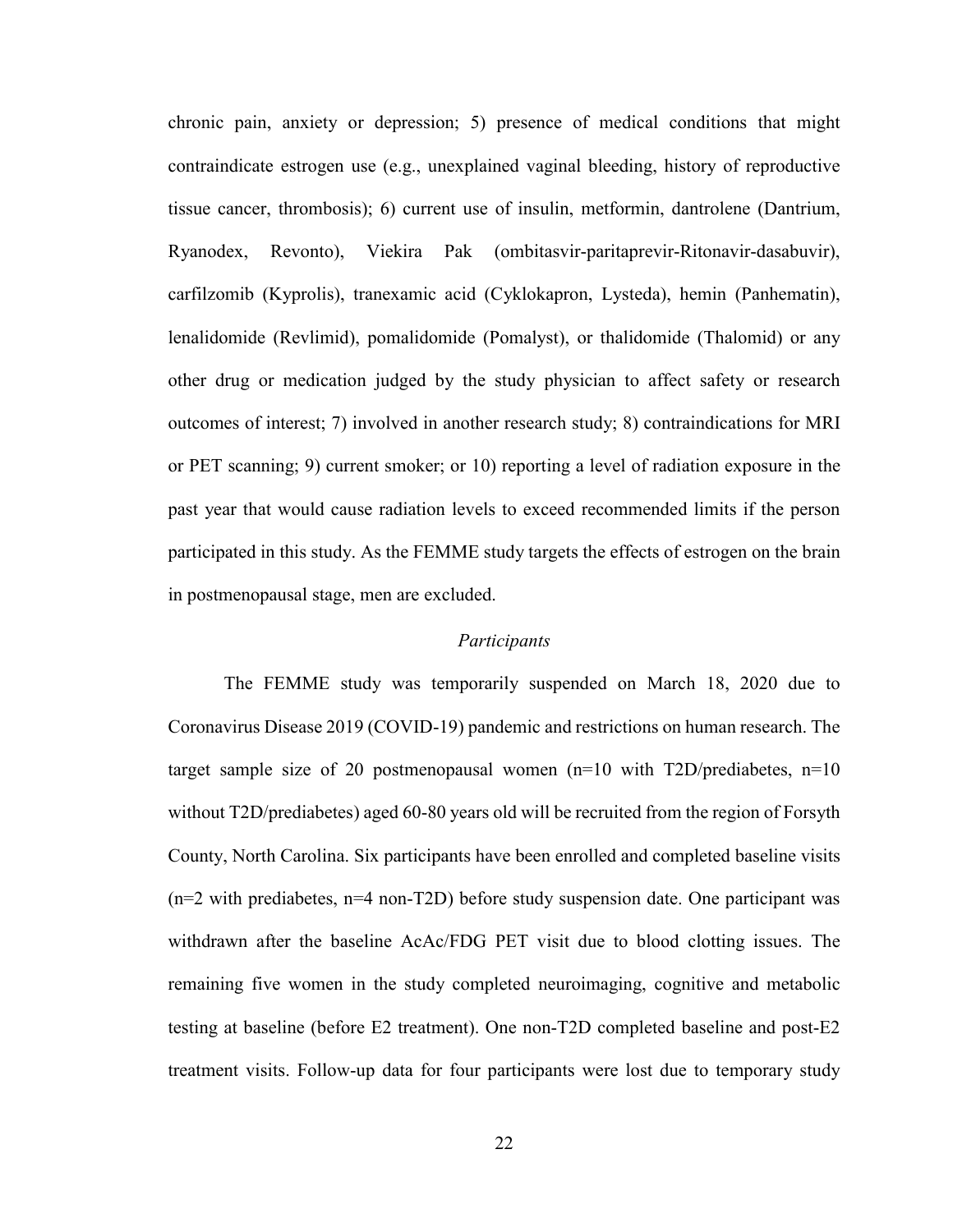suspension. Re-enrollment of the remaining participants is anticipated when the study resumes.

#### *Study Intervention*

Participants received 0.075 mg/day of transdermal E2 delivered via a Climara® patch for 8 weeks. Participants were instructed to change their E2 patch every week and received weekly phone calls from study staff to confirm the patch was changed and to monitor for side effects. Women with an intact uterus received an additional 2 weeks of combined estrogen and progestin administration after completing all study visits to reverse the effects of E2 in the uterus. Serum E2 levels were measured 48-96 hours (2-4 days) after administration of the second patch to titrate levels as needed to attain a circulating level of 50-100 pg/ml for each woman. The intervention was administered as an experimental manipulation, not treatment for menopausal symptoms.

#### *Study Assessments*

Brain MRI scans, dual-tracer AcAc/FDG PET imaging, cognitive testing, and blood sampling were conducted before and after E2 administration. This thesis project focuses on MRI scanning including two FNAME fMRI sessions, and cognitive performance before and after E2 treatment.

The FNAME is sensitive to detect behavioral and functional changes related to associative-memory performance in non-demented elderly adults, as described in previous studies<sup>102,103,104</sup>. FNAME fMRI paradigms used in previous studies assessed associative memory encoding only inside the scanner due to the length of the fMRI design (block design or event-related design) with multiple runs<sup>103,105</sup>. Unique to the current study, the FNAME fMRI paradigm was modified to assess E2-related processes including both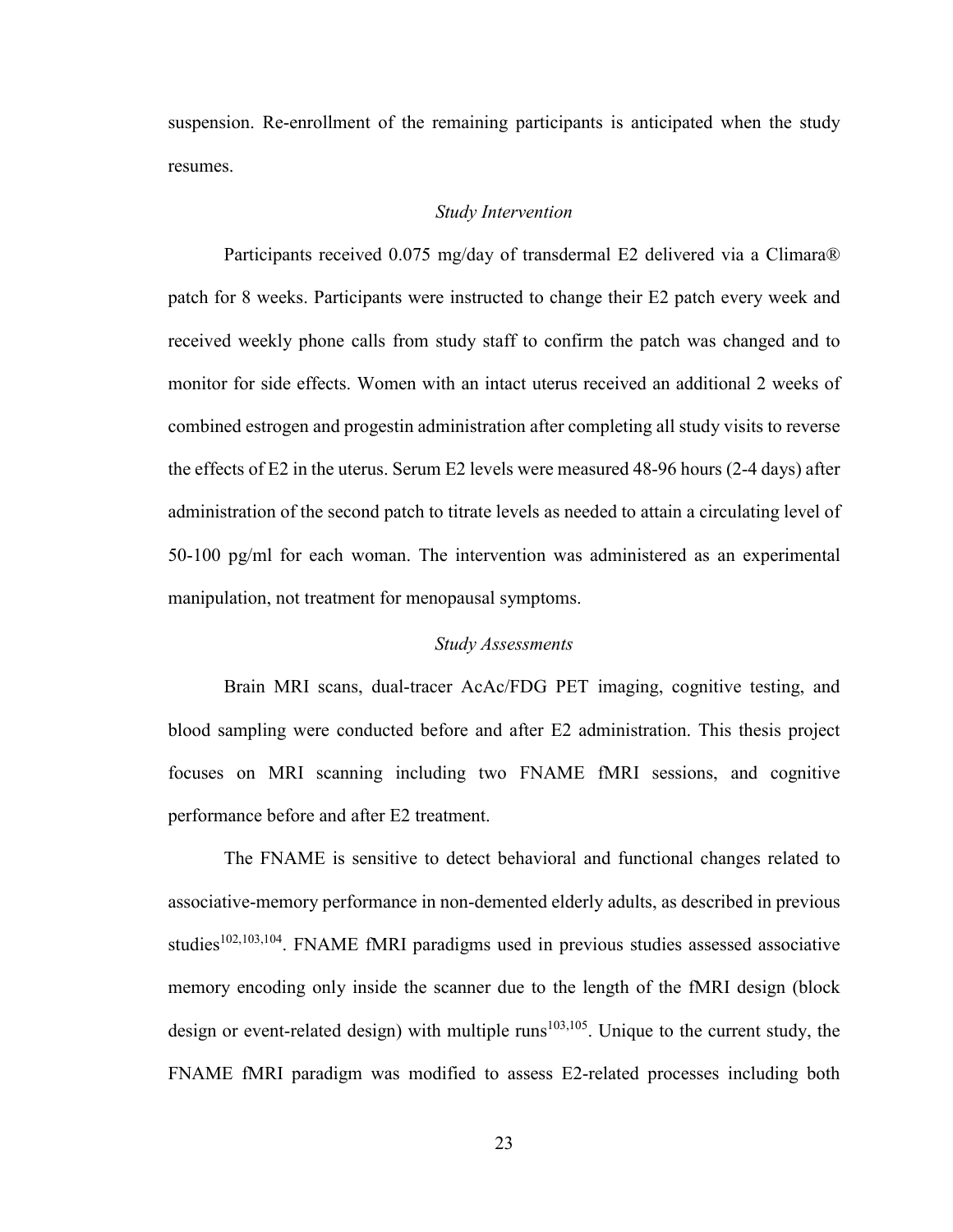encoding (learning) and retrieval (memory) sessions in the scanner and designed as a continuous task with reduced run times (1 run for each task). The FNAME task has been shown to detect early changes in cognitive functioning in healthy older adults<sup>106</sup>. This task was added to the FEMME study due to its sensitivity to hippocampal activation and changes in E2 levels in cognitively normal older adults, and the reliability to potentially test study interventions in "Proof of Concept" clinical trials as suggested by Putcha et al.  $(2011)$  <sup>105,106</sup>.

The cognitive testing battery was adapted from the WHI's Study of Cognitive Aging (WHISCA) study trial due to its sensitivity to the effects of estrogens/HT and comprehensive structure to detect age-related changes in memory and other cognitive functions demonstrated in non-demented individuals<sup>78</sup>. The cognitive tests include assessment of verbal knowledge, fluency and memory, figural memory, attention and working memory, spatial abilities, and fine motor speed.

# *MRI Scanning Sessions*

The MRI scan visit consists of a 60-min MRI scan, fasting blood draws, healthy snack, and a 90-minute cognitive testing session. The MRI acquisition includes T1 weighted structural, T2-weighted Flair, resting-state fMRI, FNAME task-based fMRI and diffusion-weighted (NODDI-DTI) MRI sequences. Prior to the MRI scan, participants are informed about the FNAME task and practice a short computer version of this task. During the MRI acquisition session, participants perform the FNAME task while in the scanner.

The FNAME fMRI paradigm was created to assess E2-related encoding (learning) and retrieval (memory) sessions in the scanner using the E-Prime 2.0 software (Psychology Software Tools, Pittsburgh, PA). The FNAME stimuli consist of a digital color photograph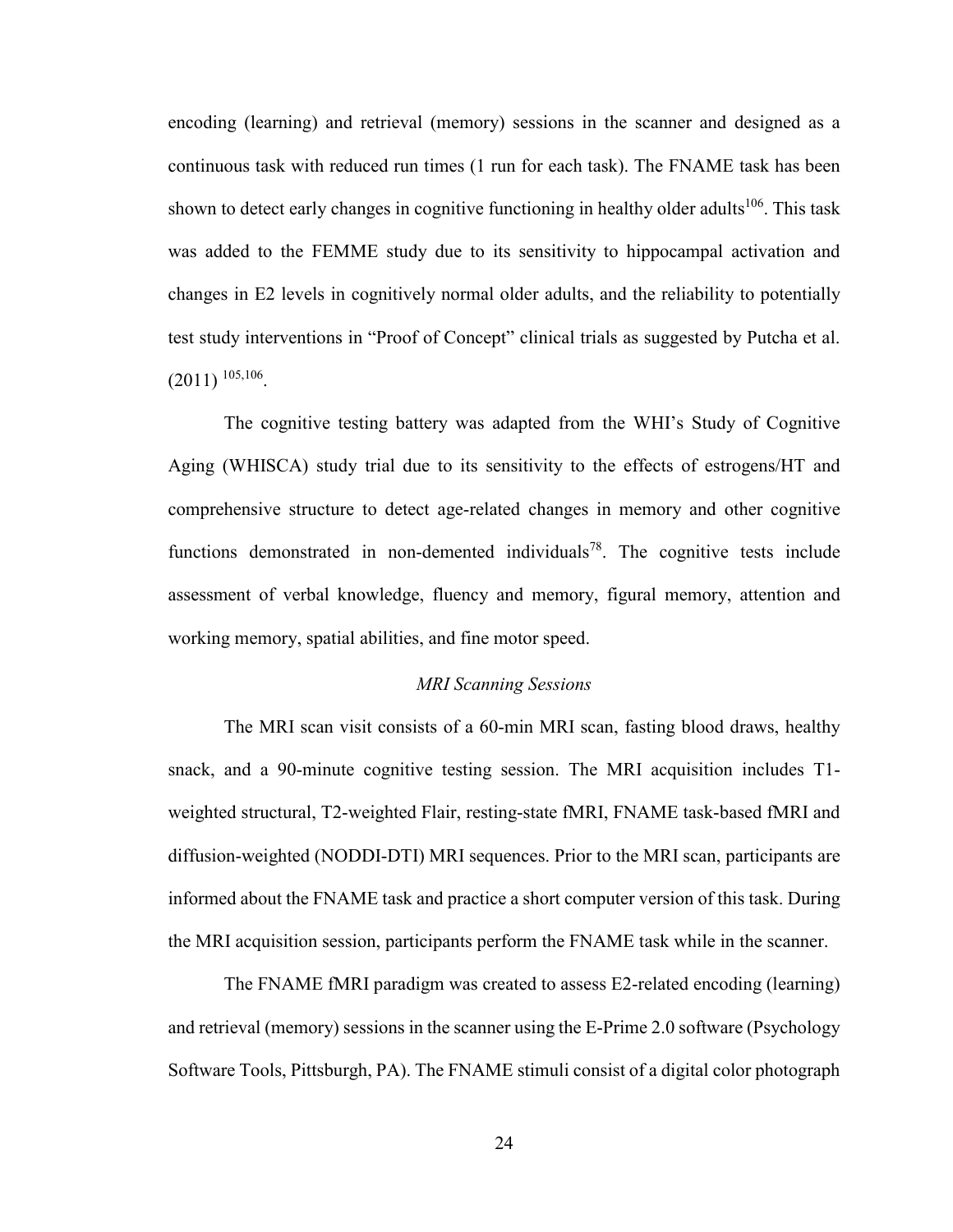of an unfamiliar face presented against a black background with a fictional first name printed in white underneath the face (face-name pairs). A total of 70 face-name pairs are shown. Each face-name pair is presented only once during the experiment for 5 seconds. The decision to select 70 face-name pairs with 5-second duration for each was based on approximation of previous studies and the behavioral test runs of these stimuli with volunteers. The fixation stimulus is a white fixation cross (+) centered on a black background presented in the beginning of the experiments. The instructions for the experiments are given verbally outside the scanner prior to beginning. Stimuli and written instructions are electronically presented using E-Prime onto a rear projection screen where participants can view the screen through a mirror attached to the head coil. Each session takes about six minutes to complete. The modified version of the FNAME task has two parts to be performed while in the scanner: the encoding and the retrieval sessions.

*The encoding session* is the learning phase of the task in which participants are presented face-name pairs and instructed to remember them later on (**Figure 1**). While participants study the face-name pairs, they are also asked to decide whether the assigned name fits the face or not, within 5 seconds for each face-name pair. They are instructed to respond with a button press using an MRI-compatible button box whether the name "fit" (button press with right pointer finger) or "did not fit" (button press with right middle finger). After the encoding session, two, study-related MRI modalities are conducted: resting-state fMRI and NODDI-DTI. This creates a 15-minute delay between the encoding and retrieval sessions. Although the retention interval of delayed recall remains controversial, most memory-related exams require a range from 15-30 minutes in delayed recall.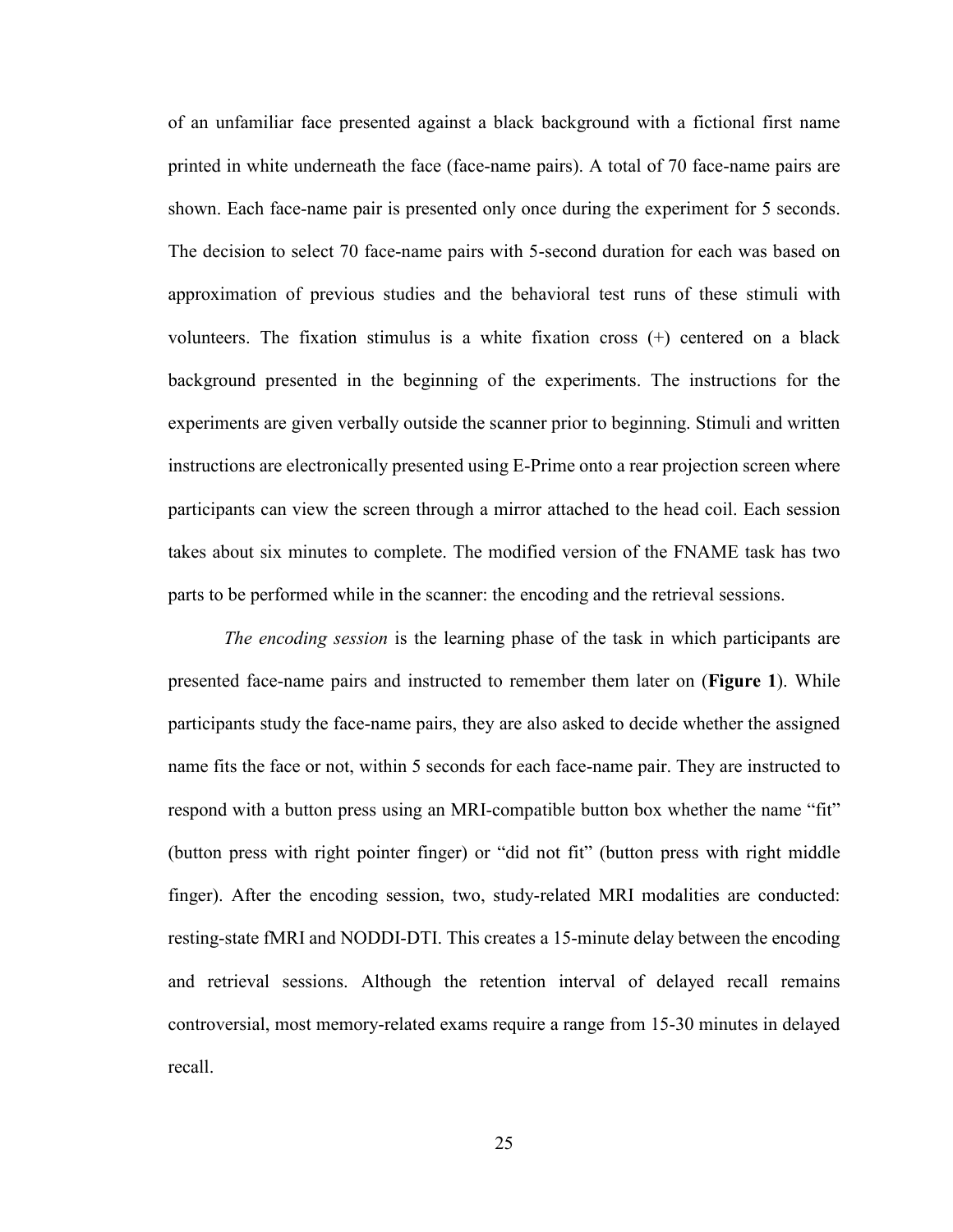*The retrieval session* is the recall phase in which participants are asked to recall the name that goes with the face shown in the encoding session (**Figure 1**). Study participants indicate their correct answers with the same MRI-compatible response device. They are instructed to indicate their response by right pointer-finger button press, if the correct name is on the right. They respond with a right middle-finger button press, if the correct name is on the left.



*Figure 1.* The stimuli of encoding and retrieval sessions of the FNAME. Face-name pairs are presented sequentially for 5 seconds each. A total number of 70 face-name pairs are shown in each session. The order of the stimuli in the retrieval session is different than the encoding session.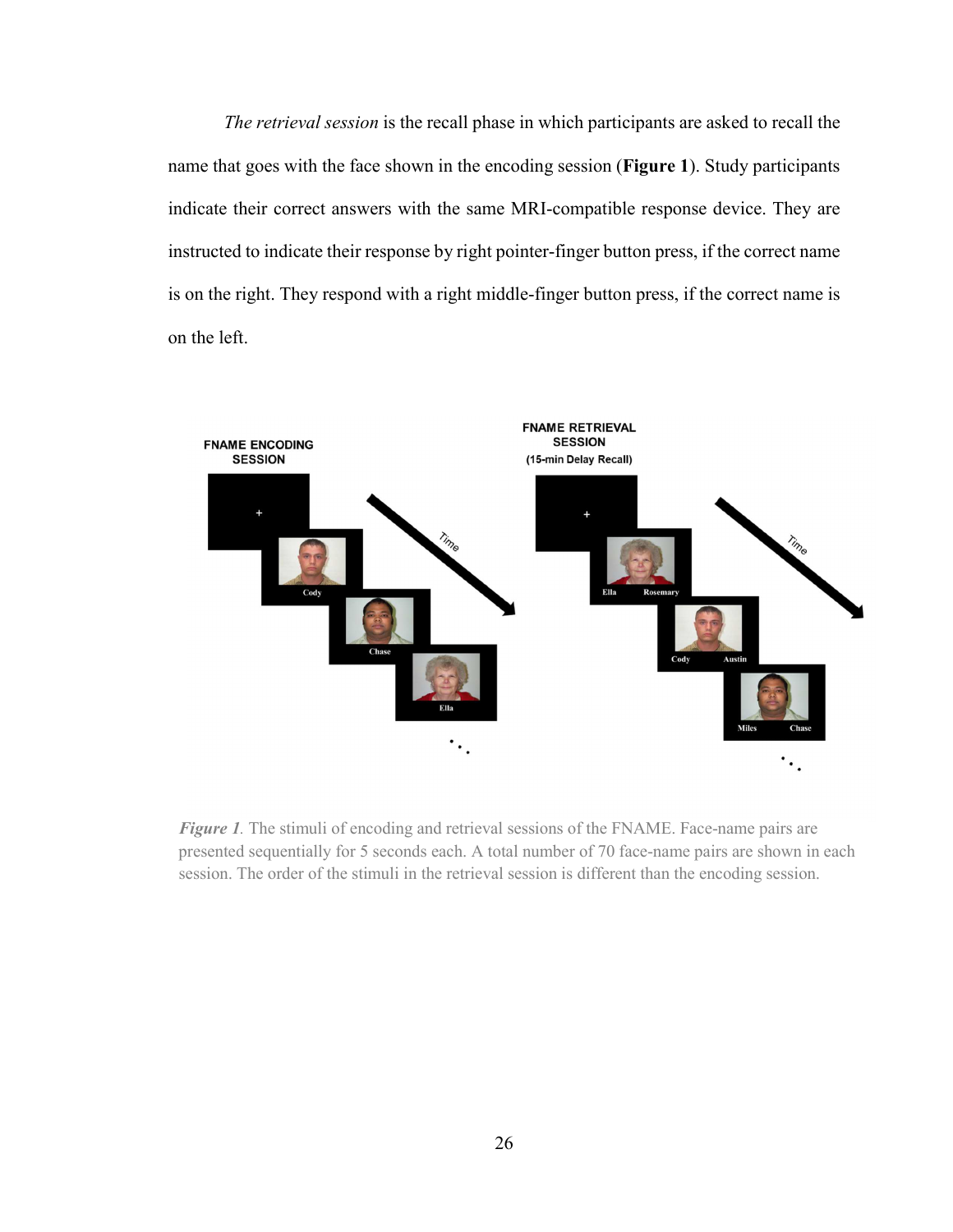# *Post-Scan Testing*

The post-scan stimuli consist of the same face images on a black background now shown with two words printed in white underneath the face: High and Low (**Figure 2**). Participants are asked to indicate whether they have high or low confidence on the correct choice they make in the retrieval session to determine successful encoding. A correct answer at retrieval session with high confidence at post-scan indicates successful encoding of the task.



*Figure 2.* The stimuli of confidence rating session of the FNAME. Duration and the number of face-name pairs presented are the same as encoding and retrieval sessions, except the order of the stimuli (randomized).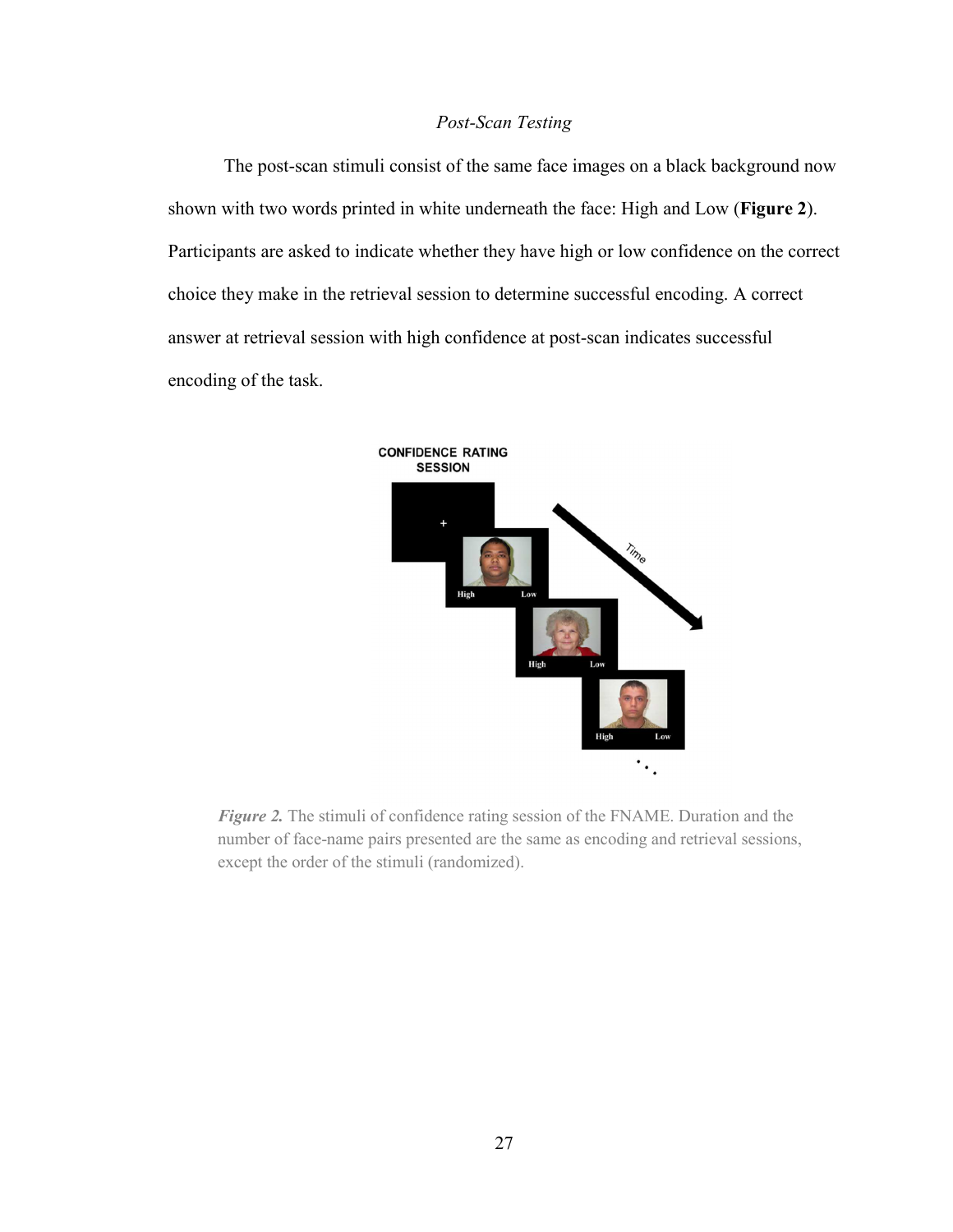# *Cognitive Testing*

After the imaging session, fasting blood draws are collected for serum estrogen, cortisol, glucose, and insulin levels, and participants are given a healthy snack prior to the cognitive testing. After the blood sample collection and the snack, participants are asked to complete a 90-minute battery of cognitive tests. The tests are given orally on paper. The cognitive testing battery include: Vocabulary test for verbal knowledge, California Verbal Learning Test 3<sup>rd</sup> edition (CVLT-3) for verbal memory, Benton Visual Retention Test (BVRT) for figural memory, Card Rotations for spatial ability, Finger Tapping for fine motor speed, Letters F-A-S for verbal fluency, Fruits and Vegetables for semantic fluency, Prospective Memory Tests for everyday memory, and Number Span: Forward and Backward for attention/working memory.

#### *Proposed Analyses of Brain Networks and Cognitive Performance*

 A growing body of literature in network science suggests that graph theoretical analysis of brain networks is an invaluable tool for neuroimaging analysis and advances our understanding of the brain's complex structural and functional topology<sup>107</sup>. Network science is an interdisciplinary field, which treats the brain as a system of nodes representing brain regions or voxels, and edges representing the structural or functional connection between these regions or voxels. Importantly, brain networks can provide a fundamental understanding of aging, ADRD, T2D and HT that affect brain's functional and cognitive outcomes. **Figure 3** represents a proposed conceptual model regarding these factors and functional brain connectivity/networks.

The modified FNAME task in this study was designed to assess brain networks extracted from fMRI data. Previous studies using the FNAME paradigm focused on whole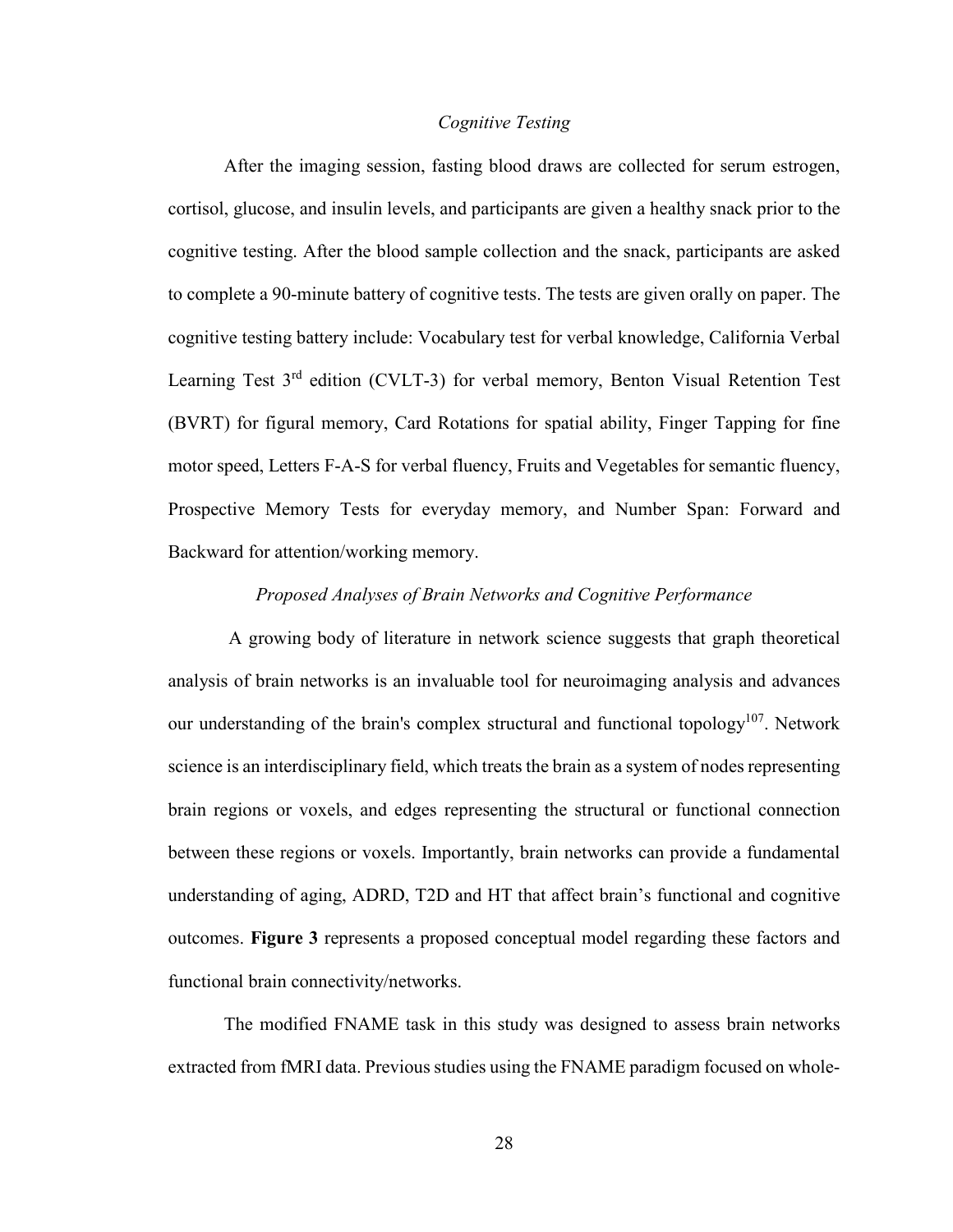brain and hippocampal activation of this task in event-related or block designs with multiples runs<sup>102,105</sup>. The proposed experiment of the FNAME paradigm in this study is a continuous task (continuous activation), suggested in brain networks studies<sup>108</sup>. This thesis work proposes to determine whether the short-term administration of transdermal E2 affects community networks differently during encoding and retrieval processes in postmenopausal women with and without prediabetes/T2D. The vertices in networks are often found to cluster into tightly knit groups with a high density of within-group edges and a lower density of between-group edges. This so-called community structure is essential for understanding network organization and topology. HT/E2 may affect community networks related to memory performance. Therefore, the goal of this FNAME fMRI experiment is to identify functional connectivity patterns in associative-memory performance on fMRI before and after transdermal E2 treatment, and conduct a comparison analysis of the groups (non-diabetic vs. prediabetic/T2D). To achieve this objective, a Matlab (R2016b, The Mathworks, Natick, MA) toolbox can be used to generate brain networks and to conduct multivariate analysis on community networks, as previously  $described<sup>109</sup>$ .

Additionally, this work focuses on cognitive effects of short-term E2 treatment in FEMME study groups. The proposed statistical analyses are Wilcoxon signed rank tests and correlation tests in RStudio (RStudio Team 2015, Boston, MA).

*The 2-sample matched pairs Wilcoxon Signed Rank Test (2-s matched pairs WSR)* will be used to compare the means of pre- and post-E2 levels of study groups to each other. My effect of interest is the difference variable after 8-week 0.075 mg E2 manipulation. I will use this same approach for pre- and post-cognitive test scores to look at the difference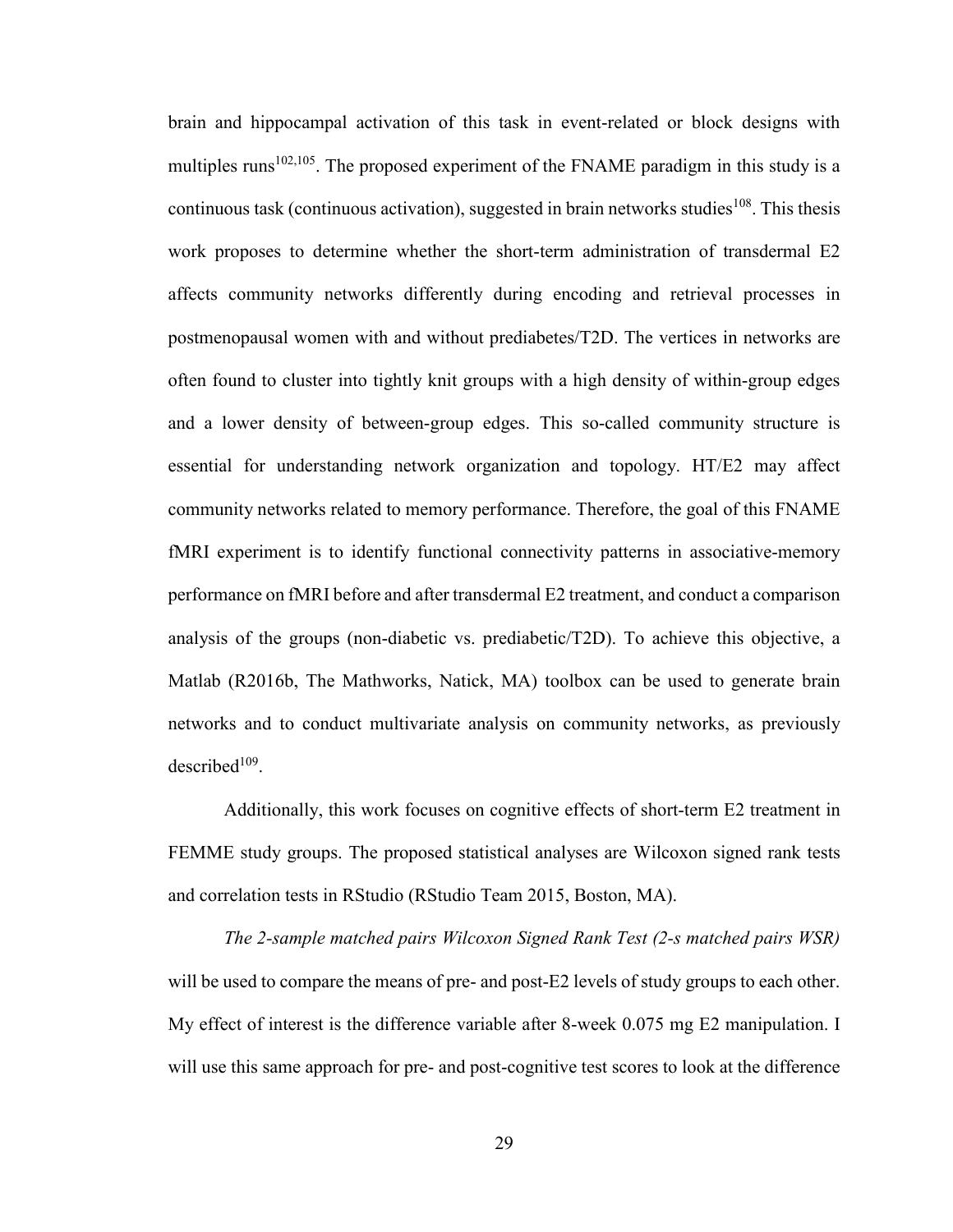in verbal memory, figural memory, attention and working memory, spatial abilities, and fine motor speed performance for significance.

*Correlation* will be used to evaluate the associations between mean differences in estrogen levels (post E2-pre E2) and cognitive scores (post E2 scores-pre E2 scores) for cognitive effects of short-term E2.



*Figure 3.* A conceptual model for aging, diabetes, and hormone therapy on dementia risk and changes in functional connectivity. Aging, type 2 diabetes and postmenopausal hormone therapy are independent risk factors for dementia, which may lead to the progression of ADRD. Aging and menopause can affect the risk for metabolic syndrome, cardiovascular disease and cognitive decline. Type 2 diabetes can cause metabolic syndrome, cognitive decline and neurodegeneration. Hormone therapy can impact metabolic syndrome seen in T2D and cognitive decline. These factors may alter functional connectivity in aging and dementia. Changes in functional brain connectivity/networks may indicate an early sign of the development of ADRD.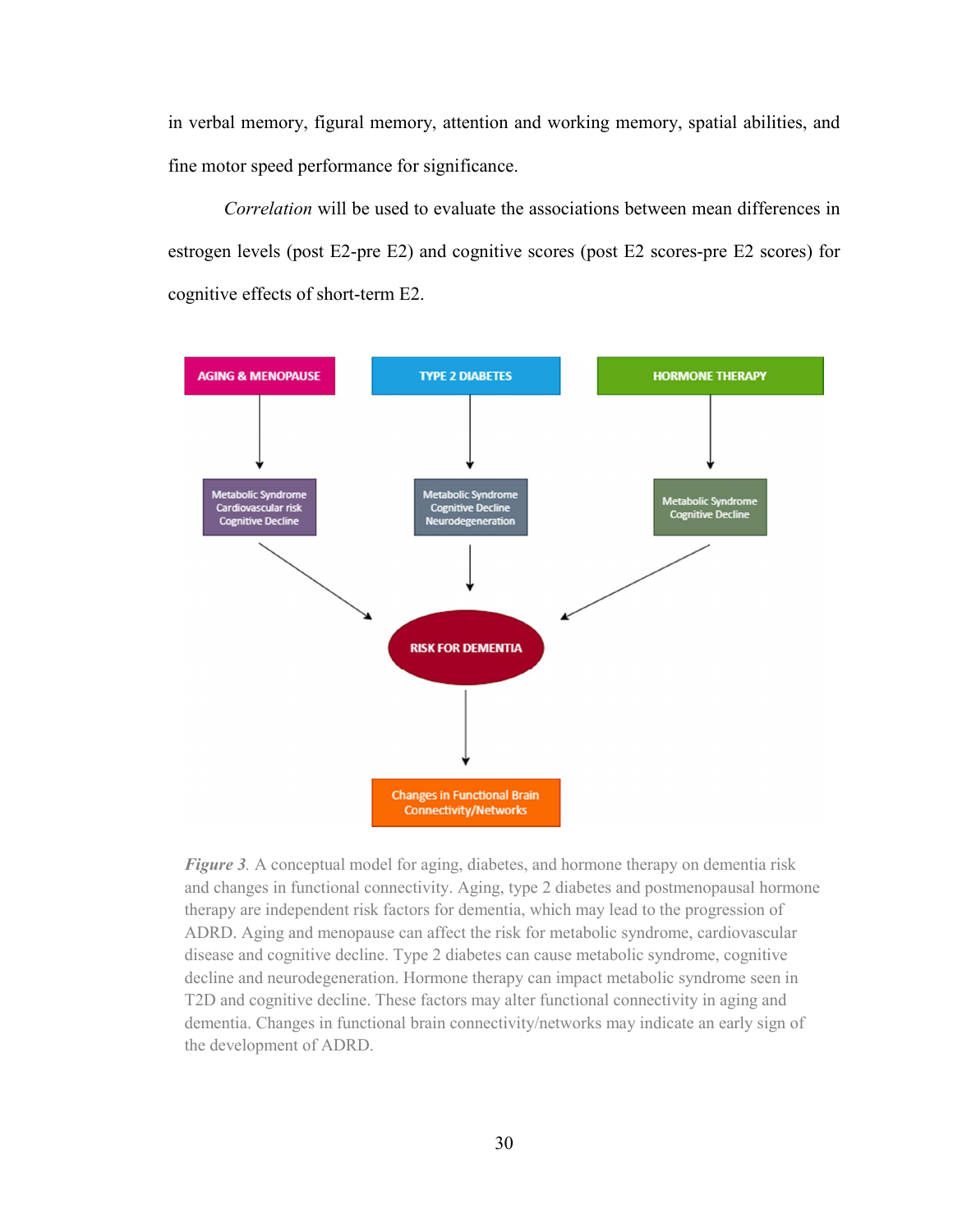#### *Chapter 3*

# SUMMARY AND FUTURE DIRECTIONS

Aging influences changes in metabolic health and brain function and cognition over time. The intersection of age, T2D and HT may pose a unique risk for cognitive impairment and probable ADRD. Results from the earlier preclinical and observational studies support protective effects of mid-life initiation of HT against cognitive decline and metabolic syndrome in women<sup>110,111,112</sup>. However, the large, well-designed clinical trials suggest the opposite, a harmful effect of HT on cognitive outcomes and the risk for dementia in older women<sup>113</sup>. Additionally, this risk seems to be even higher in women with T2D.

Studies on the interaction between HT/E2 and T2D suggest a markedly increased risk for dementia in older women<sup>1,3</sup>. There may be accompanying and/or opposing mechanisms of actions between T2D and E2 on the brain. For example, both E2 and T2D are indicated by the accumulation of AGEs. Chronic hyperglycemia in T2D is accompanied by high levels of AGEs. A study using cellular models suggests that E2 can activate the receptor of AGE (RAGE) gene which would lead to an exacerbation of diabetic pathology<sup>114</sup>. Together, hyperglycemia-induced high AGE and E2-related upregulation of RAGE expression may exacerbate vascular and neuronal tissue damage via oxidative stress and increased inflammation<sup>96,114</sup>.

In contrast, recent evidence suggests that E2's metabolic actions may contradict with T2D's metabolic profile on brain glucose metabolism<sup>1,23,115,55,95</sup>. Age-related metabolic disruptions in T2D may cause a switch from glucose metabolism to ketone bodies, an alternative energy metabolism. According to the HCB theory, E2's glucoseenhancing actions may disrupt the ketone body metabolism pathways to deprive cells of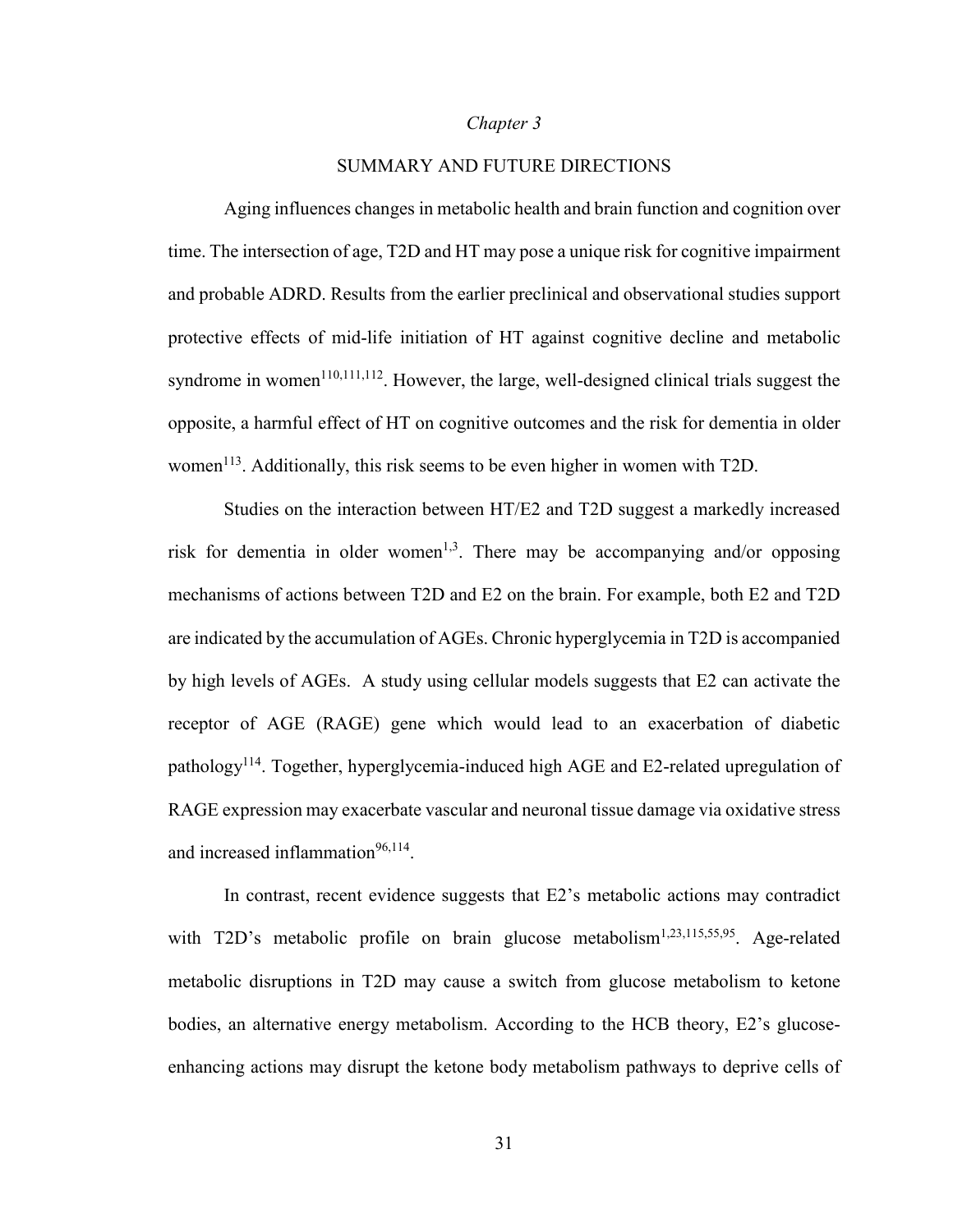this energy. Consequently, this will lead to neurodegeneration and neuronal dysfunction. The effects of HT in this scenario are harmful on the brain. Support for the HCB theory of E2 actions has been observed in animal studies $91$ . Research needs to provide evidence for this theory in women.

The FEMME study proposes to test the HCB theory of E2 in postmenopausal women with and without prediabetes/T2D. To this date, clinical evidence is inconsistent for the benefits of E2 treatment in postmenopausal women. Functional neuroimaging techniques (fMRI and PET imaging) can potentially detect early functional changes in response to estrogenic exposure or HT. Potential neuroimaging outcomes from the FEMME study will inform researchers about the effects of E2 on glucose and ketone body metabolism on AcAc/FDG PET and associative memory-related changes on fMRI in older women with T2D. Most importantly, the FEMME study will demonstrate how these changes differ between women with and without T2D who receive short-term transdermal E2 treatment.

In addition to the primary findings on brain metabolism, the FNAME fMRI paradigm used in this study may prove useful in evaluating the effects of E2 interventions on cognitive performance in aging and early cognitive impairment over short-term periods. Altogether, the future findings from the FEMME study may provide evidence in support of the HCB theory in humans and crucial insights on the benefits/risks of HT use for clinical guidance, especially for older women with T2D.

The interaction of T2D, age and HT may help resolve seemingly contradictory findings in the literature. To our knowledge, the FEMME study is the first comprehensive, proof of concept study designed to identify the effects of E2 on neuroimaging biomarkers

32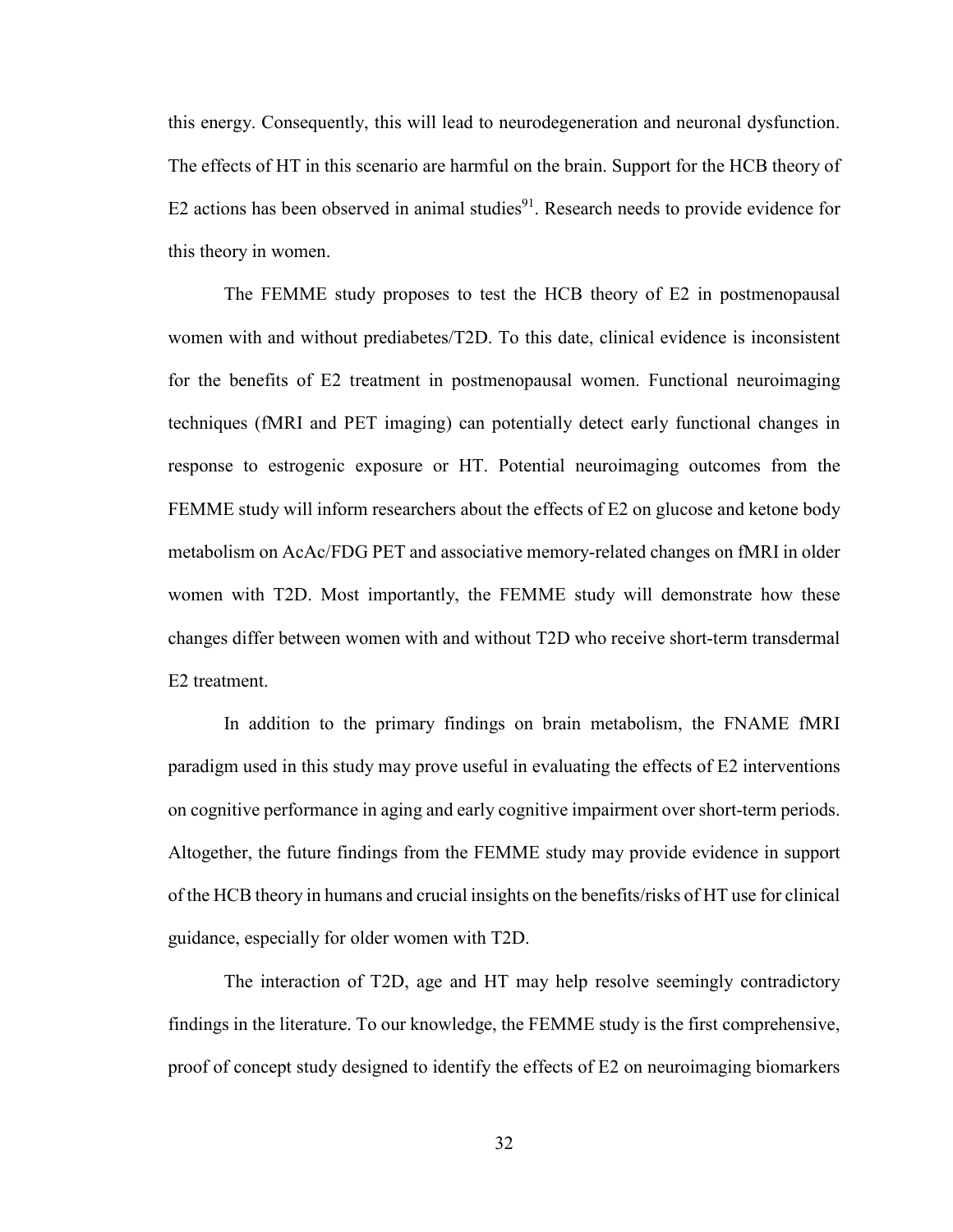and to test the HCB theory of E2 actions in aged women with and without prediabetes/T2D. The more we know about estrogens action in the brain, the more likely it is to develop designer HTs targeting brain regions vulnerable or susceptible to age-related diseases such as AD dementia.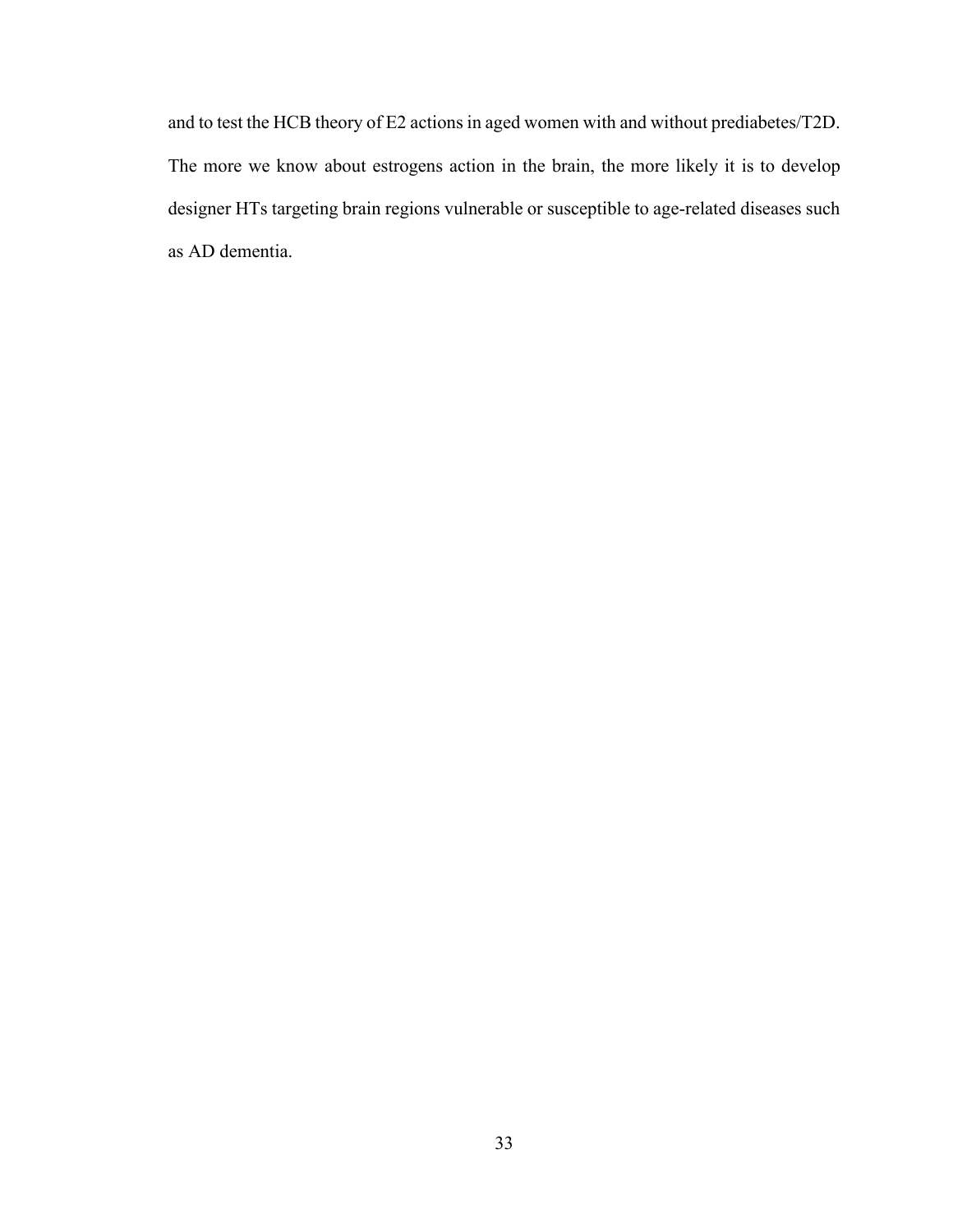#### REFERENCES

- 1. Espeland, M. A. *et al.* Impact of Type 2 Diabetes and Postmenopausal Hormone Therapy on Incidence of Cognitive Impairment in Older Women. *Diabetes Care* **38**, 2316–2324 (2015).
- 2. Espeland, M. A. *et al.* Postmenopausal hormone therapy, type 2 diabetes mellitus, and brain volumes. *Neurology* **85**, 1131–1138 (2015).
- 3. Carcaillon, L. *et al.* High plasma estradiol interacts with diabetes on risk of dementia in older postmenopausal women. *Neurology* **82**, 504–511 (2014).
- 4. Yaffe, K., Sawaya, G., Lieberburg, I. & Grady, D. Estrogen therapy in postmenopausal women: effects on cognitive function and dementia. *JAMA* **279**, 688–695 (1998).
- 5. Henderson, V. W. Estrogen-containing hormone therapy and Alzheimer's disease risk: understanding discrepant inferences from observational and experimental research. *Neuroscience* **138**, 1031–1039 (2006).
- 6. Shumaker, S. A. *et al.* Conjugated Equine Estrogens and Incidence of Probable Dementia and Mild Cognitive Impairment in Postmenopausal Women: Women's Health Initiative Memory Study. *JAMA* **291**, 2947–2958 (2004).
- 7. Rapp, S. R. *et al.* Effect of Estrogen Plus Progestin on Global Cognitive Function in Postmenopausal Women: The Women's Health Initiative Memory Study: A Randomized Controlled Trial. *JAMA* **289**, 2663–2672 (2003).
- 8. Shumaker, S. A. *et al.* Estrogen Plus Progestin and the Incidence of Dementia and Mild Cognitive Impairment in Postmenopausal Women: The Women's Health Initiative Memory Study: A Randomized Controlled Trial. *JAMA* **289**, 2651 (2003).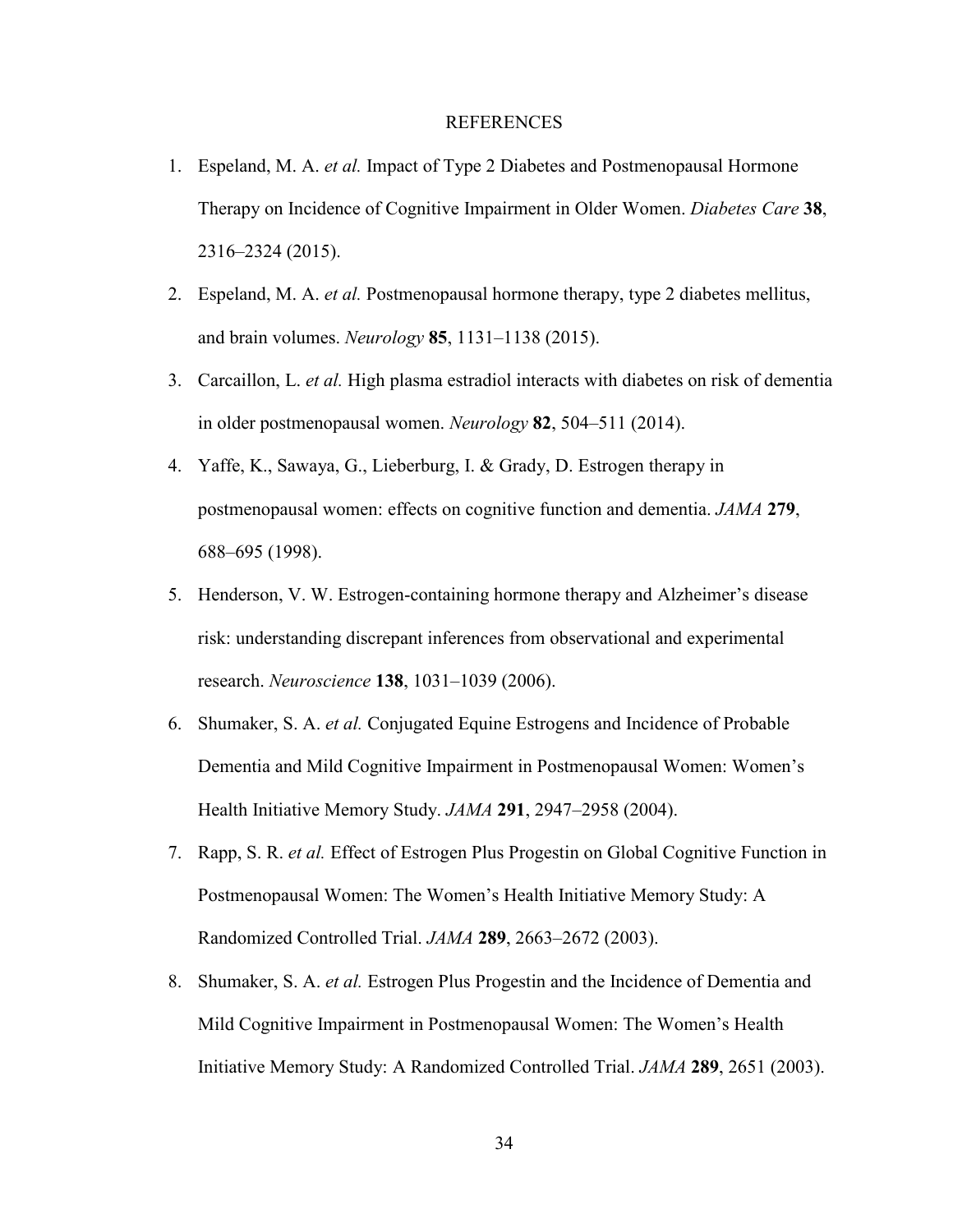- 9. Resnick, S. M. *et al.* Postmenopausal hormone therapy and regional brain volumes: the WHIMS-MRI Study. *Neurology* **72**, 135–142 (2009).
- 10. Espeland, M. A. *et al.* Conjugated equine estrogens and global cognitive function in postmenopausal women: Women's Health Initiative Memory Study. *JAMA* **291**, 2959–2968 (2004).
- 11. Merlo, S., Spampinato, S. F. & Sortino, M. A. Estrogen and Alzheimer's disease: Still an attractive topic despite disappointment from early clinical results. *European Journal of Pharmacology* **817**, 51–58 (2017).
- 12. Chatterjee, S. *et al.* Type 2 Diabetes as a Risk Factor for Dementia in Women Compared With Men: A Pooled Analysis of 2.3 Million People Comprising More Than 100,000 Cases of Dementia. *Diabetes Care* **39**, 300–307 (2016).
- 13. Centers for Disease Control and Prevention. National Diabetes Statistics Report, 2020. Atlanta, GA: Centers for Disease Control and Prevention, US Department of Health and Human Services; 2020.

https://www.cdc.gov/diabetes/data/statistics/statistics-report.html (2020).

- 14. 2019 Alzheimer's disease facts and figures. *Alzheimer's & Dementia* **15**, 321–387 (2019).
- 15. Jayaraman, A. & Pike, C. J. Alzheimer's Disease and Type 2 Diabetes: Multiple Mechanisms Contribute to Interactions. *Curr Diab Rep* **14**, 476 (2014).
- 16. Simó, R., Ciudin, A., Simó-Servat, O. & Hernández, C. Cognitive impairment and dementia: a new emerging complication of type 2 diabetes—The diabetologist's perspective. *Acta Diabetol* **54**, 417–424 (2017).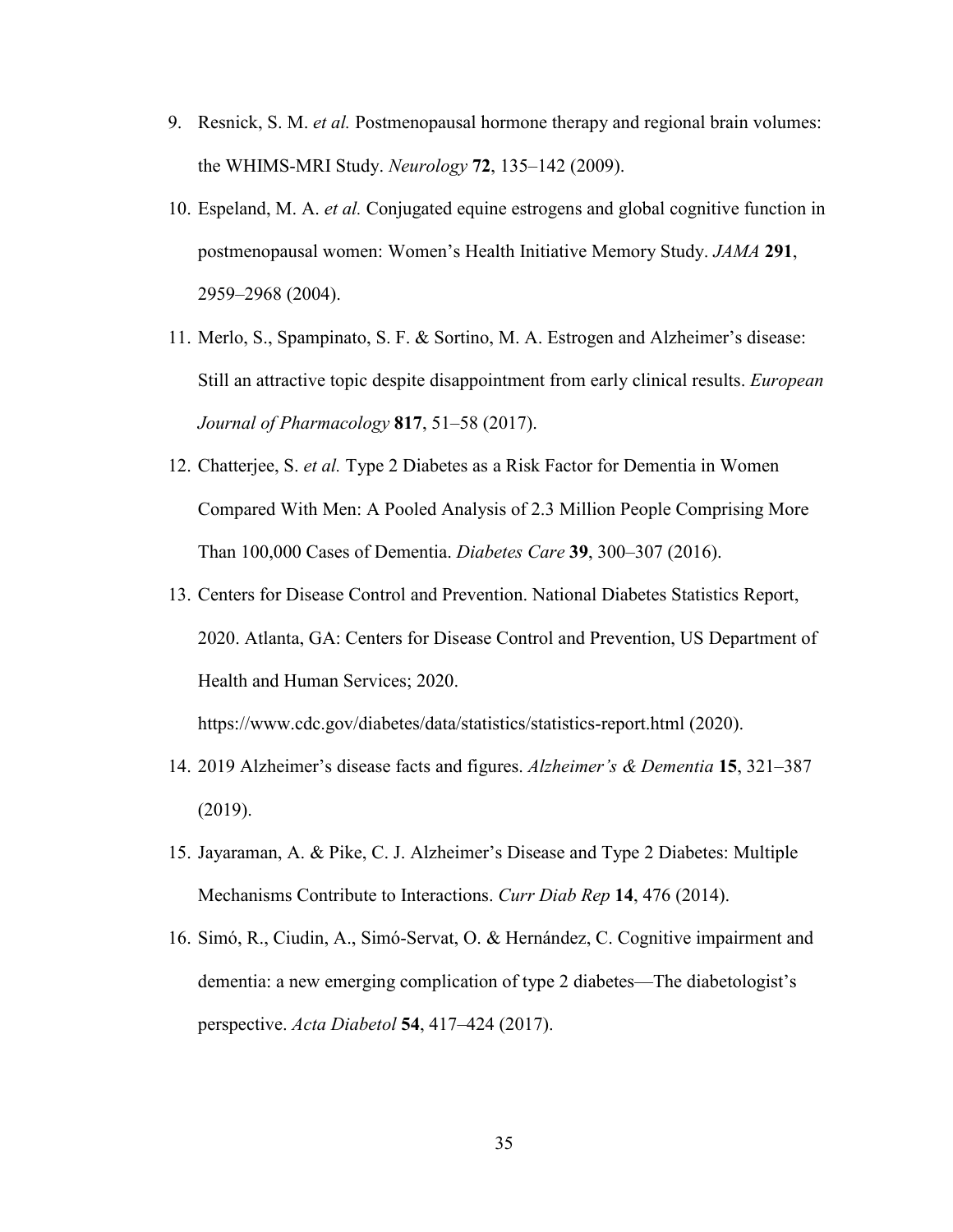- 17. Lee, A. T. C. *et al.* Higher dementia incidence in older adults with type 2 diabetes and large reduction in HbA1c. *Age Ageing* **48**, 838–844 (2019).
- 18. Musen, G. *et al.* Resting-state brain functional connectivity is altered in type 2 diabetes. *Diabetes* **61**, 2375–2379 (2012).
- 19. Liu, D. *et al.* Altered Brain Functional Hubs and Connectivity in Type 2 Diabetes Mellitus Patients: A Resting-State fMRI Study. *Front Aging Neurosci* **10**, (2018).
- 20. Wang, L. *et al.* Changes in hippocampal connectivity in the early stages of Alzheimer's disease: evidence from resting state fMRI. *Neuroimage* **31**, 496–504 (2006).
- 21. Kim, J., Kim, Y.-H. & Lee, J.-H. Hippocampus-precuneus functional connectivity as an early sign of Alzheimer's disease: a preliminary study using structural and functional magnetic resonance imaging data. *Brain Res.* **1495**, 18–29 (2013).
- 22. Wen, X. *et al.* Alzheimer's disease-related changes in regional spontaneous brain activity levels and inter-region interactions in the default mode network. *Brain Res.* **1509**, 58–65 (2013).
- 23. Rettberg, J. R., Yao, J. & Brinton, R. D. Estrogen: A master regulator of bioenergetic systems in the brain and body. *Front Neuroendocrinol* **35**, 8–30 (2014).
- 24. Rasgon, N. L. *et al.* Insulin resistance and hippocampal volume in women at risk for Alzheimer's disease. *Neurobiol Aging* **32**, 1942–1948 (2011).
- 25. Horstman, A. M., Dillon, E. L., Urban, R. J. & Sheffield-Moore, M. The Role of Androgens and Estrogens on Healthy Aging and Longevity. *J Gerontol A Biol Sci Med Sci* **67**, 1140–1152 (2012).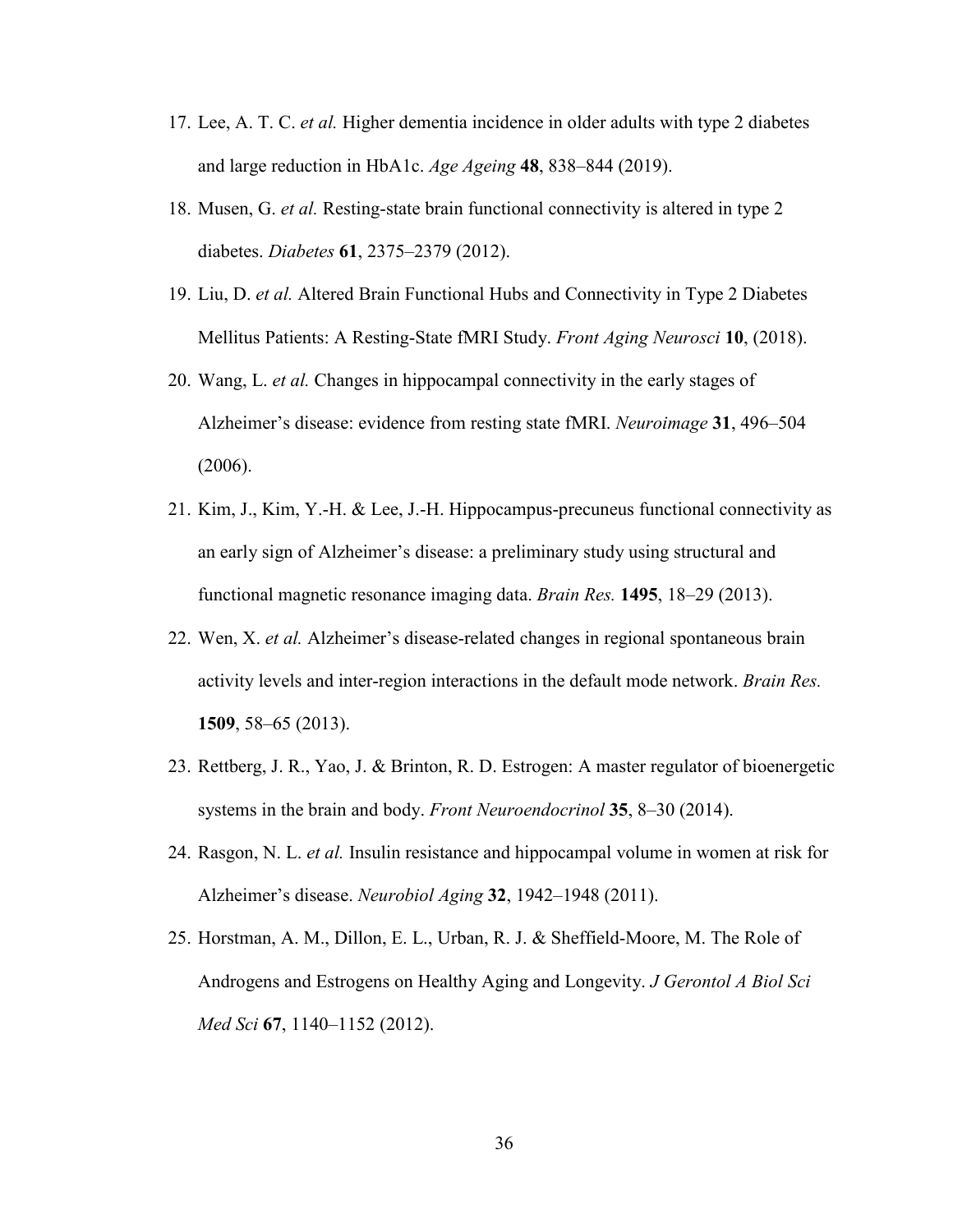- 26. Koebele, S. V. & Bimonte-Nelson, H. A. Trajectories and phenotypes with estrogen exposures across the lifespan: What does Goldilocks have to do with it? *Horm Behav* **74**, 86–104 (2015).
- 27. Baxter, M. G., Santistevan, A. C., Bliss-Moreau, E. & Morrison, J. H. Timing of Cyclic Estradiol Treatment Differentially Affects Cognition in Aged Female Rhesus Monkeys. *Behav Neurosci* **132**, 213–223 (2018).
- 28. Christian, C. & Schoultz, B. von. *Hormone Replacement Therapy: Standardized or Individually Adapted Doses?* (CRC Press, 1994).
- 29. Su, H. I. & Freeman, E. W. Hormone changes associated with the menopausal transition. *Minerva Ginecol* **61**, 483–489 (2009).
- 30. Sowers, M. R. *et al.* Estradiol Rates of Change in Relation to the Final Menstrual Period in a Population-Based Cohort of Women. *J Clin Endocrinol Metab* **93**, 3847– 3852 (2008).
- 31. Au, A. *et al.* Estrogens, inflammation and cognition. *Frontiers in Neuroendocrinology* **40**, 87–100 (2016).
- 32. Coelingh Bennink, H. J. T. Are all estrogens the same? *Maturitas* **47**, 269–275 (2004).
- 33. Keefe, D. L. & Wright, K. P. Chapter 2 Reproductive Physiology. in *General Gynecology* (eds. Sokol, A. I. & Sokol, E. R.) 21–41 (Mosby, 2007). doi:10.1016/B978-032303247-6.10002-4.
- 34. Cui, J., Shen, Y. & Li, R. Estrogen synthesis and signaling pathways during ageing: from periphery to brain. *Trends Mol Med* **19**, 197–209 (2013).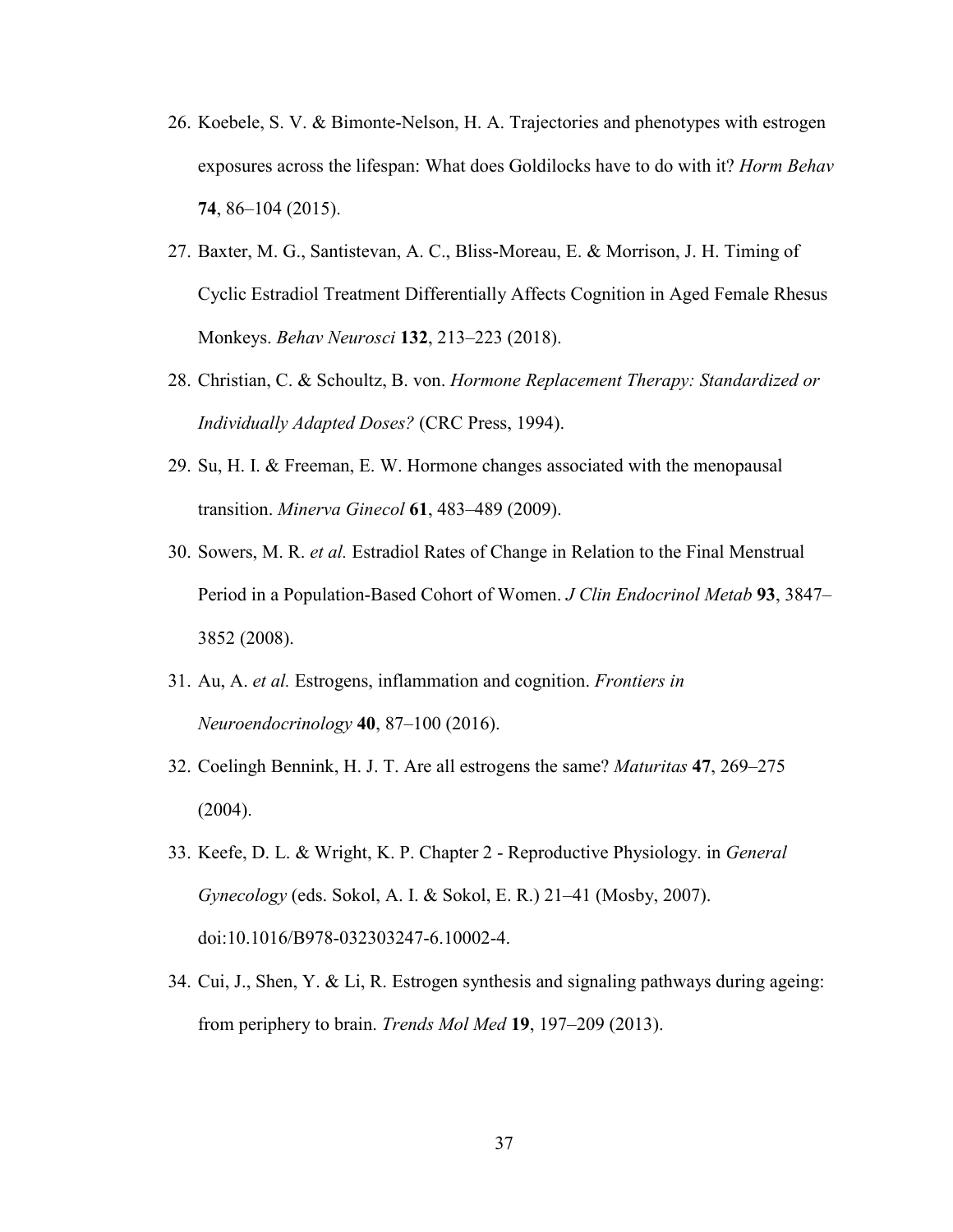- 35. Barakat, R., Oakley, O., Kim, H., Jin, J. & Ko, C. J. Extra-gonadal sites of estrogen biosynthesis and function. *BMB Rep* **49**, 488–496 (2016).
- 36. Meyer, M. R., Clegg, D. J., Prossnitz, E. R. & Barton, M. Obesity, insulin resistance and diabetes: sex differences and role of oestrogen receptors. *Acta Physiologica* **203**, 259–269 (2011).
- 37. Gupte, A. A., Pownall, H. J. & Hamilton, D. J. Estrogen: An Emerging Regulator of Insulin Action and Mitochondrial Function. *J Diabetes Res* **2015**, (2015).
- 38. Pu, D., Tan, R., Yu, Q. & Wu, J. Metabolic syndrome in menopause and associated factors: a meta-analysis. *Climacteric* **20**, 583–591 (2017).
- 39. DonCarlos, L. L., Azcoitia, I. & Garcia-Segura, L. M. In search of neuroprotective therapies based on the mechanisms of estrogens. *Expert Review of Endocrinology & Metabolism; London* **2**, 387–397 (2007).
- 40. Morrison, J. H., Brinton, R. D., Schmidt, P. J. & Gore, A. C. Estrogen, Menopause, and the Aging Brain: How Basic Neuroscience Can Inform Hormone Therapy in Women. *J. Neurosci.* **26**, 10332–10348 (2006).
- 41. Micevych, P. & Sinchak, K. Estradiol regulation of progesterone synthesis in the brain. *Molecular and Cellular Endocrinology* **290**, 44–50 (2008).
- 42. Hojo, Y. *et al.* Estrogen synthesis in the brain--role in synaptic plasticity and memory. *Mol. Cell. Endocrinol.* **290**, 31–43 (2008).
- 43. Hojo, Y. *et al.* Hippocampal Synthesis of Sex Steroids and Corticosteroids: Essential for Modulation of Synaptic Plasticity. *Front Endocrinol (Lausanne)* **2**, (2011).
- 44. Foster, T. C. Role of Estrogen Receptor Alpha and Beta Expression and Signaling on Cognitive Function During Aging. *Hippocampus* **22**, 656–669 (2012).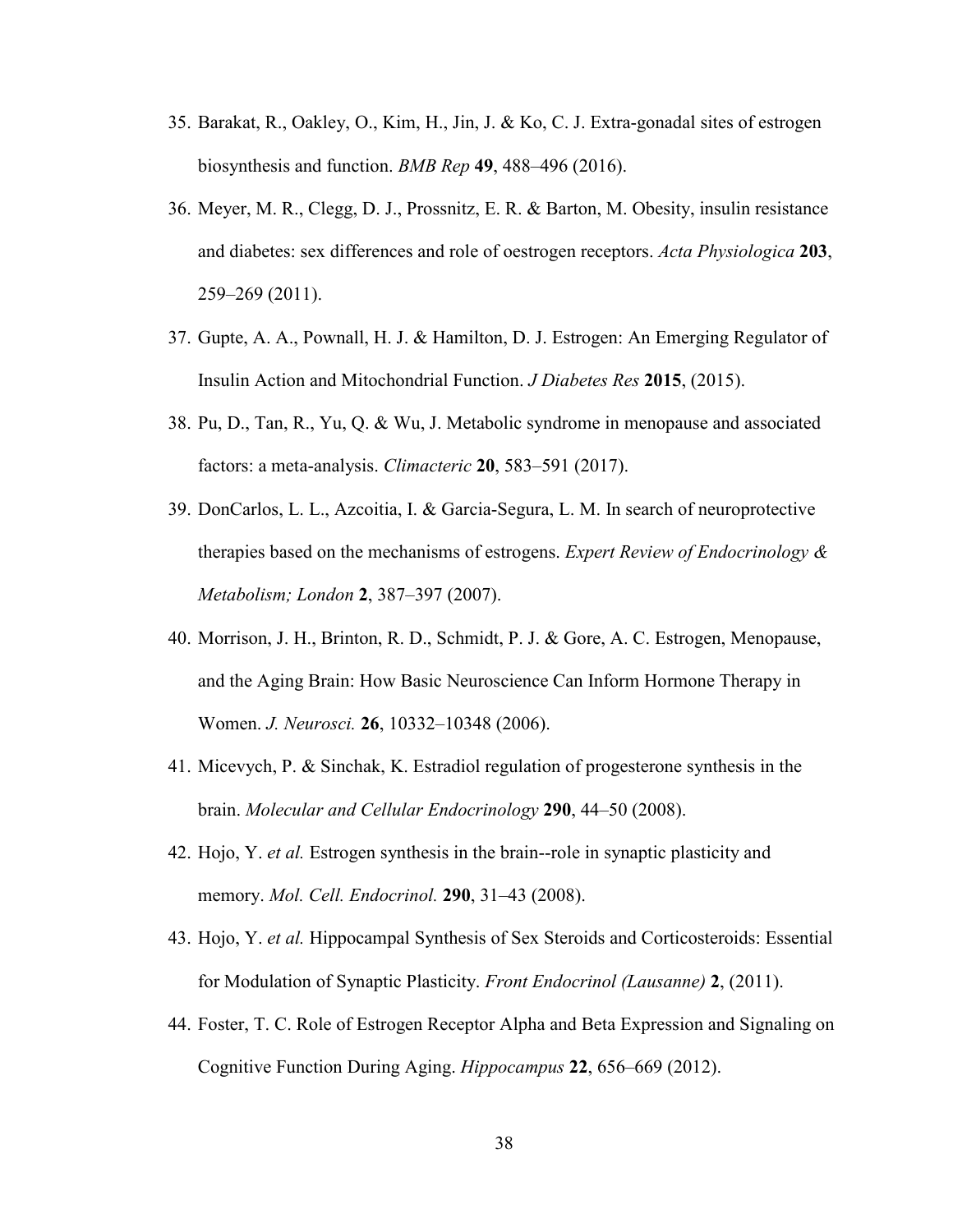- 45. Hara, Y., Waters, E. M., McEwen, B. S. & Morrison, J. H. Estrogen Effects on Cognitive and Synaptic Health Over the Lifecourse. *Physiol Rev* **95**, 785–807 (2015).
- 46. Hill, R. A. & Boon, W. C. Estrogens, brain, and behavior: lessons from knockout mouse models. *Semin. Reprod. Med.* **27**, 218–228 (2009).
- 47. Korol, D. L. & Wang, W. Using a memory systems lens to view the effects of estrogens on cognition: Implications for human health. *Physiology & Behavior* **187**, 67–78 (2018).
- 48. Driscoll, I. *et al.* Weight Change and Cognitive Function: Findings from the Women's Health Initiative Study of Cognitive Aging. *Obesity (Silver Spring)* **19**, 1595–1600 (2011).
- 49. Sherwin, B. B. Estrogen and Cognitive Functioning in Women. *Endocr Rev* **24**, 133– 151 (2003).
- 50. Mott, N. N. & Pak, T. R. Estrogen Signaling and the Aging Brain: Context-Dependent Considerations for Postmenopausal Hormone Therapy. *ISRN Endocrinol* **2013**, (2013).
- 51. McEwen, B. S., Akama, K. T., Spencer-Segal, J. L., Milner, T. A. & Waters, E. M. Estrogen effects on the brain: Actions beyond the hypothalamus via novel mechanisms. *Behavioral Neuroscience* **126**, 4–16 (2012).
- 52. Gresack, J. E. & Frick, K. M. Post-training estrogen enhances spatial and object memory consolidation in female mice. *Pharmacol. Biochem. Behav.* **84**, 112–119 (2006).
- 53. Packard, M. G. & Teather, L. A. Intra-hippocampal estradiol infusion enhances memory in ovariectomized rats. *Neuroreport* **8**, 3009–3013 (1997).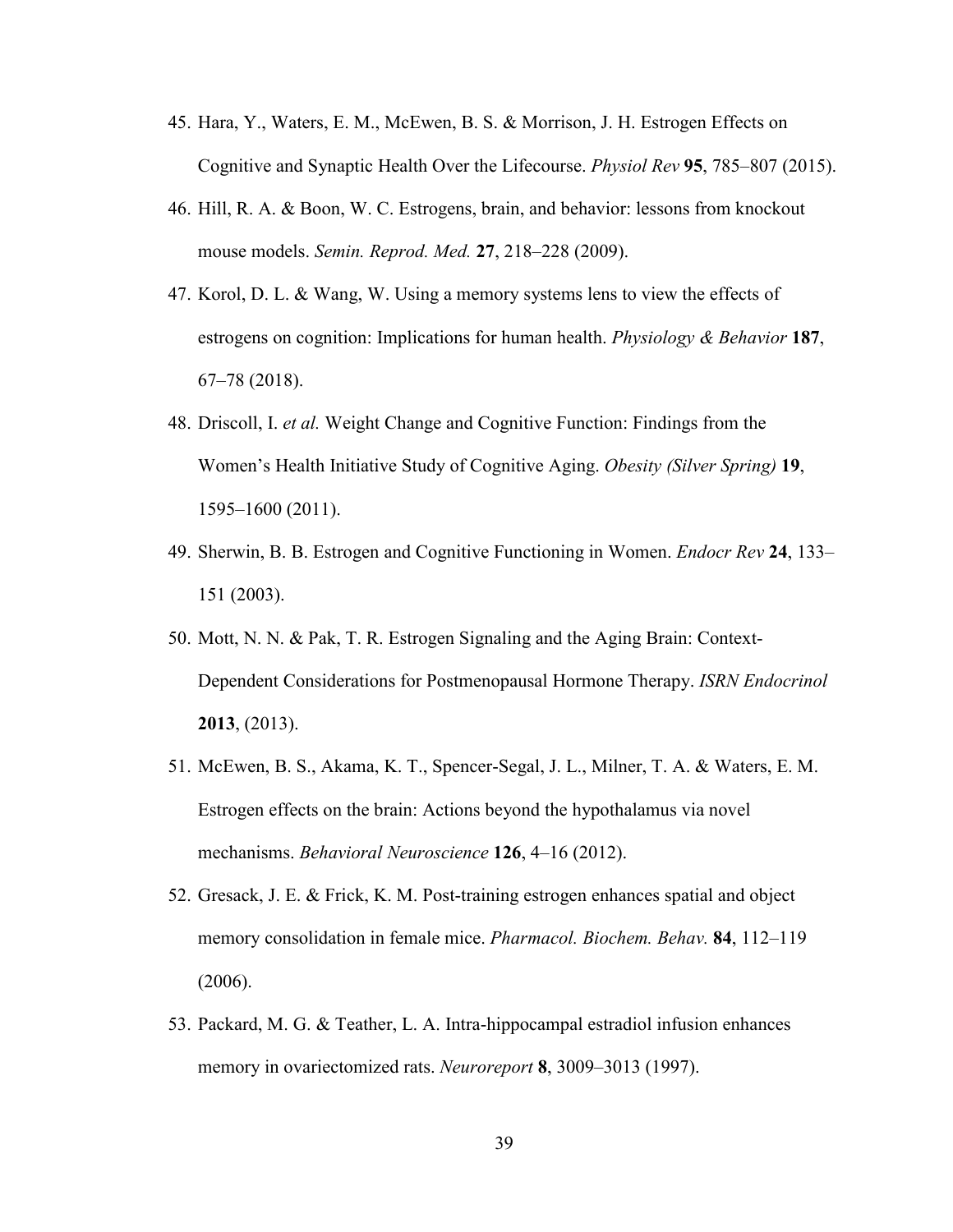- 54. Adams, M. M., Shah, R. A., Janssen, W. G. & Morrison, J. H. Different modes of hippocampal plasticity in response to estrogen in young and aged female rats. *Proc. Natl. Acad. Sci. U.S.A.* **98**, 8071–8076 (2001).
- 55. Mosconi, L. *et al.* Sex differences in Alzheimer risk: Brain imaging of endocrine vs chronologic aging. *Neurology* **89**, 1382–1390 (2017).
- 56. Berent-Spillson, A. *et al.* Distinct cognitive effects of estrogen and progesterone in menopausal women. *Psychoneuroendocrinology* **59**, 25–36 (2015).
- 57. Berent-Spillson, A. *et al.* Early menopausal hormone use influences brain regions used for visual working memory. *Menopause* **17**, 692–699 (2010).
- 58. Persad, C. C. *et al.* Enhanced Neuroactivation during Verbal Memory Processing in Postmenopausal Women Receiving Short Term Hormone Therapy. *Fertil Steril* **92**, 197–204 (2009).
- 59. Maki, P. M. & Resnick, S. M. Effects of Estrogen on Patterns of Brain Activity at Rest and during Cognitive Activity: A Review of Neuroimaging Studies. *NeuroImage* **14**, 789–801 (2001).
- 60. Wegesin, D. J. & Stern, Y. Effects of hormone replacement therapy and aging on cognition: Evidence for executive dysfunction. *Aging, Neuropsychology, and Cognition* **14**, 301–328 (2007).
- 61. Fugger, H. N., Cunningham, S. G., Rissman, E. F. & Foster, T. C. Sex differences in the activational effect of ERalpha on spatial learning. *Horm Behav* **34**, 163–170 (1998).
- 62. Brinton, R. D. Impact of estrogen therapy on Alzheimer's disease: a fork in the road? *CNS Drugs* **18**, 405–422 (2004).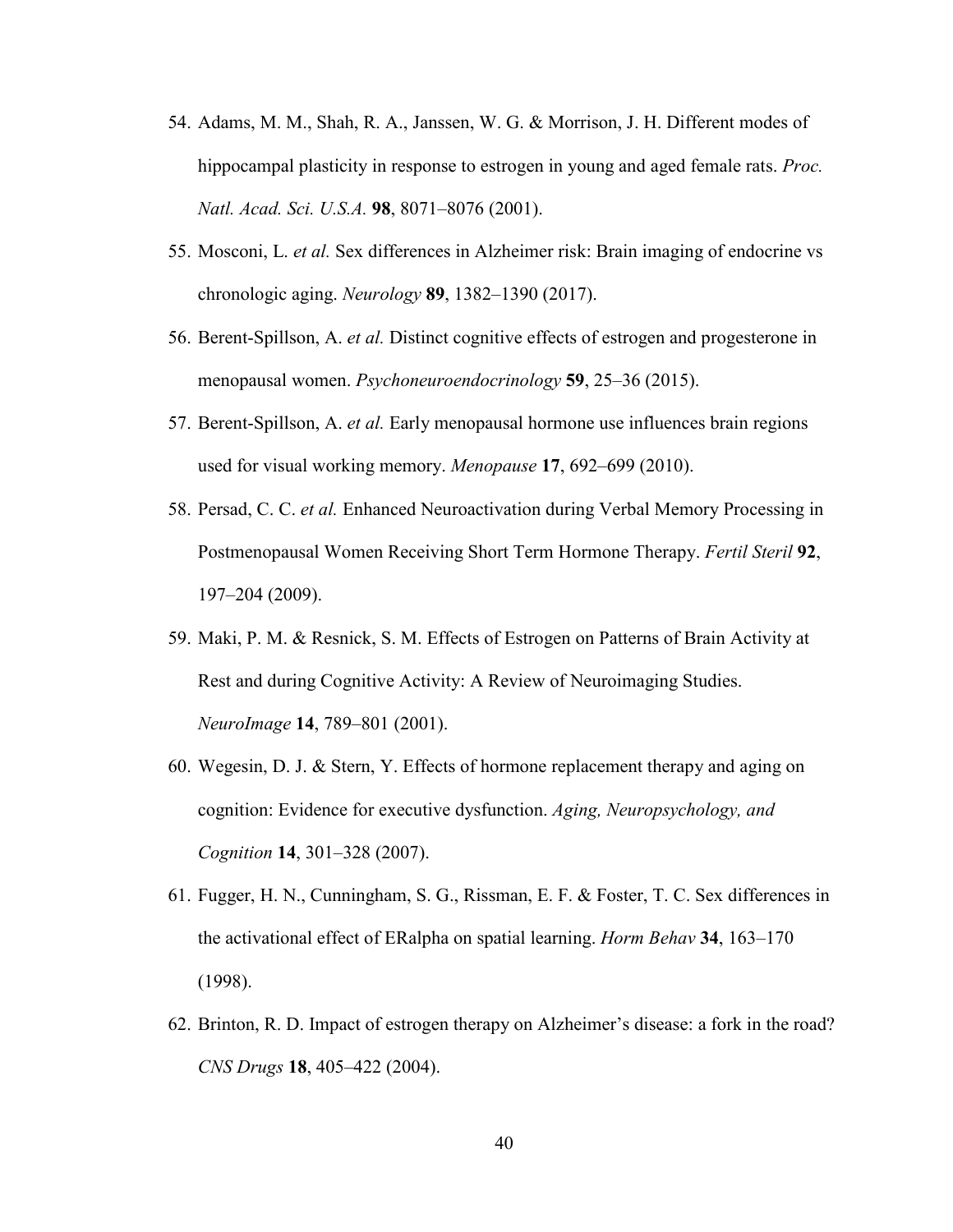- 63. Brinton, R. D. The healthy cell bias of estrogen action through regulating glucose metabolism and mitochondrial function: implications for prevention of Alzheimer's disease. *Hormones, Cognition and Dementia: State of the Art and Emergent Therapeutic Strategies* /core/books/hormones-cognition-and-dementia/the-healthycell-bias-of-estrogen-action-through-regulating-glucose-metabolism-andmitochondrial-function-implications-for-prevention-of-alzheimersdisease/F1F2BDF0345F4CCF7709B9EF4598E544 (2009) doi:10.1017/CBO9780511635700.007.
- 64. Alexander, LaRosa, J. H., Bader, H. & Alexander, W. *New Dimensions in Women's Health*. (Jones & Bartlett Publishers, 2016).
- 65. Singh, M., Meyer, E. M., Millard, W. J. & Simpkins, J. W. Ovarian steroid deprivation results in a reversible learning impairment and compromised cholinergic function in female Sprague-Dawley rats. *Brain Res.* **644**, 305–312 (1994).
- 66. Maki, P. M. & Sundermann, E. Hormone therapy and cognitive function. *Hum Reprod Update* **15**, 667–681 (2009).
- 67. Yaffe, K. *et al.* Endogenous sex hormone levels and risk of cognitive decline in an older biracial cohort. *Neurobiol. Aging* **28**, 171–178 (2007).
- 68. Grady, D. *et al.* Hormone therapy to prevent disease and prolong life in postmenopausal women. *Ann. Intern. Med.* **117**, 1016–1037 (1992).
- 69. Chae, C. U., Ridker, P. M. & Manson, J. E. Postmenopausal hormone replacement therapy and cardiovascular disease. *Thromb. Haemost.* **78**, 770–780 (1997).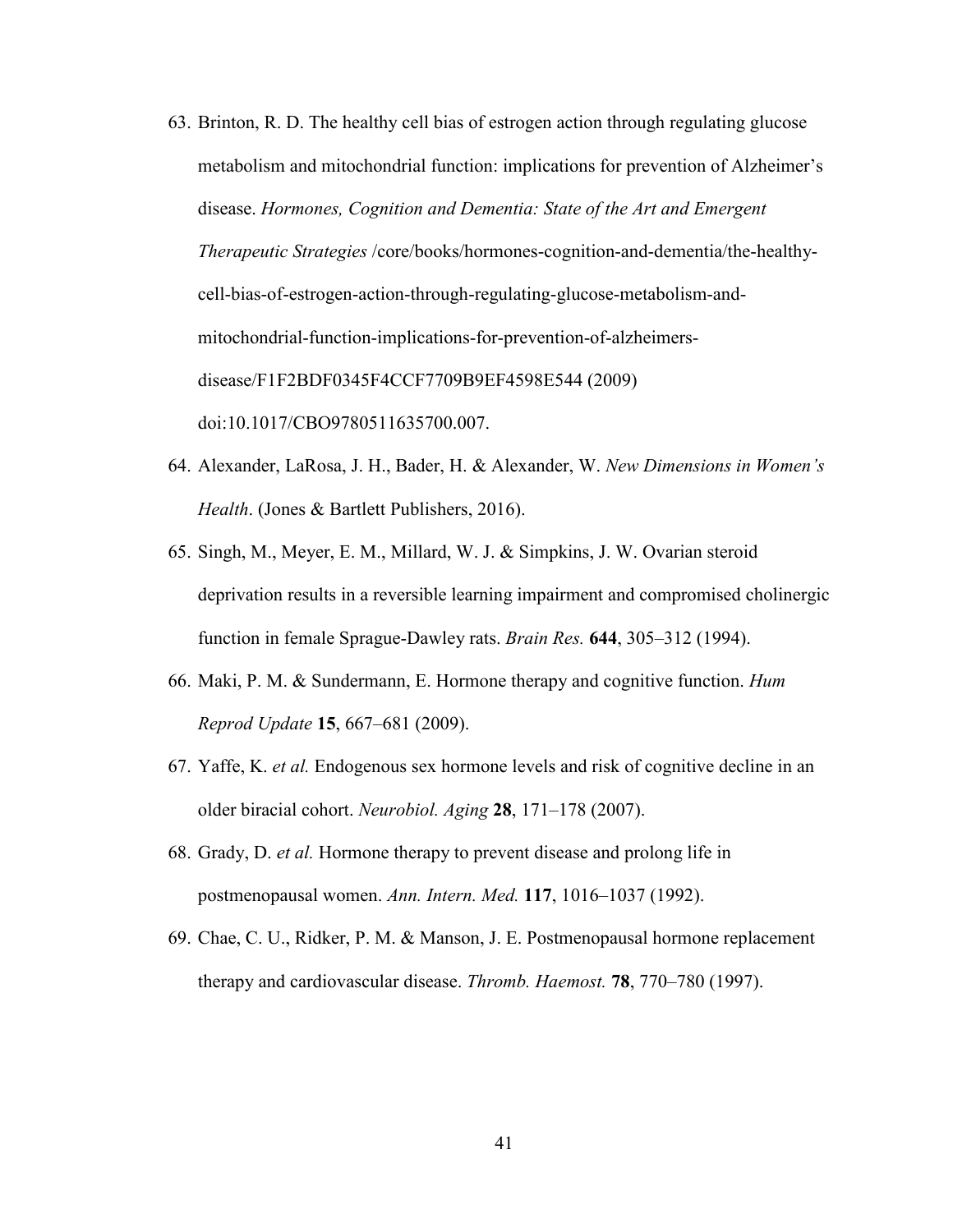- 70. Grodstein, F. *et al.* A prospective, observational study of postmenopausal hormone therapy and primary prevention of cardiovascular disease. *Ann. Intern. Med.* **133**, 933–941 (2000).
- 71. Grady, D. *et al.* Heart and Estrogen/progestin Replacement Study (HERS): design, methods, and baseline characteristics. *Control Clin Trials* **19**, 314–335 (1998).
- 72. Low, A. K. *et al.* Hormone Replacement Therapy and Coronary Heart Disease in Women: A Review of the Evidence. *The American Journal of the Medical Sciences* **324**, 180–184 (2002).
- 73. Anderson, G. L. *et al.* Implementation of the Women's Health Initiative study design. *Ann Epidemiol* **13**, S5-17 (2003).
- 74. Rossouw, J. E. *et al.* Risks and benefits of estrogen plus progestin in healthy postmenopausal women: principal results From the Women's Health Initiative randomized controlled trial. *JAMA* **288**, 321–333 (2002).
- 75. Cagnacci, A. & Venier, M. The Controversial History of Hormone Replacement Therapy. *Medicina (Kaunas)* **55**, (2019).
- 76. Henderson, V. W. *Hormone therapy and the brain: a clinical perspective on the role of estrogen*. (Parthenon Pub. Group, 2000).
- 77. El Khoudary, S. R. *et al.* The menopause transition and women's health at midlife: a progress report from the Study of Women's Health Across the Nation (SWAN). *Menopause* **26**, 1213–1227 (2019).
- 78. Resnick, S. M. *et al.* The Women's Health Initiative Study of Cognitive Aging (WHISCA): a randomized clinical trial of the effects of hormone therapy on ageassociated cognitive decline. *Clin Trials* **1**, 440–450 (2004).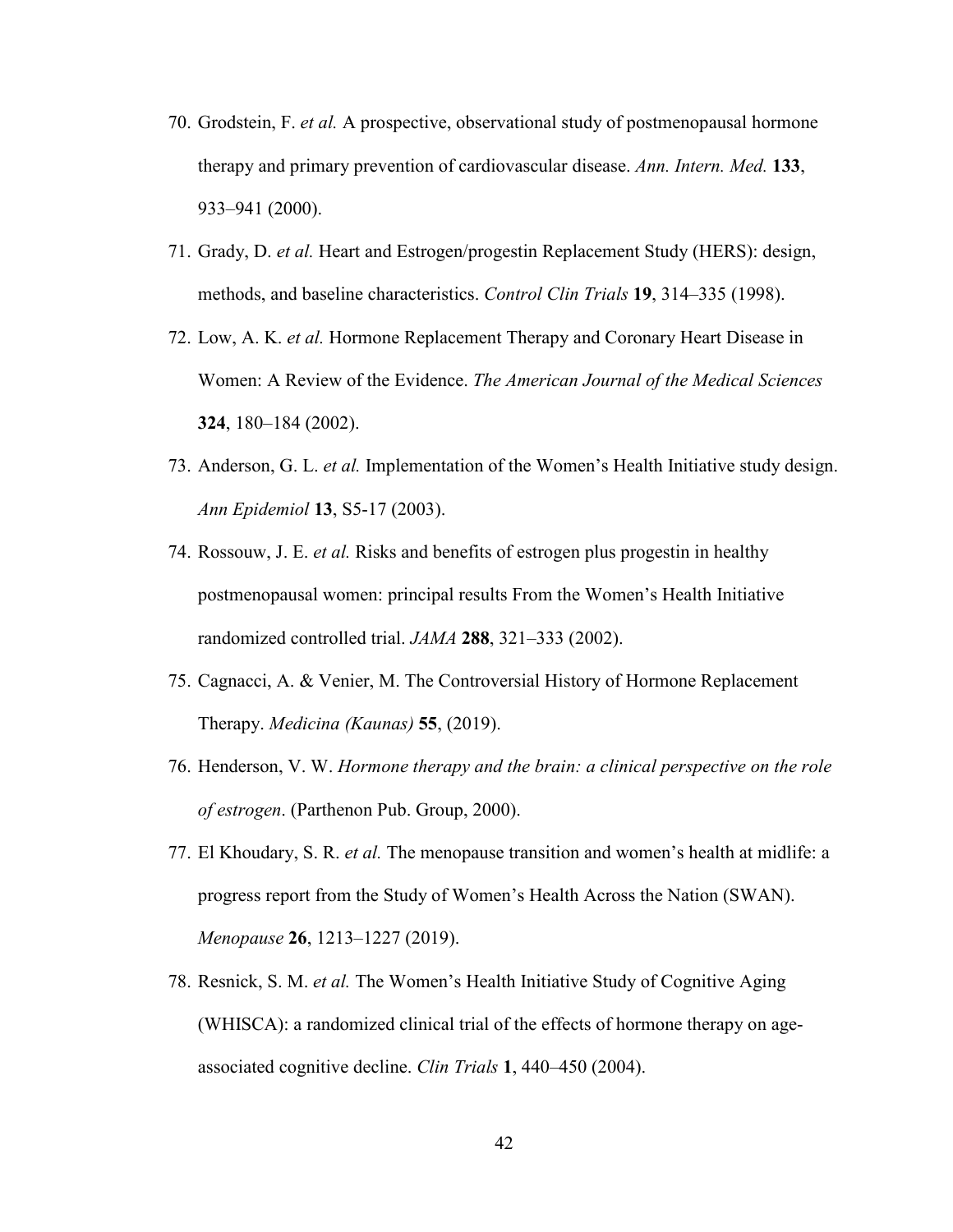- 79. Tierney, M. C. *et al.* A randomized double-blind trial of the effects of hormone therapy on delayed verbal recall in older women. *Psychoneuroendocrinology* **34**, 1065–1074 (2009).
- 80. Sherwin, B. B. Estrogen and Cognitive Functioning in Women: Lessons We Have Learned. *Behav Neurosci* **126**, 123–127 (2012).
- 81. Hodis, H. N. *et al.* Methods and baseline cardiovascular data from the Early versus Late Intervention Trial with Estradiol testing the menopausal hormone timing hypothesis. *Menopause* **22**, 391–401 (2015).
- 82. Henderson, V. W. *et al.* Cognitive effects of estradiol after menopause: A randomized trial of the timing hypothesis. *Neurology* **87**, 699–708 (2016).
- 83. Miller, V. M. *et al.* The Kronos Early Estrogen Prevention Study (KEEPS): what have we learned? *Menopause* (2019) doi:10.1097/GME.0000000000001326.
- 84. Wharton, W. *et al.* The KEEPS-Cognitive and Affective Study: Baseline Associations between Vascular Risk Factors and Cognition. *J Alzheimers Dis* **40**, 331–341 (2014).
- 85. Kantarci, K. *et al.* Brain structure and cognition 3 years after the end of an early menopausal hormone therapy trial. *Neurology* **90**, e1404–e1412 (2018).
- 86. Maki, P. M. & Dumas, J. Mechanisms of Action of Estrogen in the Brain: Insights from Human Neuroimaging and Psychopharmacologic Studies. *Semin Reprod Med* **27**, 250–259 (2009).
- 87. Mosconi, L. *et al.* Increased Alzheimer's risk during the menopause transition: A 3 year longitudinal brain imaging study. *PLoS One* **13**, (2018).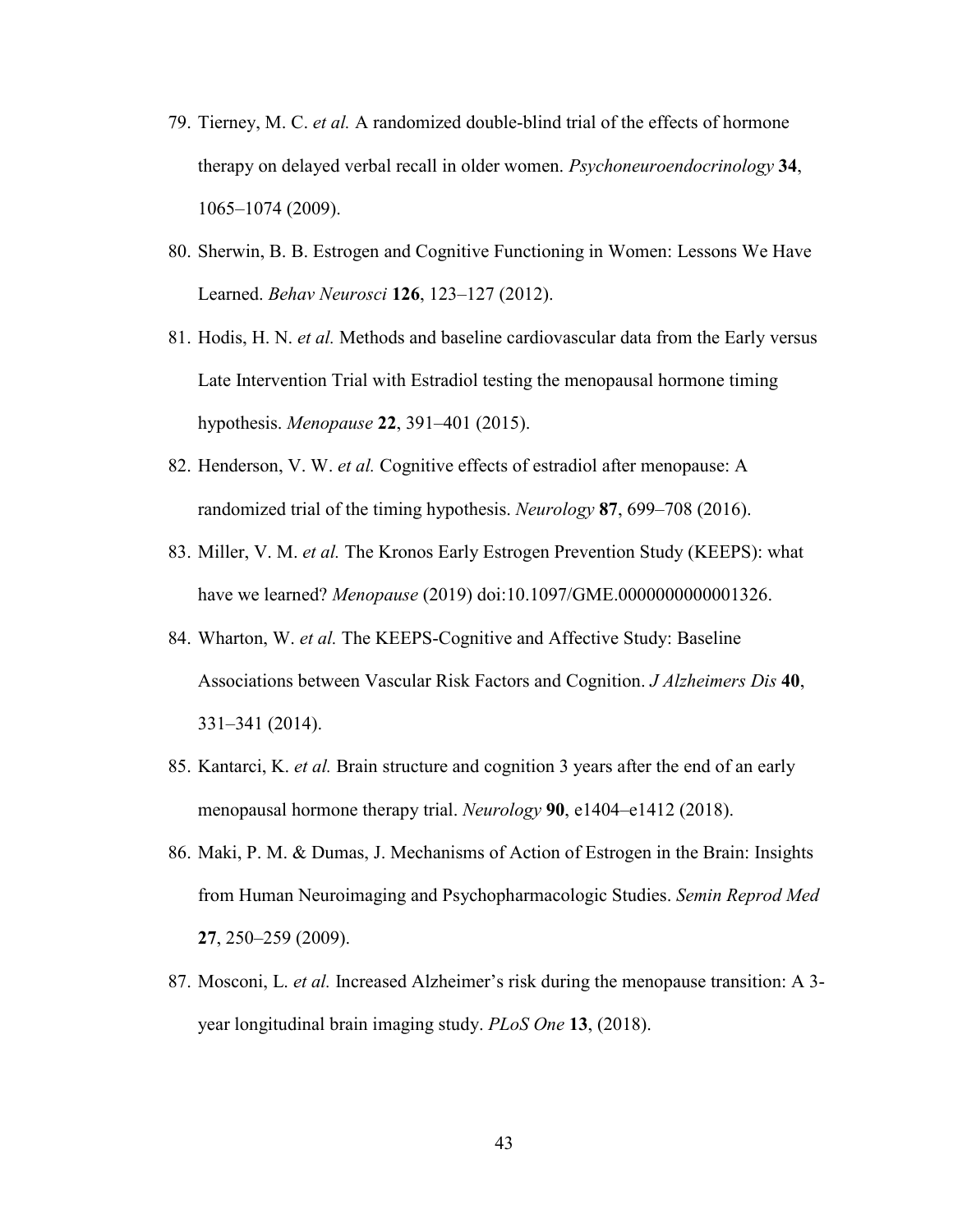- 88. Ding, F., Yao, J., Rettberg, J. R., Chen, S. & Brinton, R. D. Early decline in glucose transport and metabolism precedes shift to ketogenic system in female aging and Alzheimer's mouse brain: implication for bioenergetic intervention. *PLoS ONE* **8**, e79977 (2013).
- 89. Nebel, R. A. *et al.* Understanding the impact of sex and gender in Alzheimer's disease: A call to action. *Alzheimers Dement* **14**, 1171–1183 (2018).
- 90. Zhao, L., Mao, Z., Woody, S. K. & Brinton, R. D. Sex differences in metabolic aging of the brain: insights into female susceptibility to Alzheimer's disease. *Neurobiol. Aging* **42**, 69–79 (2016).
- 91. Brinton, R. D. The healthy cell bias of estrogen action: mitochondrial bioenergetics and neurological implications. *Trends Neurosci.* **31**, 529–537 (2008).
- 92. Brinton, R. D. The healthy cell bias of estrogen action through regulating glucose metabolism and mitochondrial function: implications for prevention of Alzheimer's disease. in *Hormones, Cognition and Dementia* (eds. Hogervorst, E., Henderson, V. W., Gibbs, R. B. & Diaz Brinton, R.) 55–64 (Cambridge University Press, 2009). doi:10.1017/CBO9780511635700.007.
- 93. Rettberg, J. R., Yao, J. & Brinton, R. D. Estrogen: A master regulator of bioenergetic systems in the brain and body. *Front Neuroendocrinol* **35**, 8–30 (2014).
- 94. Neth, B. J. & Craft, S. Insulin Resistance and Alzheimer's Disease: Bioenergetic Linkages. *Front Aging Neurosci* **9**, (2017).
- 95. Laffel, L. Ketone bodies: a review of physiology, pathophysiology and application of monitoring to diabetes. *Diabetes Metab. Res. Rev.* **15**, 412–426 (1999).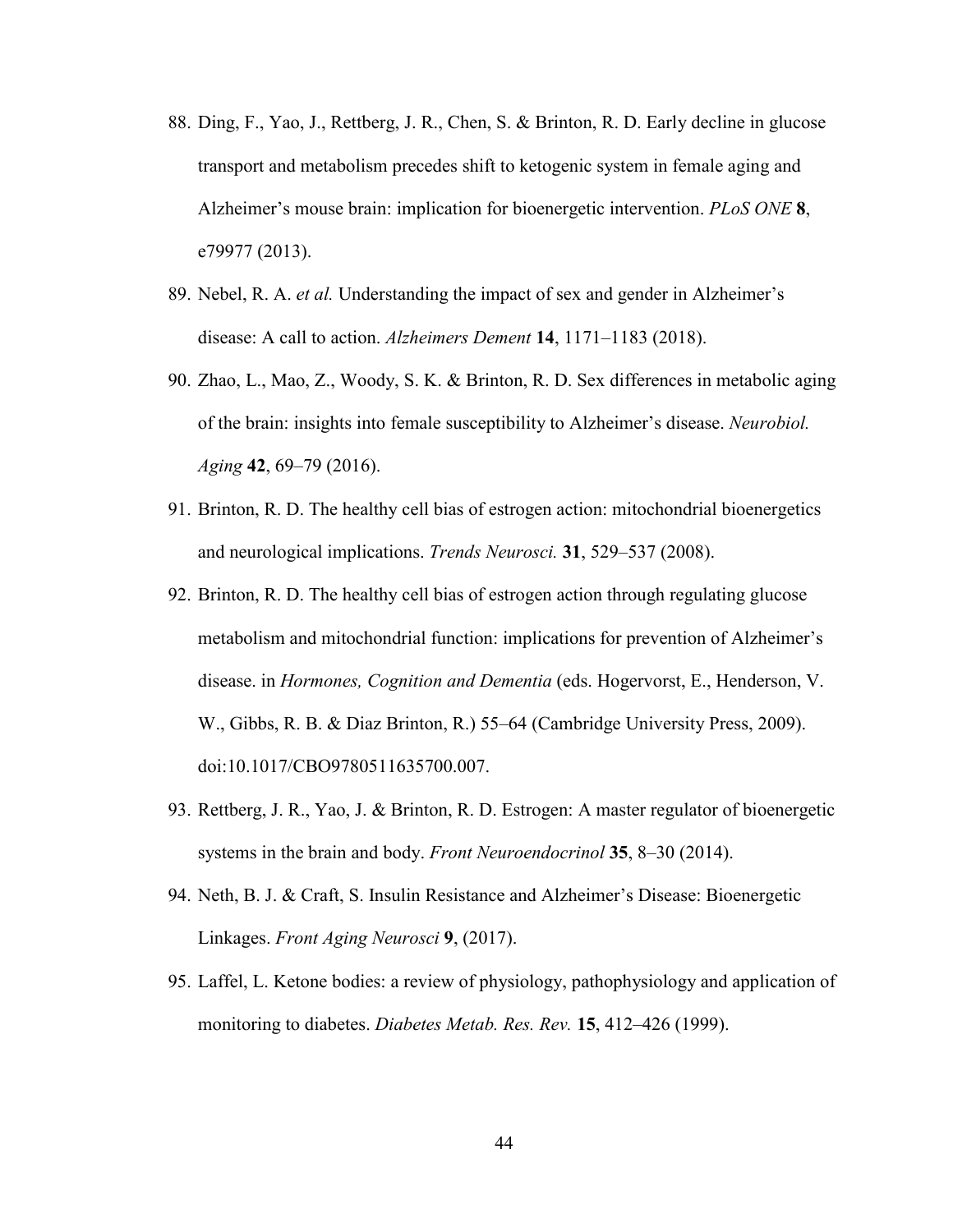- 96. Santizo, R. A., Xu, H.-L., Ye, S., Baughman, V. L. & Pelligrino, D. A. Loss of benefit from estrogen replacement therapy in diabetic ovariectomized female rats subjected to transient forebrain ischemia. *Brain Research* **956**, 86–95 (2002).
- 97. Stuenkel, C. A. Menopause, hormone therapy and diabetes. *Climacteric* **20**, 11–21 (2017).
- 98. Maki, P. M. Critical window hypothesis of hormone therapy and cognition: a scientific update on clinical studies. *Menopause* **20**, 695–709 (2013).
- 99. Sherwin, B. B. Estrogen therapy: is time of initiation critical for neuroprotection? *Nat Rev Endocrinol* **5**, 620–627 (2009).
- 100. Croteau, E. *et al.* A cross-sectional comparison of brain glucose and ketone metabolism in cognitively healthy older adults, mild cognitive impairment and early Alzheimer's disease. *Exp. Gerontol.* **107**, 18–26 (2018).
- 101. Castellano, C.-A. *et al.* Lower brain 18F-fluorodeoxyglucose uptake but normal 11C-acetoacetate metabolism in mild Alzheimer's disease dementia. *J. Alzheimers Dis.* **43**, 1343–1353 (2015).
- 102. Sperling, R. A. *et al.* Encoding novel face-name associations: A functional MRI study. *Human Brain Mapping* **14**, 129–139 (2001).
- 103. Sperling, R. *et al.* Putting names to faces: Successful encoding of associative memories activates the anterior hippocampal formation. *Neuroimage* **20**, 1400–1410 (2003).
- 104. Rentz, D. M. *et al.* Face-name Associative Memory Performance is Related To Amyloid Burden in Normal Elderly. *Neuropsychologia* **49**, 2776–2783 (2011).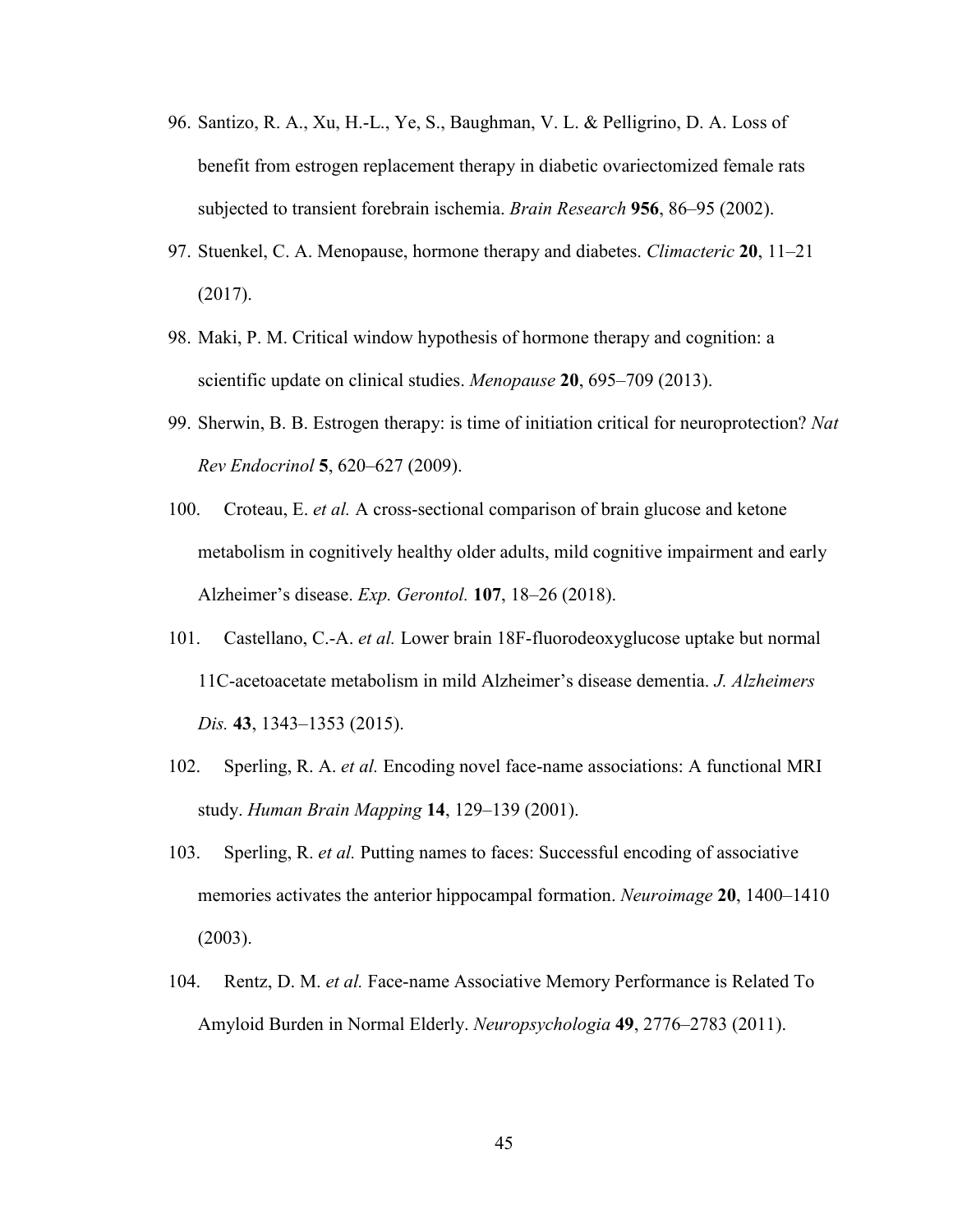- 105. Putcha, D. *et al.* Reliability of fMRI Associative Encoding Memory Paradigm in Non-Demented Elderly Adults. *Hum Brain Mapp* **32**, 2027–2044 (2011).
- 106. Amariglio, R. E. *et al.* Validation of the Face Name Associative Memory Exam in Cognitively Normal Older Individuals. *J Clin Exp Neuropsychol* **34**, 580–587 (2012).
- 107. Telesford, Q. K., Simpson, S. L., Burdette, J. H., Hayasaka, S. & Laurienti, P. J. The Brain as a Complex System: Using Network Science as a Tool for Understanding the Brain. *Brain Connect* **1**, 295–308 (2011).
- 108. Rogers, B. P., Morgan, V. L., Newton, A. T. & Gore, J. C. Assessing Functional Connectivity in the Human Brain by FMRI. *Magn Reson Imaging* **25**, 1347–1357 (2007).
- 109. Bahrami, M., Laurienti, P. J. & Simpson, S. L. A Matlab Toolbox for Multivariate Analysis of Brain Networks. *Hum Brain Mapp* **40**, 175–186 (2019).
- 110. LeBlanc, E. S., Janowsky, J., Chan, B. K. S. & Nelson, H. D. Hormone Replacement Therapy and Cognition: Systematic Review and Meta-analysis. *JAMA* **285**, 1489 (2001).
- 111. Manson, J. E. *et al.* The Women's Health Initiative Hormone Therapy Trials: Update and Overview of Health Outcomes During the Intervention and Post-Stopping Phases. *JAMA* **310**, 1353–1368 (2013).
- 112. Gartlehner, G. *et al.* Hormone Therapy for the Primary Prevention of Chronic Conditions in Postmenopausal Women: Evidence Report and Systematic Review for the US Preventive Services Task Force. *JAMA* **318**, 2234–2249 (2017).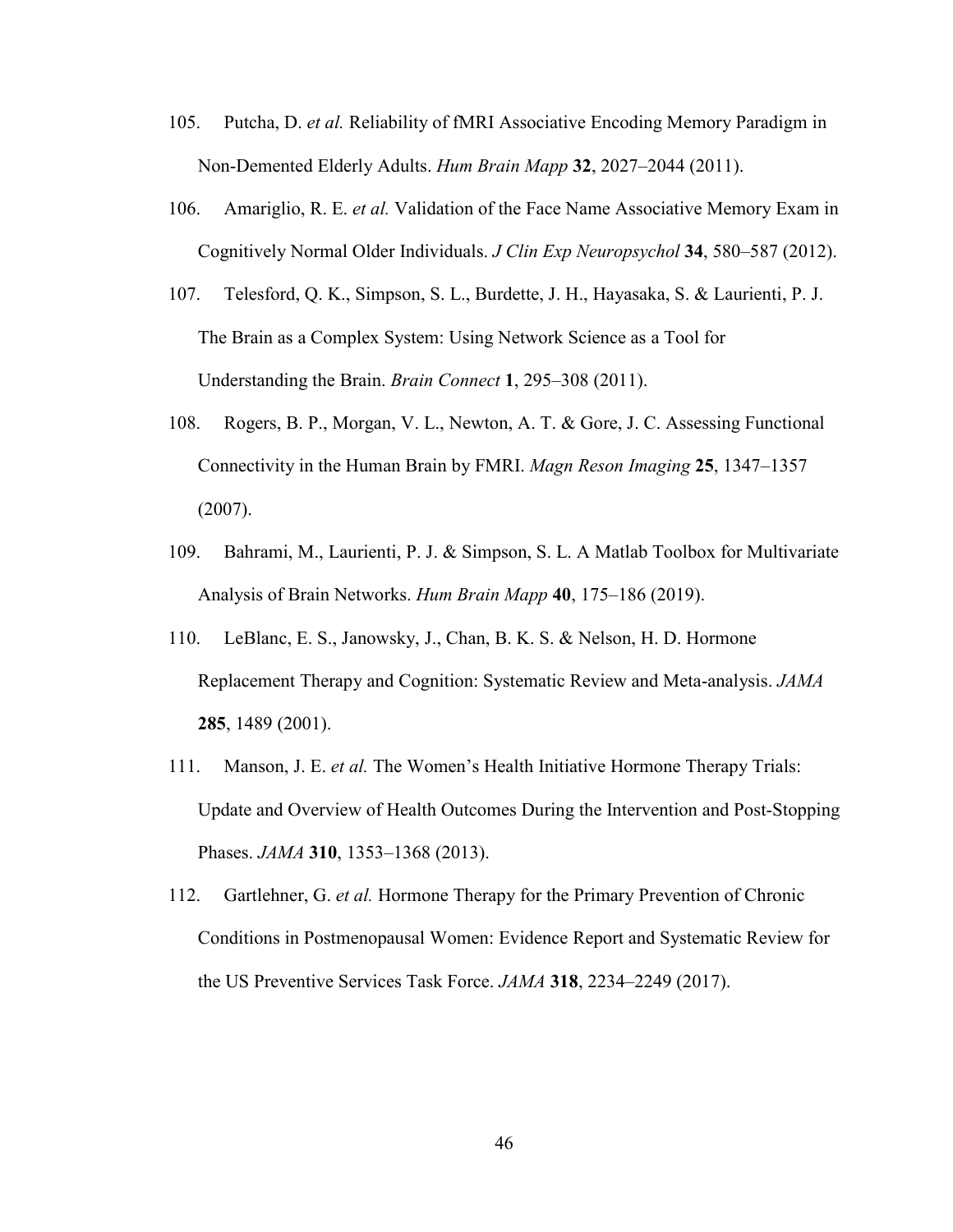- 113. Merlo, S., Spampinato, S. F. & Sortino, M. A. Estrogen and Alzheimer's disease: Still an attractive topic despite disappointment from early clinical results. *European Journal of Pharmacology* **817**, 51–58 (2017).
- 114. Tanaka, N. *et al.* The receptor for advanced glycation end products is induced by the glycation products themselves and tumor necrosis factor-alpha through nuclear factor-kappa B, and by 17beta-estradiol through Sp-1 in human vascular endothelial cells. *J. Biol. Chem.* **275**, 25781–25790 (2000).
- 115. Rettberg, J. R. *et al.* Identifying postmenopausal women at risk for cognitive decline within a healthy cohort using a panel of clinical metabolic indicators: Potential for detecting an at-Alzheimer's risk metabolic phenotype. *Neurobiol Aging* **40**, 155–163 (2016).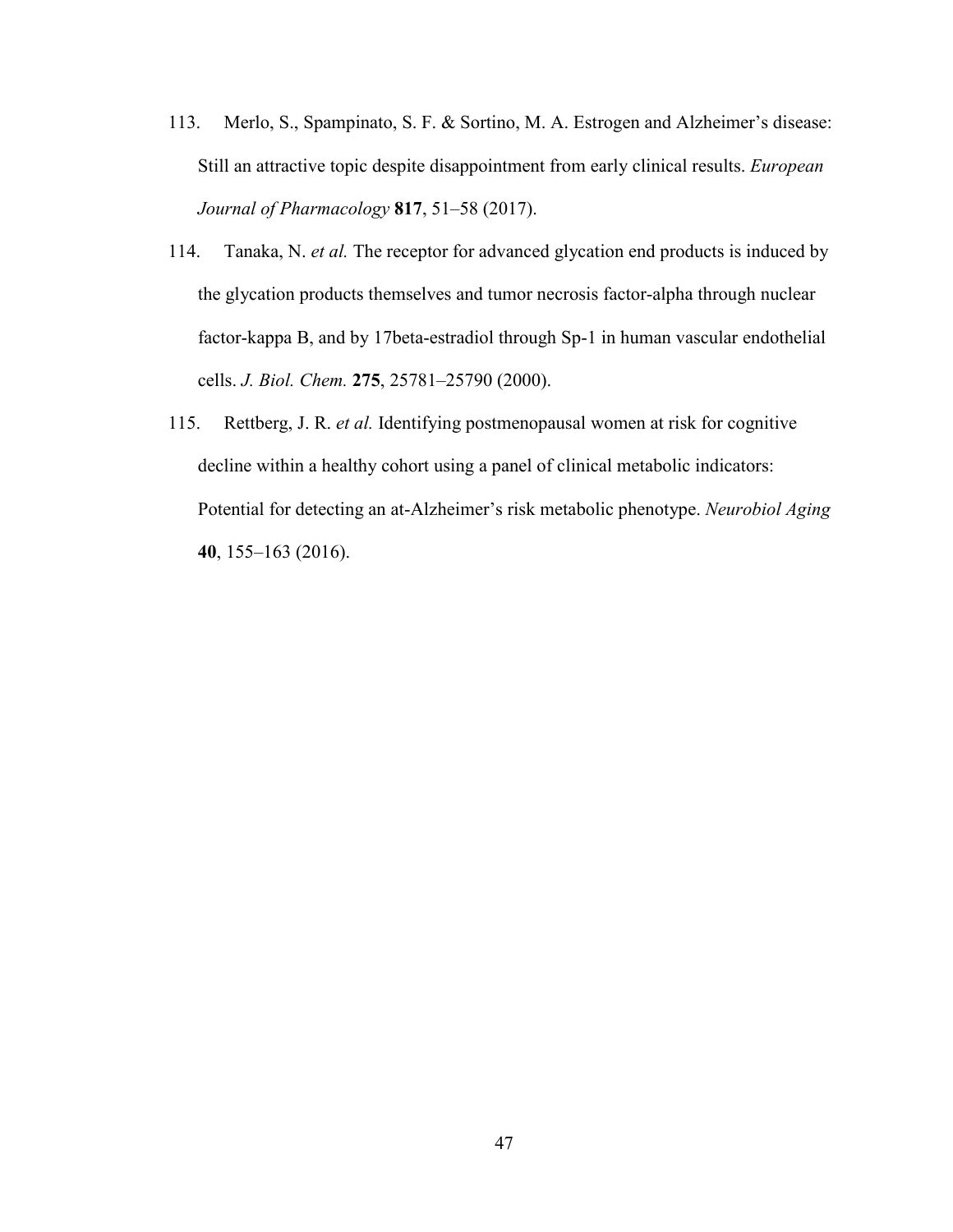# CURRICULUM VITAE

# **EDUCATION**

| 2018-2020 | <b>M.S. Neuroscience</b>                                              |
|-----------|-----------------------------------------------------------------------|
|           | Wake Forest University; Winston-Salem, NC                             |
|           | Advisor: Christina Hugenschmidt, PhD                                  |
|           | Thesis: "The Interaction Between Diabetes and Estradiol in Menopausal |
|           | Women: Current Reports from the Female Estrogen Menopause Mind and    |
|           | Energy (FEMME) Study"                                                 |
| 2017      | <b>Non-Degree Graduate Student</b>                                    |
|           | Indiana University (IUPUI); Indianapolis, IN                          |
| 2010-2014 | <b>B.S. Biology</b>                                                   |
|           | Mugla Sitki Kocman University; Mugla, Turkey                          |
|           | Microbiology and Molecular Genetics Track                             |
| 2014      | <b>Erasmus<sup>+</sup> Student Mobility Programme</b> (study abroad)  |
|           | University of Technology and Life Sciences; Bydgoszcz, Poland         |

# **RESEARCH EXPERIENCE**<br>2018-2020 **Graduate Resear**

| 2018-2020 | Graduate Research Associate, The Hugenschmidt Lab                         |
|-----------|---------------------------------------------------------------------------|
|           | Wake Forest University; Winston-Salem, NC                                 |
|           | PI: Christina Hugenschmidt, PhD                                           |
|           | Work on a proof-of-concept study (an R21 funded by NIA) looking at        |
|           | the interaction between diabetes and estradiol on functional MRI          |
|           | (fMRI) with 8-week administration of estrogen therapy in comparison       |
|           | of postmenopausal prediabetic/diabetic and nondiabetic women for          |
|           | Master's thesis                                                           |
|           | Create the R21 study brand FEMME (Female Estrogen Menopause)<br>$\bullet$ |
|           | Mind and Energy), including title, logo and facilitating flyer            |
|           | construction                                                              |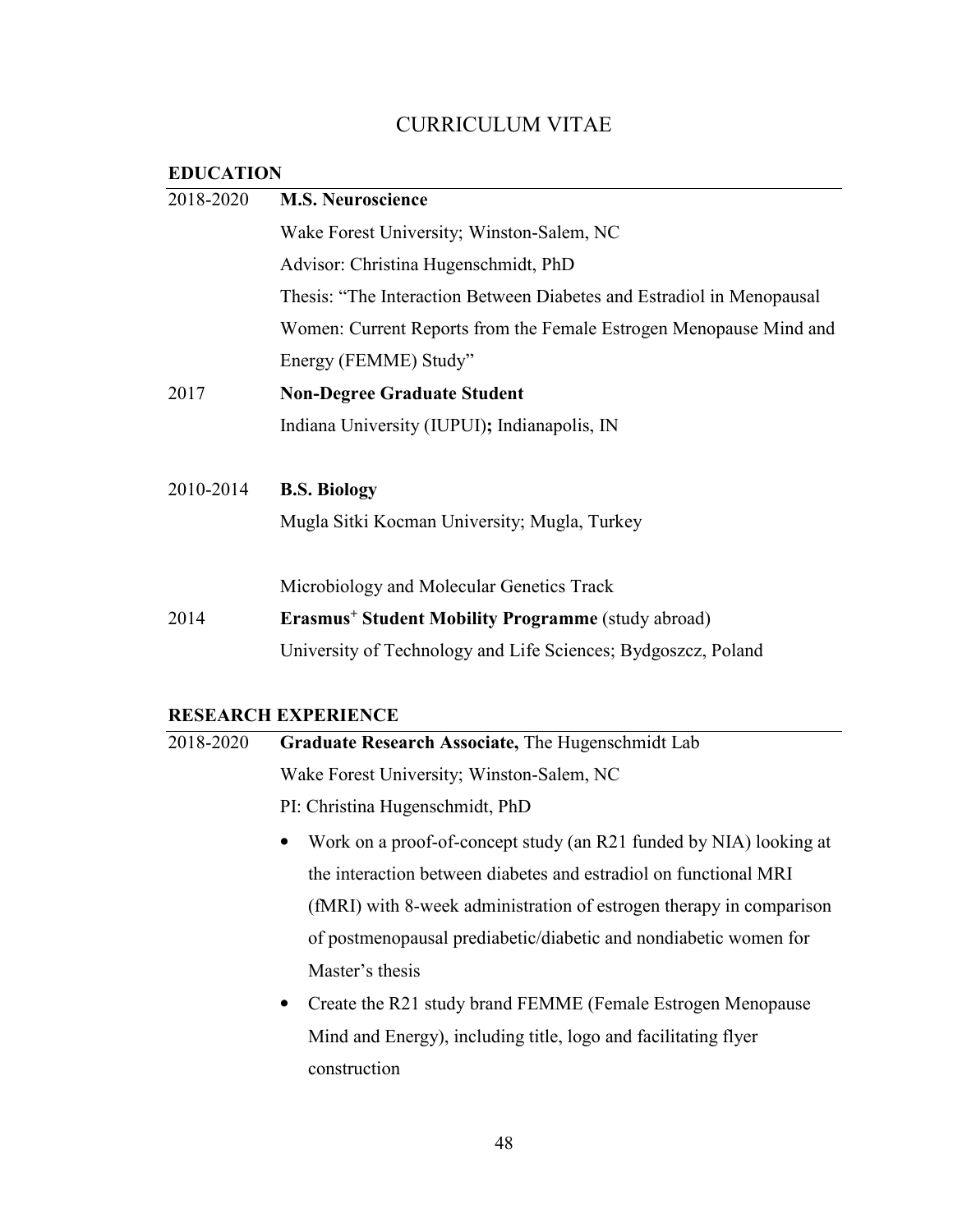- Conduct in-depth literature review for FEMME that modified study assessments to include fMRI task paradigms and women's health questionnaires based upon findings
- Author abstracts and review papers documenting FEMME study design, importance and gaps in menopause and aging field
- Build study forms/questionnaires and manage data on REDCap
- Conduct study visits involving MRI and PET scan acquiring
- Modify and write scripts for neuroimage processing and analysis

2015-2018 **Research Associate,** The Apostolova Lab Indiana University; Indianapolis, IN

PI: Liana Apostolova, MD MSc

- Conducted research studies on Alzheimer's disease (AD) and other dementias using neuroimaging (MR and PET images), genetic and clinical data methodologies to analyze and identify stage-specific brain imaging and genetic biomarkers for early detection of AD
- Investigated various neuroimaging and statistical techniques to advance current studies such as statistical brain mapping in early-onset and late-onset of AD to monitor disease progress
- Assisted in grant applications (NIA R56) providing results of analyses
- Authored abstracts and research papers documenting the purpose, methods and results of analyses
- Trained incoming laboratory members on research methods used such as data management and neuroimaging and statistical analyses
- Managed extensive databases of interdisciplinary studies and crosscountry transfer of thousands of study specimens (blood samples) while maintaining chain of custody and inventorying in specified parameters (temperature, organization)
- 2015-2018 **Research Associate,** The Perry Lab Indiana University; Bloomington, IN PI: Brea Perry, PhD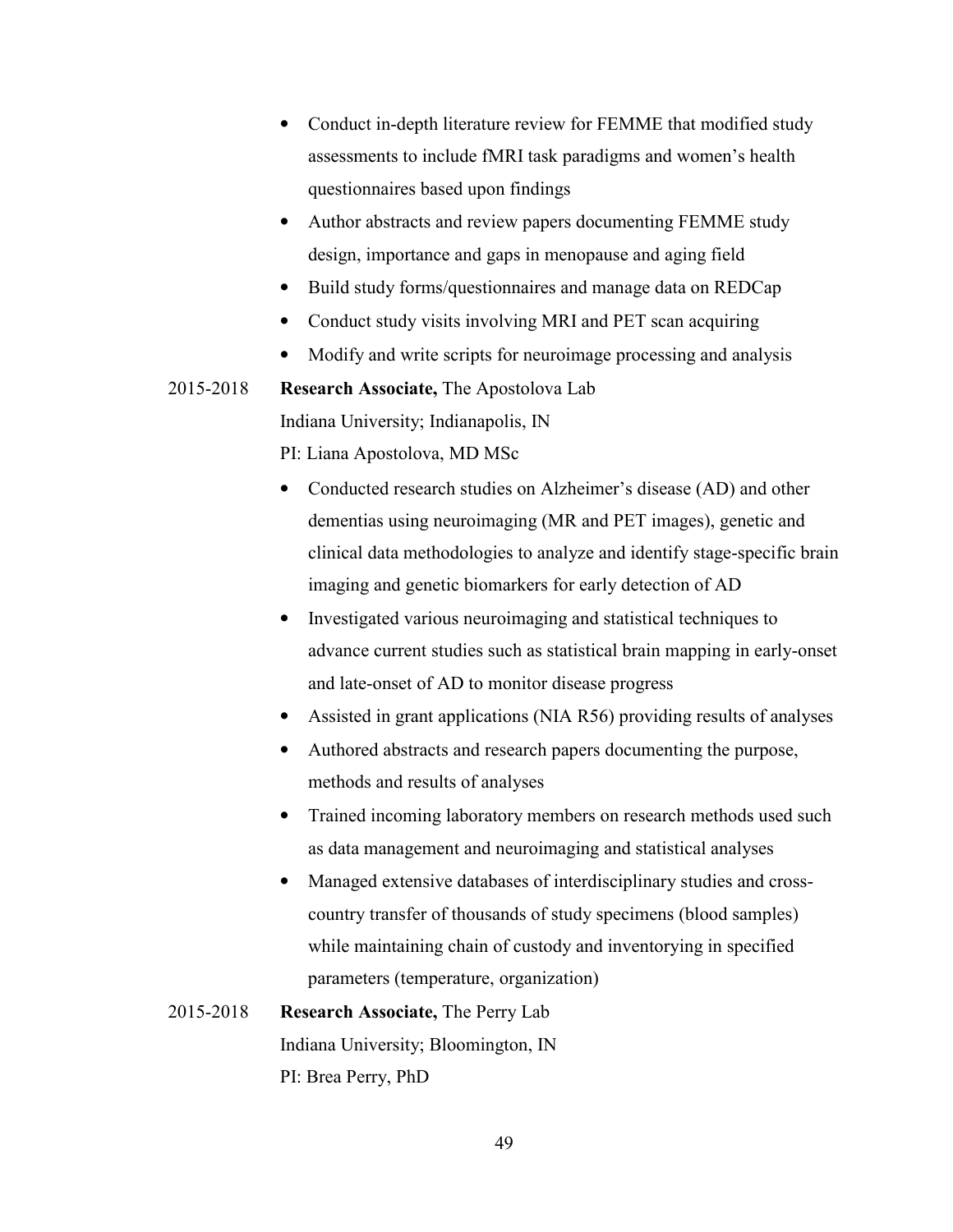|      | Conducted face-to-face survey interviews with participants with                                                                                         |
|------|---------------------------------------------------------------------------------------------------------------------------------------------------------|
|      | cognitive impairment to determine the role of social networks in                                                                                        |
|      | cognitive status and the trajectory of cognitive decline among older                                                                                    |
|      | adults                                                                                                                                                  |
|      | Authored relating abstracts and papers                                                                                                                  |
| 2015 | <b>Research Volunteer, The Tanaka Lab</b>                                                                                                               |
|      | Indiana University; Indianapolis, IN                                                                                                                    |
|      | PI: Hiromi Tanaka, PhD                                                                                                                                  |
|      | Participated in a molecular genetics research attempting to develop a<br>$\bullet$<br>blood-based assay for early detection of breast cancer based upon |
|      | specified cell lines (T47D) and telomeric cell-free DNA in plasma                                                                                       |
|      | Performed assays and analysis relative to telomere length, telomere                                                                                     |
|      | fusion and telomerase activity                                                                                                                          |
| 2014 | Erasmus <sup>+</sup> Student Intern, The Łukanowski Lab                                                                                                 |
|      | University of Technology and Life Sciences; Bydgoszcz, Poland                                                                                           |
|      | PI: Aleksander Łukanowski, PhD                                                                                                                          |
|      | Shadowed a research study of fungi (Fusarium sambucinum) growth<br>$\bullet$                                                                            |
|      | on potatoes and performed DNA isolation and PCR                                                                                                         |
| 2014 | Erasmus <sup>+</sup> Student Intern, The Slawinska Lab                                                                                                  |
|      | University of Technology and Life Sciences; Bydgoszcz, Poland                                                                                           |
|      | PI: Anna Slawinska, PhD                                                                                                                                 |
|      | Shadowed a research study of immune-related gene expression in<br>$\bullet$                                                                             |
|      | chickens and performed DNA isolation and PCR                                                                                                            |
| 2013 | Summer Research Intern, The Azhar Lab                                                                                                                   |
|      | Indiana University; Indianapolis, IN                                                                                                                    |
|      | PI: Mohamad Azhar, PhD                                                                                                                                  |
|      | Participated in a research study of mice carrying a knockout allele of<br>$\bullet$                                                                     |
|      | Transforming Growth Factor Beta2 (TGFβ2) gene required for valve                                                                                        |
|      | remodeling during heart development                                                                                                                     |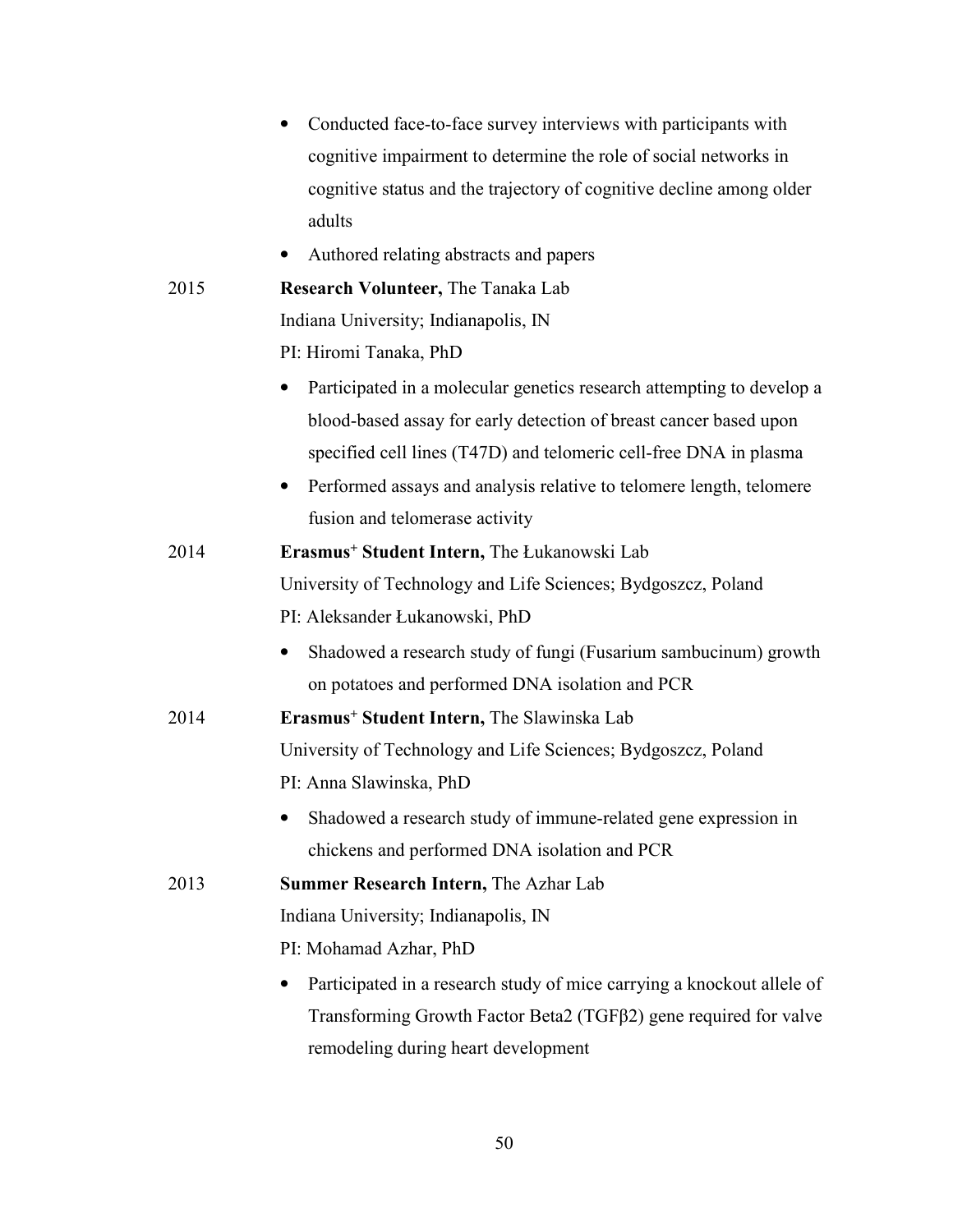## **SCHOLARLY WORKS**

#### **Publications**

Stage E, Svaldi D, Phillips M, Canela VH, **Duran T**, Goukasian N, Risacher SL, Saykin A, Apostolova LG. Neurodegenerative Changes in Early & Late-Onset Cognitive Impairment with and without Brain Amyloidosis. Submitted on 10/24/2019. Publication for *Alzheimer's Research & Therapy*.

**Duran T**, Svaldi D, Risacher SL, Stage E, Phillips M, Goukasian N, Hwang K, Woo E, Nho K, West JD, Apostolova LG. Associations between Cortical Thickness and Metamemory in Alzheimer's Disease. Under Revision. Publication for *Alzheimer's & Dementia.* 

Stage E, Phillips M, Canela VH, **Duran T**, Goukasian N, Risacher SL, Saykin A, Apostolova LG, for the Alzheimer's Disease Neuroimaging Initiative (ADNI). Early- and Late-Onset Alzheimer's and Suspected Non-Alzheimer Pathophysiology in the A/T/N Framework. Submitted on 06/27/2019. Under Revision and Resubmission for publication in *Neurology*.

Apostolova LG, Risacher SL, **Duran T**, et al. Associations of the Top 20 Alzheimer Disease Risk Variants with Brain Amyloidosis*.* JAMA Neurol. 2018 Jan 16. doi:10.1001/jamaneurol.2017.4198. *Nature Reviews.* 

Stage E\*, **Duran T\***, Risacher SL, et al. The Effect of the Top 20 Alzheimer Disease Risk Genes on Gray-Matter Density and FDG PET Brain Metabolism. *Alzheimer's & Dementia: Diagnosis, Assessment & Disease Monitoring*. 2016;5:53-66. doi:10.1016/j.dadm.2016.12.003. \*Indicates co-first authorship. *ALZFORUM Reviews.*

#### **Presentations**

**Duran T.** The Interaction between Diabetes and Estradiol in Postmenopausal Women: Current Reports from The Female Estrogen Menopause Mind and Energy Study. Oral presentation for the Neuroscience Tutorial Course at Wake Forest School of Medicine. April 10, 2020.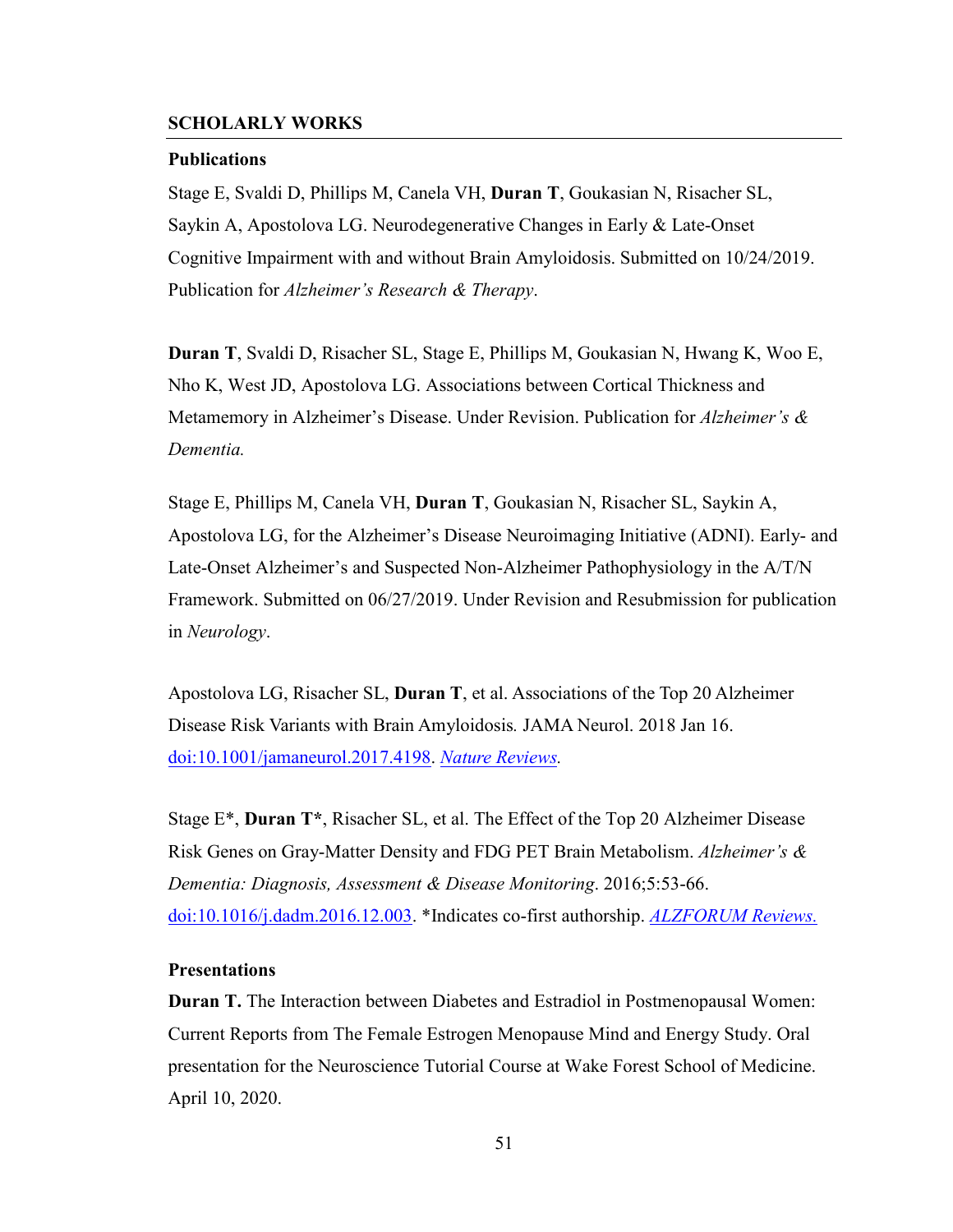**Duran T,** Baker LD, Espeland MA, et al. FEMME (Female Estrogen Menopause Mind and Energy) study: The Interaction between Diabetes and Estradiol on Human Brain Metabolism in Postmenopausal Women. 1-minute Oral and Poster Presentations (#3 and #4, respectively among the top 10 scoring abstracts) at Women's Health Research Day. April 17, 2019, Wake Forest School of Medicine. (school.wakehealth.edu/Women-in-Medicine-and-Science/)

**Duran T,** Woo E, Svaldi DO, et al. Associations between Cortical Thickness and Metamemory In Alzheimer's Disease. Poster Presentation at Alzheimer's Association International Conference (AAIC) July 21-22, 2018, Chicago, IL, USA.

**Duran T,** Risacher SL, Goukasian N, et al. The Effects of the Top 20 Alzheimer's Disease Risk Genes on Brain Atrophy. Oral Presentation at Alzheimer's Association Imaging Consortium (AIC) July 23, 2016, Toronto, ON, CA.

Apostolova LG, Goukasian N, Risacher SL, **Duran T**, et al. Alzheimer's Disease Risk Genes Can Predict Brain Amyloidosis. Poster Presentation at Alzheimer's Association International Conference (AAIC) 2016 (July 24) in Toronto, ON, CA.

Apostolova LG, Risacher SL, **Duran T**, et al. The Effects of the Top 20 AD Risk Variants on Brain Amyloidosis and Neurodegeneration. Poster Presentation at Alzheimer's Association International Conference (AAIC) 2016, July 24-25 in Toronto, ON, CA and at Big Data Neuroscience Workshop: Organized by the Advanced Computational Neuroscience Network (ACNN) September 8-9, 2017, Bloomington, IN, USA.

#### **Abstracts**

Sanjay AB, Hwang K, Svaldi DO, **Duran T**, et al. Predicting Brain Amyloidosis Using Peripheral Blood-Based Gene Expression and Early Stage Neurodegeneration Biomarkers. Alzheimer's Association Imaging Consortium (AIC) July 13, 2019, Los Angeles, CA, USA. IC-P-051 DOI: https://doi.org/10.1016/j.jalz.2019.06.4894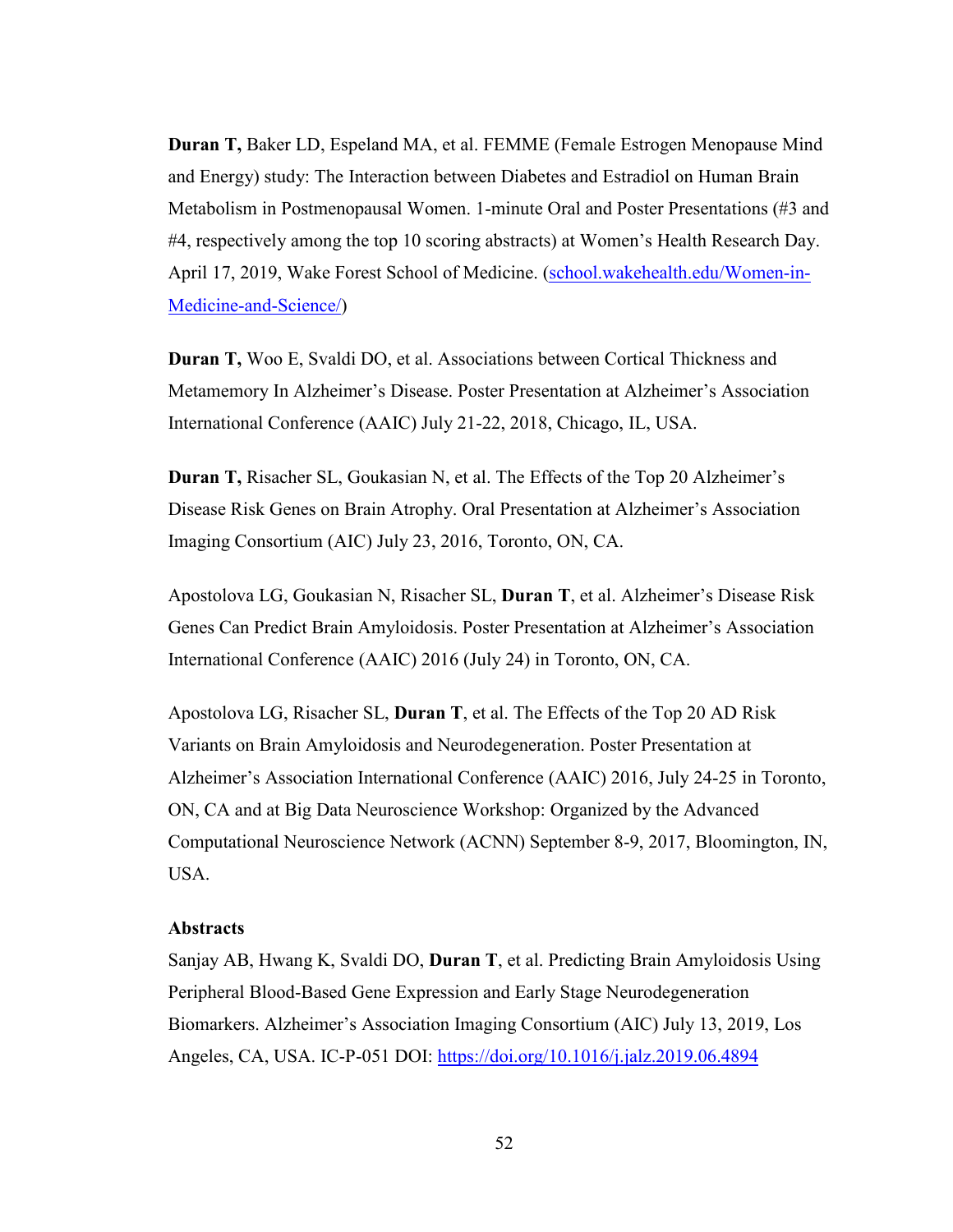Stage E, Svaldi DO, Phillips M, **Duran T**, et al. Early and Late-Onset Alzheimer's Disease and Suspected Non-Alzheimer Pathophysiology within the A/T/N Framework. Alzheimer's Association Imaging Consortium (AIC) July 13, 2019, Los Angeles, CA, USA. IC-P-181 DOI: https://doi.org/10.1016/j.jalz.2019.06.4296

Svaldi DO, Yan X, Patania A, Sanjay AB, **Duran T**, et al. Evaluating the Utility of Homological Structural MRI Features and a Kernel-Based Learning Framework for Prediction of MCI. Alzheimer's Association Imaging Consortium (AIC) July 13, 2019, Los Angeles, CA, USA. IC-P-129 DOI: https://doi.org/10.1016/j.jalz.2019.06.4243

**Duran T**, Baker LD, Espeland MA, et al. The Interaction between Diabetes and Estradiol on Human Brain Metabolism in Postmenopausal Women: FEMME (Female Estrogen Menopause Mind and Energy) Study. Women's Health Research Day (WHRD) April 17, 2019, Wake Forest School of Medicine, Winston-Salem, NC. school.wakehealth.edu/Women-in-Medicine-and-Science/

**Duran T,** Woo E, Svaldi DO, et al. Associations between Cortical Thickness and Metamemory in Alzheimer's Disease. Alzheimer's Association International Conference (AAIC) July 21-22, 2018, Chicago, IL, USA. IC-P-047 DOI: https://doi.org/10.1016/j.jalz.2018.06.2111

Perry BL, McConnell W, Finley E, **Duran T**, et al. Social Networks and Cognitive Performance in Older Adults with Normal Cognition, Mild Cognitive Impairment, and Mild Alzheimer's Disease. Alzheimer's Association International Conference (AAIC) July 2017, London, UK. P1-552 DOI: https://doi.org/10.1016/j.jalz.2017.06.568

Stage E, Phillips M, Canela VH, **Duran T**, et al. Comparing Imaging Phenotypes of Amnestic Early versus Late-Onset Amyloid-Negative Mild Cognitive Impairment and Dementia ADNI Subjects. Alzheimer's Association International Conference (AAIC) July 2017, London, UK. IC-P-216 DOI: https://doi.org/10.1016/j.jalz.2017.06.2592

Canela VH, Stage E, Phillips M, **Duran T**, et al. Differences in Brain Metabolism in Early and Late Onset Alzheimer's Disease and Suspected Non-Alzheimer's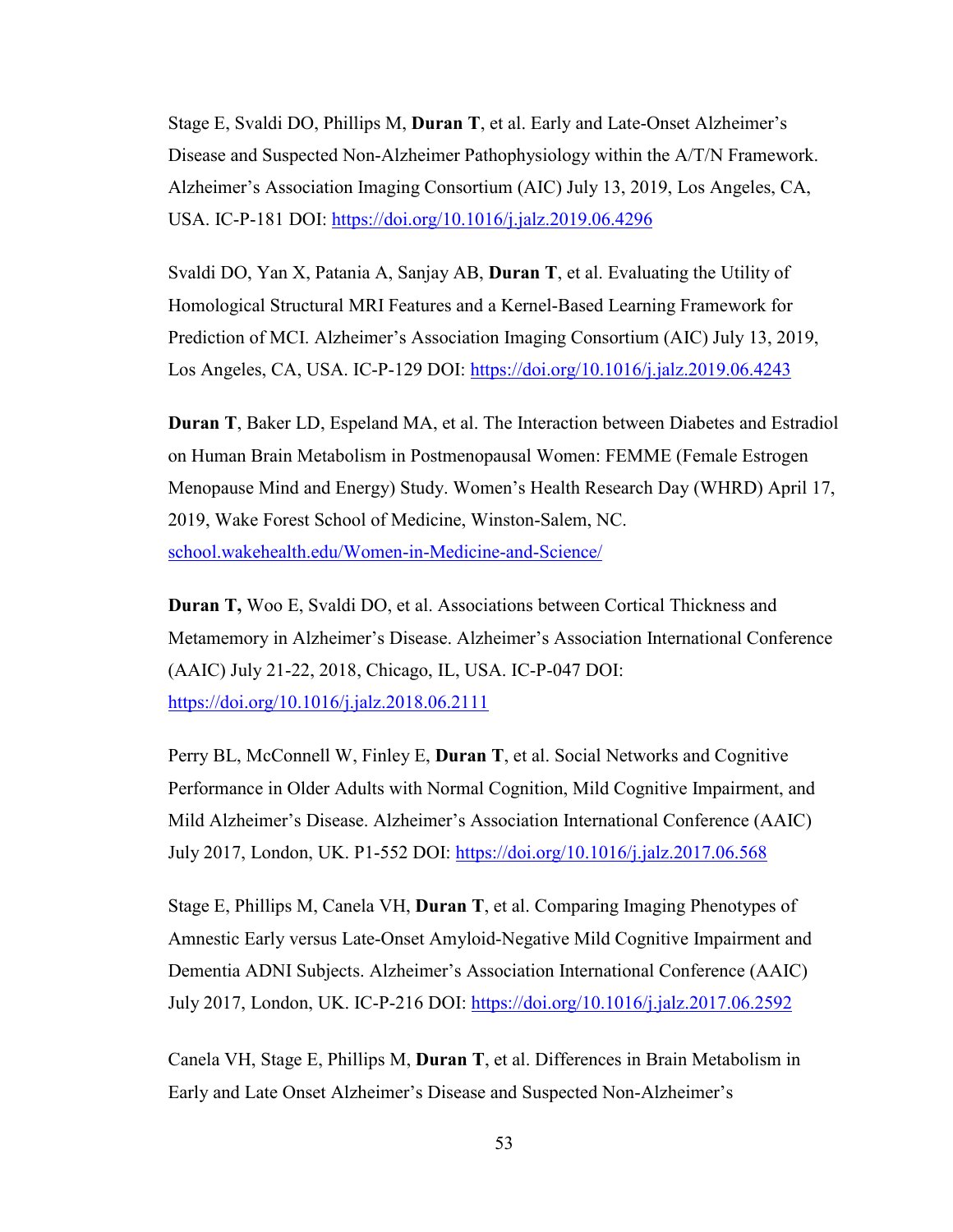Pathophysiology. The 69<sup>th</sup> American Academy of Neurology (ANN) Annual Meeting, April 2017, Boston, MA, USA. P4.099.

Stage E, Phillips M, **Duran T**, et al. Brain Atrophy in Early and Late Onset Alzheimer's Disease and Suspected Non-Alzheimer's Pathophysiology. The 69<sup>th</sup> American Academy of Neurology (ANN) Annual Meeting, April 2017, Boston, MA, USA. P4.098.

Apostolova LG, Risacher SL, **Duran T**, et al. Examining the Effect of the Top 20 AD Risk Variants on Brain Amyloidosis, Structural Atrophy and Metabolism. Alzheimer's Association International Conference (AAIC) July 2016 in Toronto, ON, CA. IC-P-059 DOI: https://doi.org/10.1016/j.jalz.2016.06.089

Stage E, **Duran T**, Risacher SL, et al. Association of FDG-PET Brain Metabolism with Alzheimer's Disease Risk Genes. Alzheimer's Association International Conference (AAIC) July 2016 in Toronto, ON, CA. IC-P-066. DOI: https://doi.org/10.1016/j.jalz.2016.06.096

**Duran T,** Risacher SL, Goukasian N, et al. The Effects of the Top 20 Alzheimer's Disease Risk Genes on Brain Atrophy. Alzheimer's Association International Conference (AAIC) July 25, 2016, Toronto, ON, CA. P2-253 DOI: https://doi.org/10.1016/j.jalz.2016.06.1422

Apostolova LG, Goukasian N, Risacher S, **Duran T**, et al. Regional and Stage-Specific Association of Multiple AD Risk Variants with Brain Amyloidosis. Organization for Human Brain Mapping (OHBM) Annual meeting, June 2016, Geneva, Switzerland.

# **SOCIETIES & AWARDS**

- Travel Fellowship for National Institute on Aging (NIA) Workshop on Cognitive Benefits of Menopausal Hormone Therapy August 15-16, 2019
- The Alzheimer's Association International Society to Advance Alzheimer's Research and Treatment (ISTAART) – Student Member (July 2016 – July 2018)